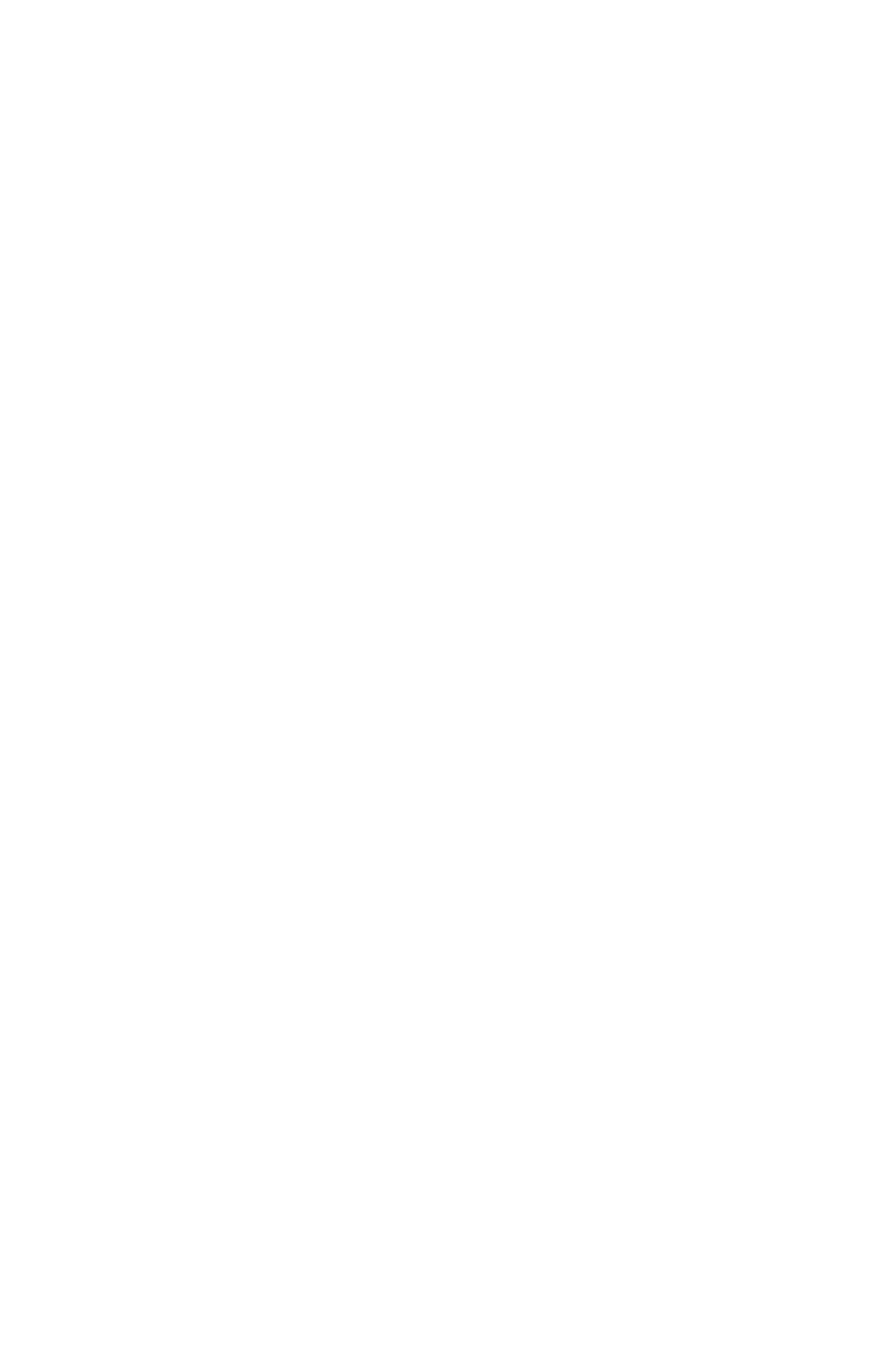CABAZON, THE INDIAN GAMING REGULATORY Act, and the Socioeconomic Consequences of American Indian Governmental Gaming A TEN-YEAR REVIEW

# AMERICAN INDIANS ON RESERVATIONS: A DATABOOK OF SOCIOECONOMIC CHANGE BETWEEN THE 1990 AND 2000 CENSUSES

Jonathan B. Taylor Joseph P. Kalt

January 2005

ISBN 0-9764426-0-4 Library of Congress Control Number: 2004117733

©2005

The Harvard Project on American Indian Economic Development Malcolm Wiener Center for Social Policy John F. Kennedy School of Government Harvard University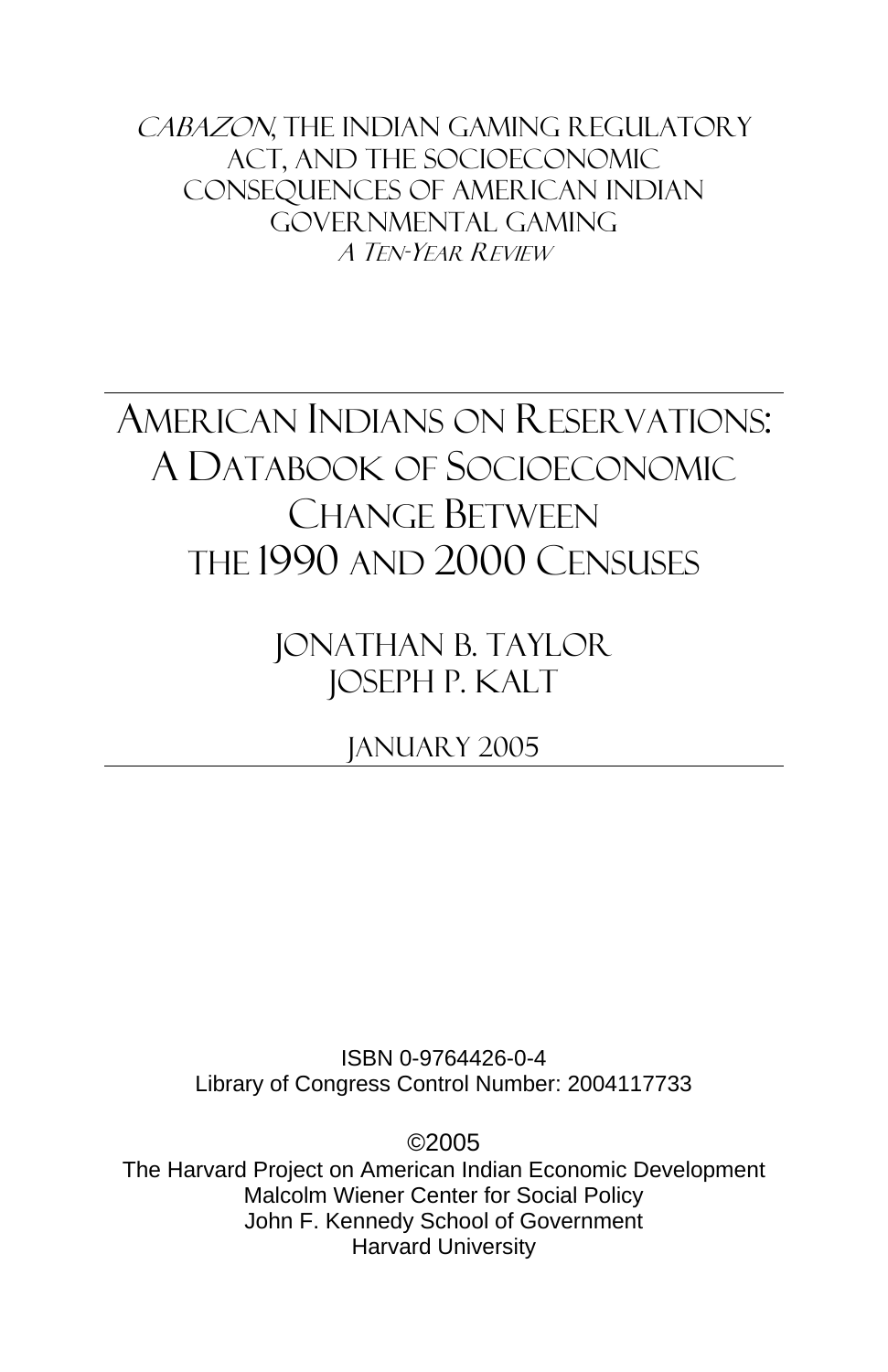"*Cabazon*, the Indian Gaming Regulatory Act, and the Socioeconomic Consequences of American Indian Governmental Gaming" is a research project of The Harvard Project on American Indian Economic Development (HPAIED). Funding has been provided under a grant from the National Indian Gaming Association (NIGA) and by The Harvard Project on American Indian Economic Development. The voting members of NIGA are American Indian tribal governments. NIGA's funding has supported the work of Mr. Taylor, co-author of this study. Prof. Kalt's work on this project has been made possible by the Christian A. Johnson Endeavor Foundation. The Harvard Project on American Indian Economic Development's operating funds are provided by the Christian A. Johnson Endeavor Foundation. Additional support is provided by the Ford Foundation. The views expressed in this report are those of the authors and do not necessarily reflect those of any of the funding organizations or their employees, HPAIED and/or its other staff, the Malcolm Wiener Center for Social Policy (where HPAIED is housed), the John F. Kennedy School of Government, or Harvard University. This research project is undertaken with the clear understanding that the investigators have the full right to publish any results obtained by them, without prior approval of any funding organization or individual and subject only to established safeguards for the protection of privacy or confidentiality.

For further information about The Harvard Project on American Indian Economic Development and additional copies of this work, visit http://www.ksg.harvard.edu/hpaied or contact 617-496-9446.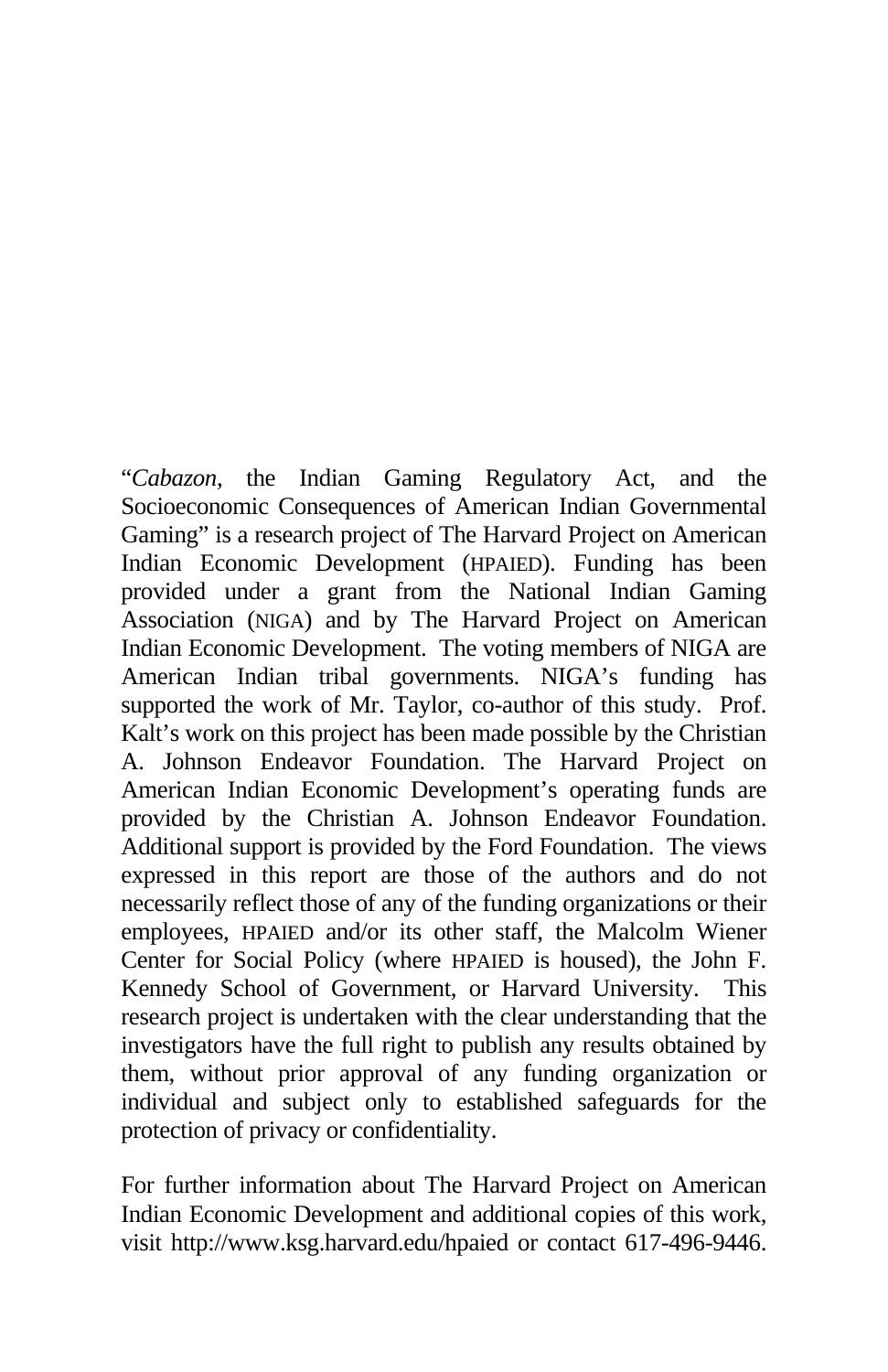#### **ABSTRACT**

This study compiles 1990 and 2000 U.S. Census data on Native Americans residing on reservations and in designated Indian statistical areas in the lower 48 U.S. States. Gaming and nongaming areas are compared to each other and to the U.S. as a whole. Data on fifteen measures ranging from income and poverty to employment and housing conditions indicate that, although substantial gaps remain between America's Native population and the rest of the U.S., rapid economic development is taking place among gaming and non-gaming tribes alike.

- Having started the 1990s with incomes lagging far behind those for the general U.S. population, American Indians in Indian Country experienced substantial growth in income per capita. Even with this Indian population rising by more than 20% between 1990 and 2000, real (inflation-adjusted) per capita Indian income rose by about one-third. For both gaming and non-gaming tribes, the overall rate of income growth substantially outstripped the 11% increase in real per capita income for the U.S. as a whole.
- From 1990 to 2000, family poverty rates dropped by seven percentage points or more in non-gaming areas, and by about ten percentage points in gaming areas. U.S. family poverty dropped eight-tenths of a percentage point.
- Unemployment rates dropped by about two-and-a-half percentage points in non-gaming areas and by more than five percentage points in gaming areas. U.S. unemployment dropped by half a percentage point.
- Housing overcrowding decreased during the decade, particularly in Indian areas without gaming. The percentage of American Indians living in homes with plumbing increased markedly in both gaming and non-gaming areas.

The data compiled for this databook are available for download and analysis on the website of The Harvard Project on American Indian Economic Development, <http://www.ksg.harvard.edu/ hpaied>.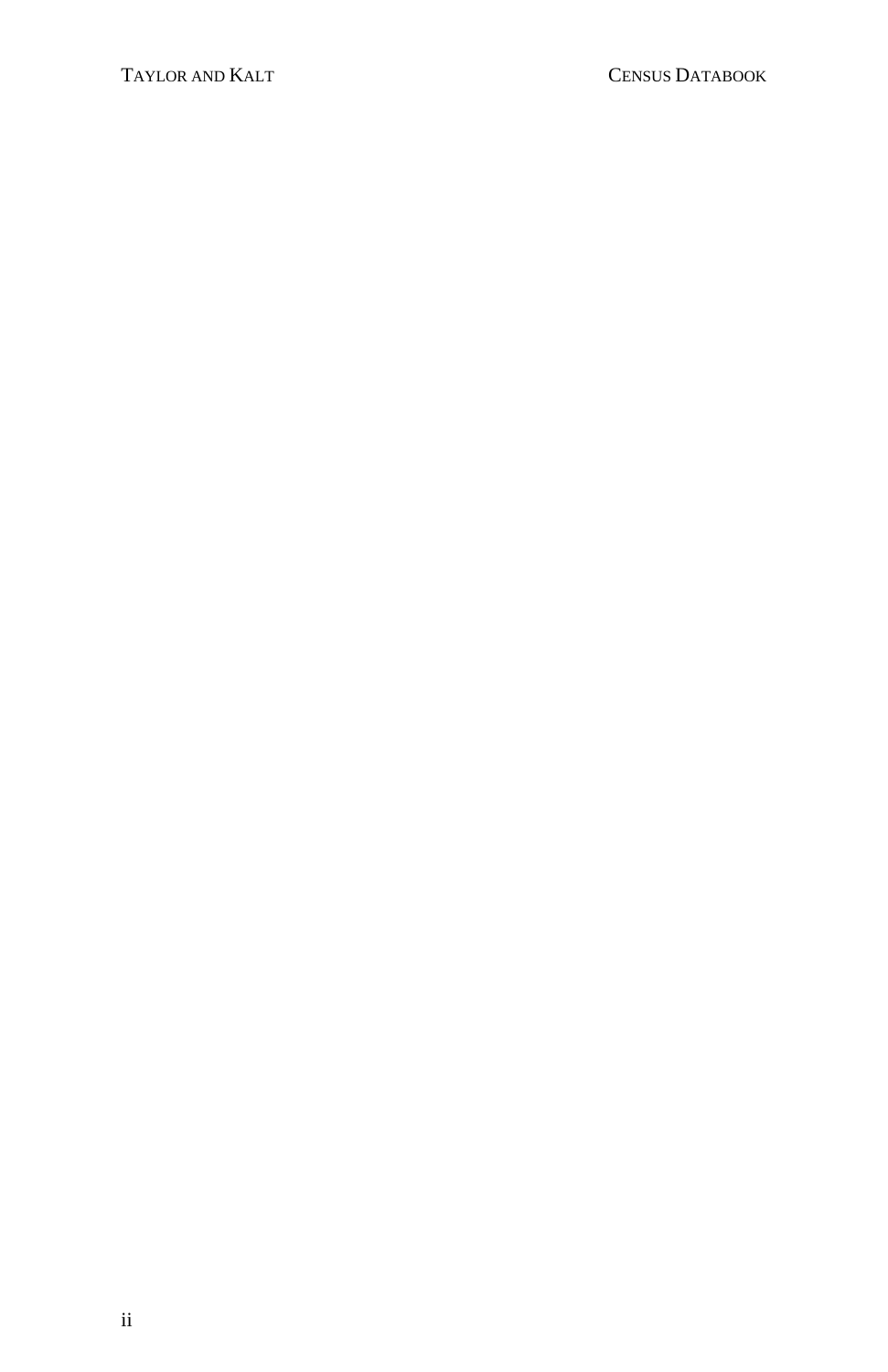# **TABLE OF CONTENTS**

| <b>POPULATION</b> |
|-------------------|
|                   |
|                   |
| <b>INCOME</b>     |
|                   |
|                   |
|                   |
|                   |
|                   |
|                   |
|                   |
|                   |
| <b>EMPLOYMENT</b> |
|                   |
|                   |
|                   |
| <b>HOUSING</b>    |
|                   |
|                   |
|                   |
| <b>EDUCATION</b>  |
|                   |
|                   |
|                   |
|                   |
|                   |
|                   |
|                   |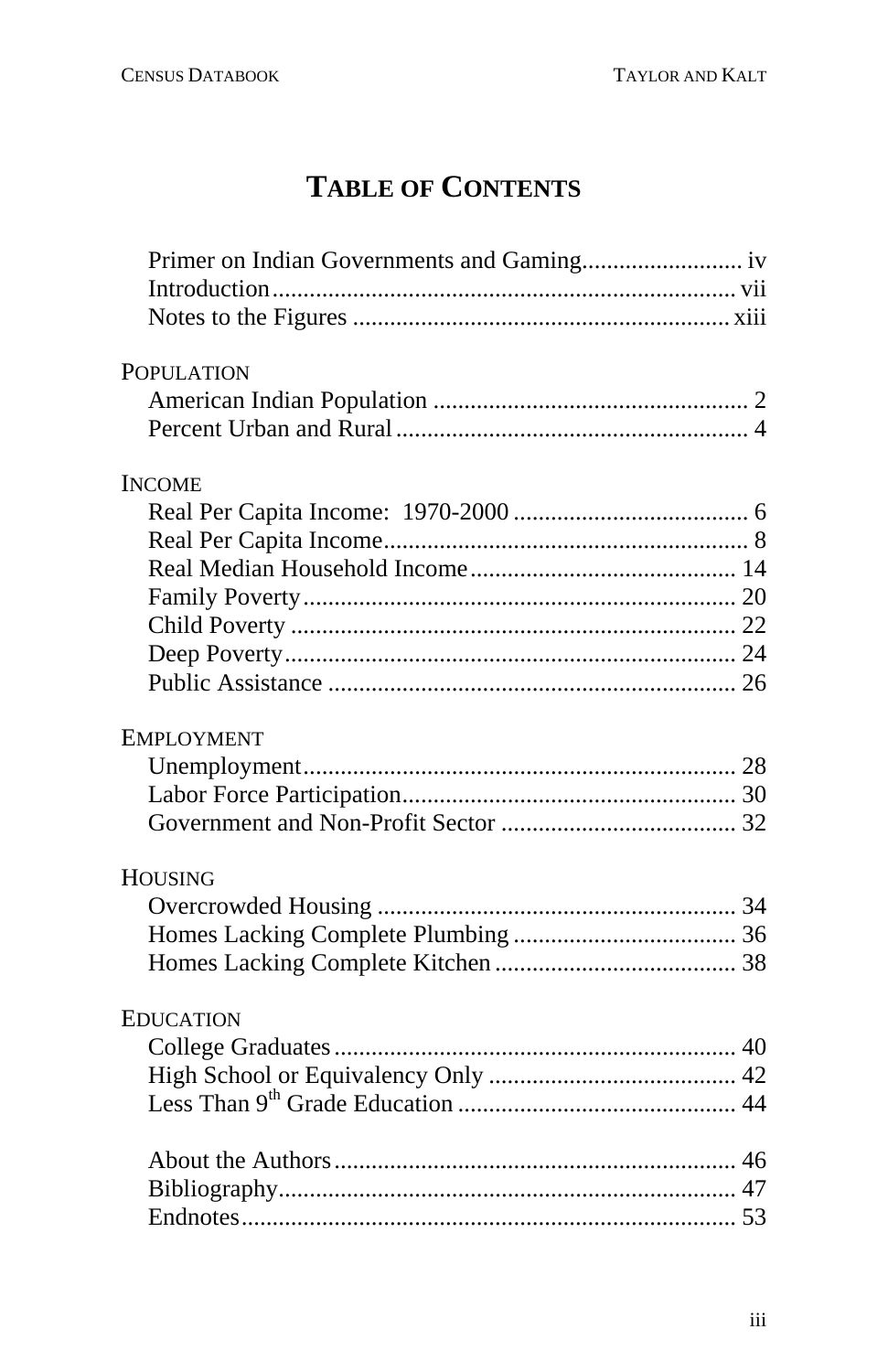#### **A Policy Primer on**

### **AMERICAN INDIAN GOVERNMENTS AND THEIR GAMING OPERATIONS**

The gaming enterprises of American Indian tribes are operations of American Indian tribal *governments*. With powers akin to one of the states, these governments are recognized by the U.S. Government pursuant to the U.S. Constitution, centuries-old treaties, numerous Supreme Court decisions, Presidential orders, and acts of Congress. Today, in the lower 48 states, "Indian Country" is comprised of 350 Indian areas that are associated with federally-recognized tribes and tracked by the U.S. Census. These consist of 310 reservations and 40 Indian statistical areas, 29 of which are in Oklahoma.<sup>1</sup> The reservations range in size from a few acres to hundreds of thousands of acres: the Navajo Nation's reservation is approximately the size of West Virginia.

Just as states in the United States have certain powers of jurisdiction within their boundaries, so tribes have governmental powers within their boundaries. While tribes (and states) cannot exercise powers such as raising an army or issuing currency, they possess powers to: determine their respective forms of government (e.g., craft constitutions), define citizenship, pass and enforce laws through their own police forces and courts, collect taxes, regulate the domestic affairs of their citizens, and regulate property use (e.g., through zoning, permitting, environmental regulation, and the like). And like states, American Indian governments have the power to determine whether they will engage in gaming operations.

American Indian governments' rights to gaming have their roots in the U.S. Constitution. The Commerce Clause of the Constitution provides that: "The Congress shall have Power… To regulate Commerce with foreign Nations, and among the several States, and with the Indian Tribes." Accordingly, when the State of California tried to block the government of the Cabazon Band of Mission Indians from operating a gaming enterprise in the mid-1980s, the U.S. Supreme Court upheld Cabazon's rights to determine for itself if and how it would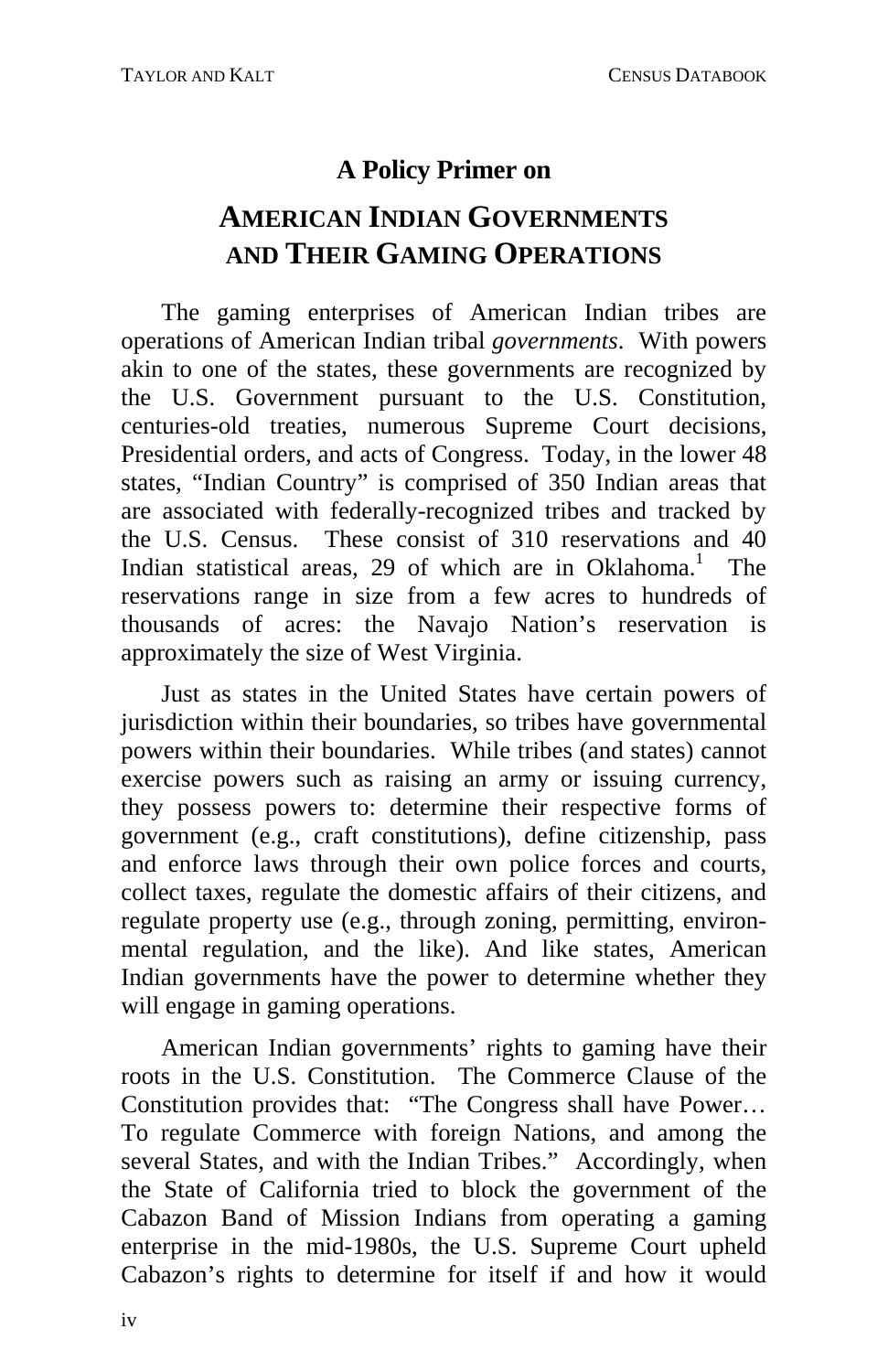operate gaming enterprises. The Court recognized California and Cabazon as separate sovereigns – just as California and, say, Nevada (which, like Cabazon, shares its border with California) are recognized as separate sovereigns when it comes to Nevada's right to allow gaming.

With tribes' rights of gaming thus affirmed, Congress passed the Indian Gaming Regulatory Act of 1988 (IGRA). This Act circumscribes the rights recognized by the Supreme Court in *Cabazon*. Under IGRA, all gambling activities on the reservations are subject to each tribe's own gaming laws, ordinances, and commissions. Class II gambling (e.g., bingo and related games) and Class III gambling (including, e.g., slot machines and casino games) are both subject to the oversight of the federal National Indian Gaming Commission. And Class III gambling may be subject to state regulation and oversight depending on how these are specified and negotiated in intergovernmental tribal-state compacts.

Paralleling the decisions of many states to operate state lottery businesses in order to help fund state governmental activities, approximately 200 tribal governments are currently engaged in Class II (e.g., bingo) or Class III (e.g., full-scale casinos) gaming. As required by IGRA, revenues from tribal governmental gaming must be directed towards: funding tribal government operations and programs; providing for the general welfare of tribal citizens; promoting economic development; supporting charitable organizations; and funding operations for local, non-tribal government agencies.

Mirroring the decisions of state governments to create and join various associations of state lotteries, 147 tribal governments currently constitute the voting membership of the National Indian Gaming Association (NIGA). Both the Indian and state gaming associations are created pursuant to the respective governments' obligations to serve their citizens' interests, and both types of associations fund research into the impacts of their governmental gaming programs.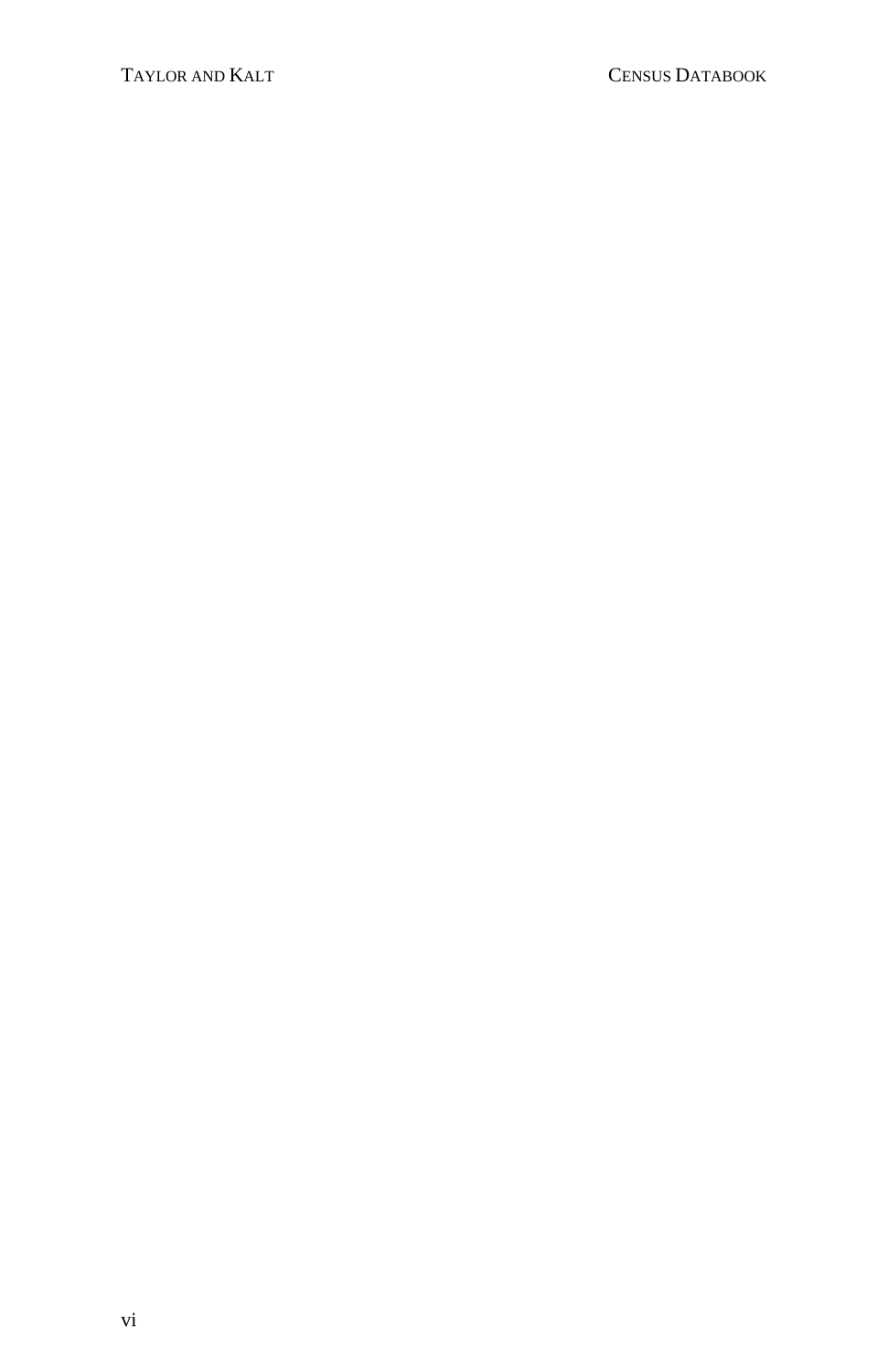i

## **INTRODUCTION**<sup>∗</sup>

<span id="page-10-0"></span>The 1990s opened with unprecedented promise for Indian Country. Contemporary tribes had been asserting rights of selfgovernance since at least the late 1960s. They sought control over everything from law enforcement and anti-poverty programs on the reservations to management of reservation natural resources. As the 19[90](#page-74-0)s dawned, the U.S. courts had recognized, and Congress and successive presidents had generally supported, many of these assertions of sovereignty. A federal policy codified in the 1970s and known as "Indian Self-Determination" was the law of the lan[d.](#page-74-1) Formal systems of government-to-government relations between American Indian tribal governments and federal authorities had become the nation's stated policy.

In response to reaffirmed rights in the era of selfdetermination, by the start of the 1990s, most tribes had invested heavily in their capacities for self-government. They built everything from court systems, police departments, and taxation codes to state-of-the-art health clinics and water treatment plants.<sup>2</sup> Importantly, evidence was accumulating that selfdetermination was addressing reservation poverty successfully, prompting hope that long cycles of economic and social distress might be broken. $3$ 

The powers of Indian self-government that have received the most public attention have been tribes' powers to set their own gambling regulations. Beginning in the 1980s with bingo halls and following later in many locations with full-service casino resorts, many tribal governments developed high visibility gambling ventures, just as states had done with lotteries decades earlier.

<sup>∗</sup> We are particularly indebted to Suzanne Cooper, Karl Eschbach, Miriam Jorgensen, Andrew Lee, and Julie Wilson for comments. Charles Varner, Erich Burchfield, Kyle Scherer, Tammy Y. Sieber, and Eliza Bemis provided outstanding research assistance.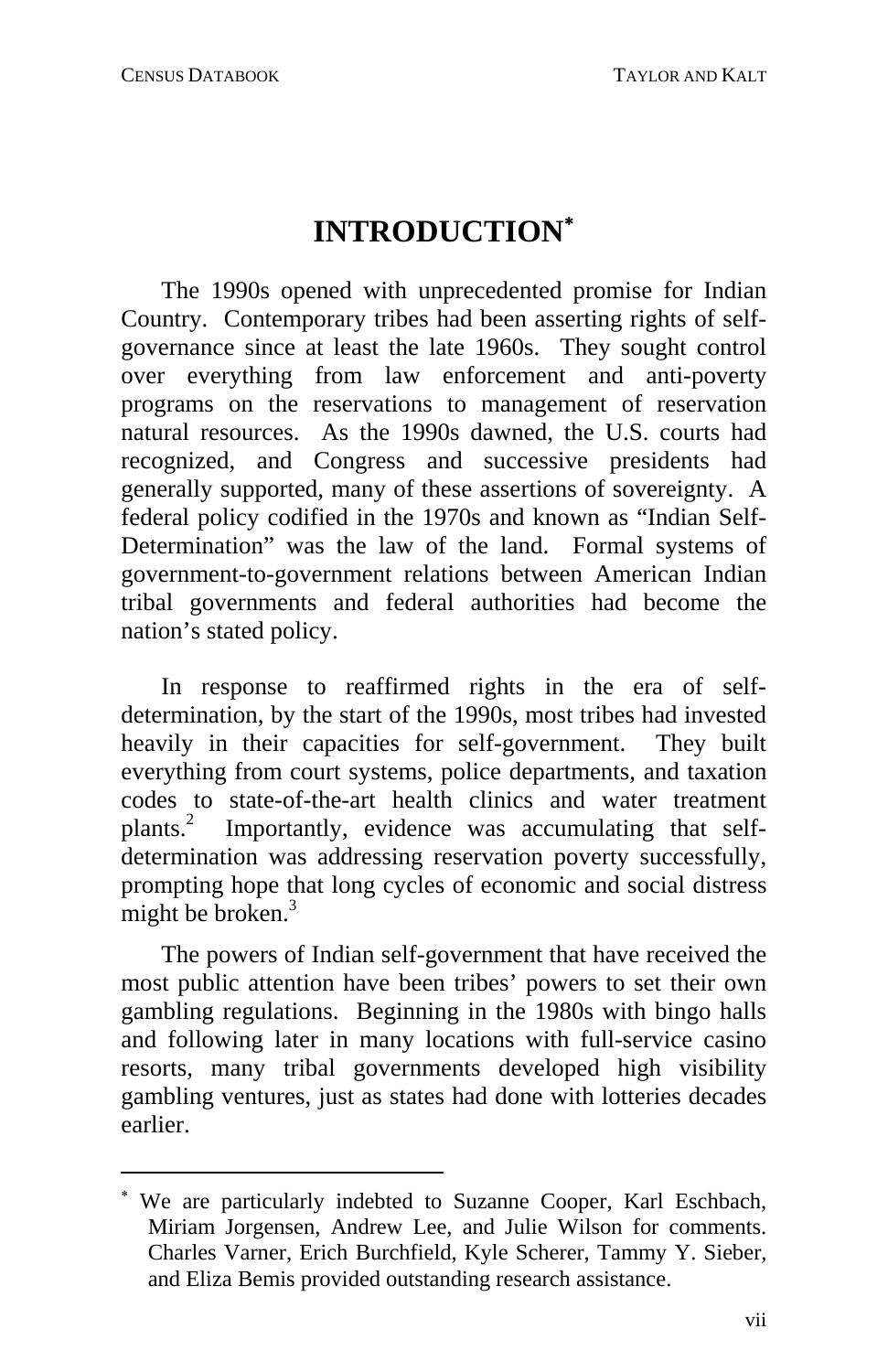The tribes' push into gaming did not arise out of some special federal antipoverty program for Native Americans. Rather, it represented tribes' exercise of sovereign rights to establish their own gambling policies. In 1987, the U.S. Supreme Court affirmed these rights in *California v. Cabazon*.<sup>4</sup> In 1988, Congress passed the Indian Gaming Regulatory Act (IGRA), recognizing tribes' rights over gaming and establishing a federal regulatory framework for tribal governments' gaming operations.5

Notwithstanding the substantial opportunities that selfdetermination presented in the 1990s, American Indians particularly those on reservations—had decades' worth of accumulated socioeconomic deficits to address. In 1990, per capita income for Indians on reservations was less than one-third the U.S. average (see discussion b[elo](#page-74-2)w of REAL PER CAPITA INCOME: 1970-2000). College attainment was less than half the U.S. level (see COLLEGE GRADUATES). Unemployment stood at three times the U.S. level (UNEMPLOYMENT). The proportion of Indian homes on reservations lacking hot and cold running water, a flush toilet, or a shower was many times greater than the national average (HOMES LACKING COMPLETE PLUMBI[NG](#page-74-3)).

This databook employs the 1990 and 2000 decennial United States Censuses to assess whether and to what extent progress was made against these deficits over the 1990s. By happenstance, these Censuses form bookends for the first decade of widespread tribal governm[en](#page-74-4)t gaming. Indian gaming particularly casino-style—was not widespread at the time of the 1990 Census.<sup>6</sup> The *Cabazon* decision and IGRA were still in their infancy. At the other end of the decade, the falling rate of new tribal-state gaming agreements ("compacts") indicated that new tribal casino development had plateaued.<sup>7</sup> Thus, comparing the 1990 and 2000 Censuses offers an opportunity to understand how Indian areas have changed with and without gaming and, more broadly, how they have fared under tribal and federal policies of self-determination.<sup>8</sup>

This databook presents fifteen indicators of socioeconomic status for all American Indians residing on reservations and in designated Indian "statistical areas" in the lower forty-eight states.<sup>9</sup> It compares the status of American Indians in these areas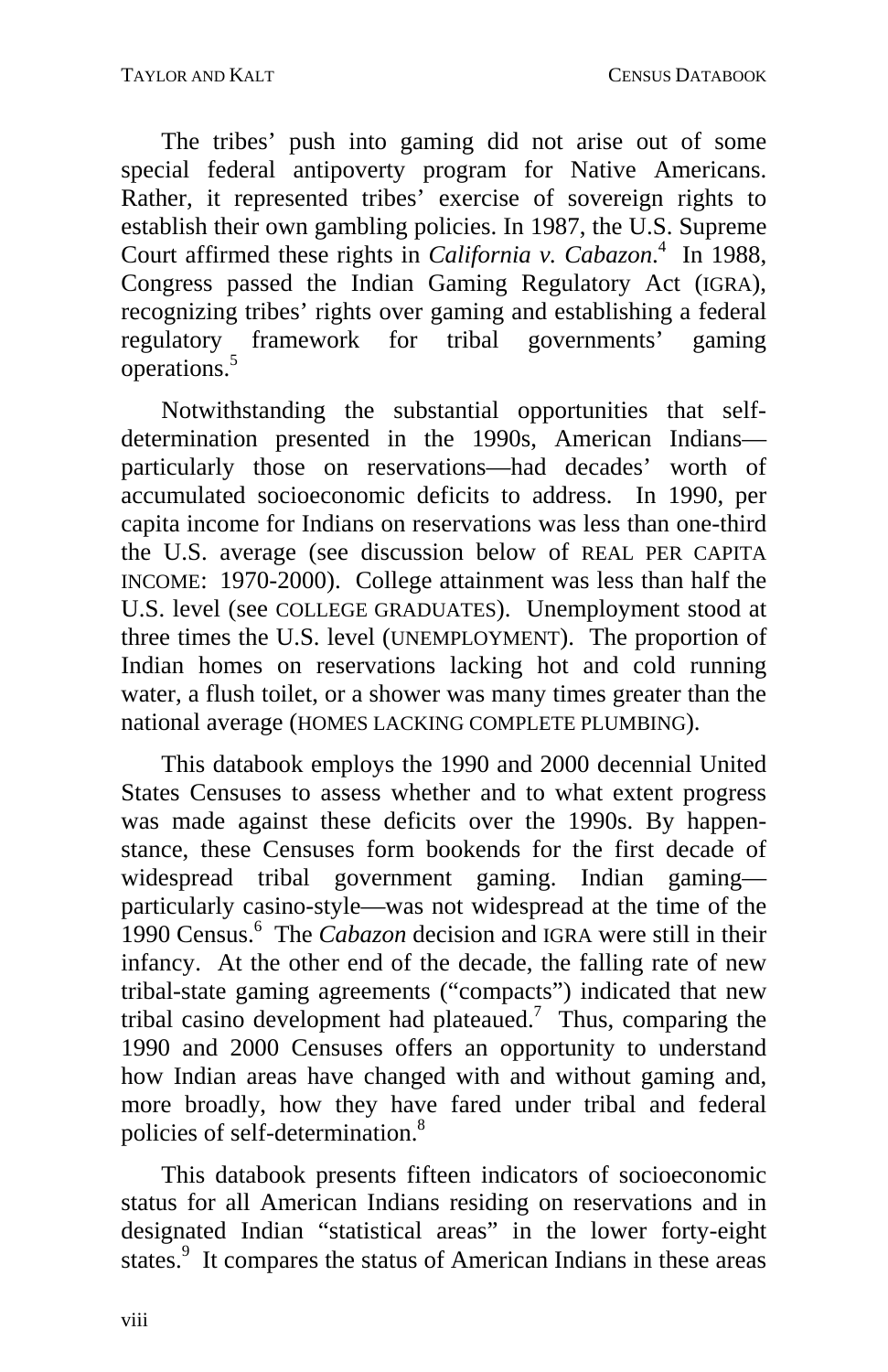with that of the United States population of all races at both the 1990 and 2000 Censuses. Thus, it allows a before-and-after picture of the 1990s and an assessment of whether, and the extent to which, Indians have c[aug](#page-74-5)ht up (or not) to overall U.S. measures of well-being.<sup>10</sup>

The resulting picture is like the proverbial half-full/halfempty glass. On the positive side, the Indian population on reservations grew by a quarter over the decade (see AMERICAN INDIAN POPULATION) and**,** at the same time, inflation-adjusted income per reservation resident Indian grew by about a third. This growth in reservation residents' per capita income was approximately three times the growth experienced by the average U.S. citizen (see REAL PER CAPITA INCOME, Outside Oklahoma Statistical Areas). This is striking because it occurred despite disproportionately low levels of per capita federal spending directed toward Indian citizens and despite the stagnation of federal spending on Indian populations over the last two decades.<sup>11</sup> Indian income gains in the 1990s also come after the 1980s, a decade in which real per capita income for Indians on reservations had *declined* by eight percent (see REAL PER CAPITA INCOME: 1970-2000).

The picture of positive change is confirmed across a number of other Census indicators. REAL MEDIAN HOUSEHOLD INCOME growth in all Indian areas (i.e., reservations and Indian statistical areas – see below) was more than six times the U.S. growth rate. While Indian LABOR FORCE PARTICIPATION was little changed, Indian UNEMPLOYMENT was down about five percentage points on reservations with gaming, and down about two-and-a-half percentage points on reservations without gaming. Indian FAMILY POVERTY was down by at least percentage seven points. Indian HOMES LACKING COMPLETE PLUMBING were down by a quarter or more; and the percent of COLLEGE GRADUATES rose by two or three percentage points for all Indian areas.

What about the changes due to the introduction of gaming? The ideal answer hinges on knowing what would have happened in gaming areas *but for the introduction of gaming*. However, to know for certain would require a rerun of the 1990s as if gaming had not taken place. In lieu of that daunting experiment, a comparison of Indian areas that did and did not experience the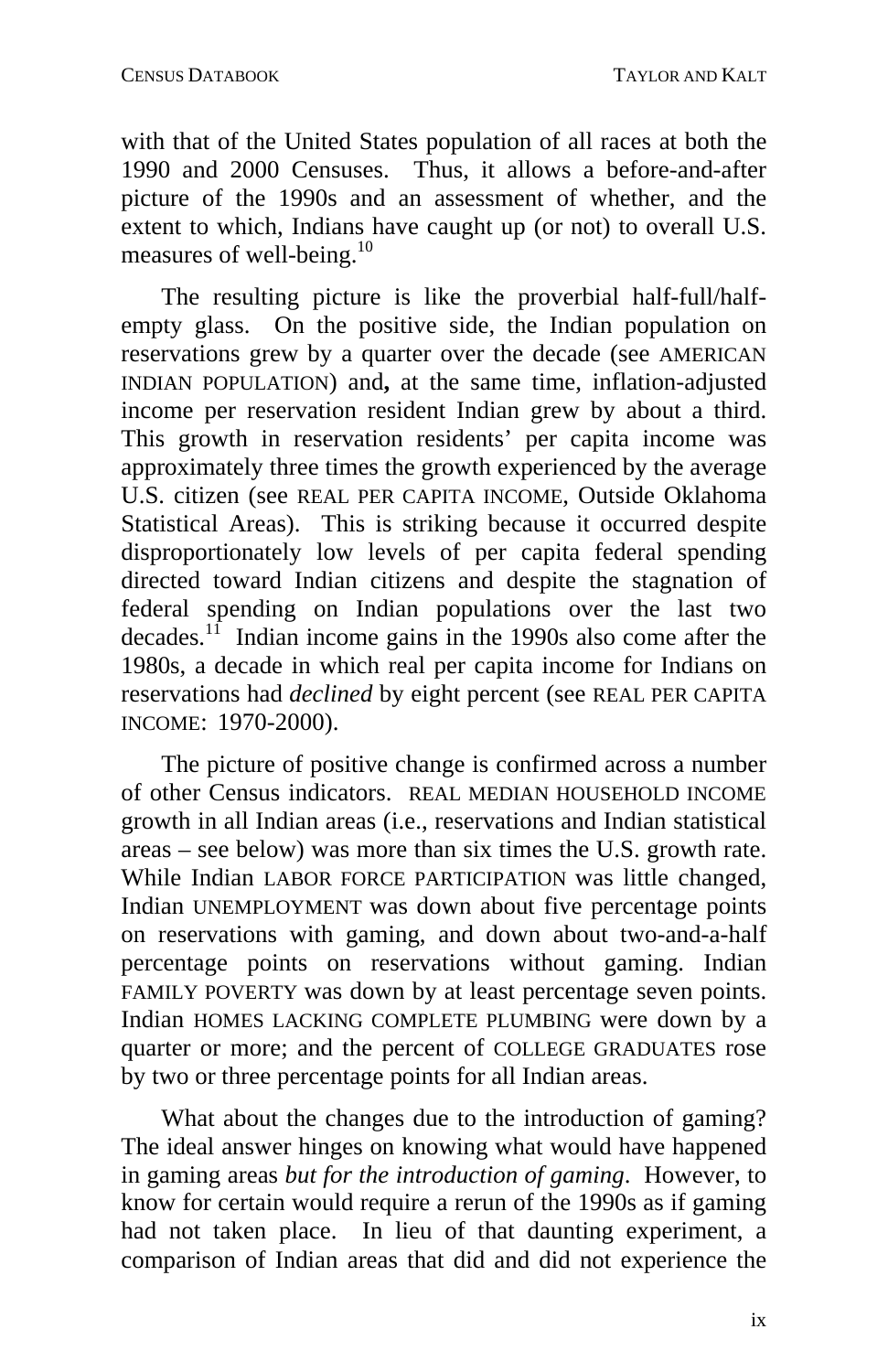introduction of a tribal casino is a good starting point for analysis. $12$ 

Two features of Indian census geography confound the seemingly straightforward task of comparing gaming and nongaming tribes. First, most Oklahoma Indians do not live on reservations *per se,* but live inste[ad](#page-74-6) within what the Census Bureau calls Oklahoma Tribal Statistical Areas (OTSAs). Because these areas correspond to the historic, but now defunct, reservations of the Oklahoma Indian Territory, OTSAs encompass the vast majority of the State—including downtown Tulsa. Thus, Oklahoma tribes' governmental powers and the socioeconomic conditions in the "Indian areas" of Oklahoma often bear a closer resemblance to, say, downtown Duluth (in the case of Indians living in Tulsa) or rural Missouri (a state with no reservations) than they do to the prototypical Crow, Gila River, or Pine Ridge reservations. These features of OTSAs thereby imply that observations of "Indian" socioeconomic change within them reflect the changing socioeconomic conditions of the state itself to a larger degree than on most Indian reservations.<sup>13</sup>

Second, the size of the Navajo [Nat](#page-74-7)ion, which did not have gaming in the 1990s, tends to pull all averages with it. The onreservation population of the Nation (175,000 in 2000) is twelve times that of the next largest reservation and nearly three times the combined Indian populations of the other reservations that did not have gaming by decade's end. As a result, comparisons of gaming reservations with *all* non-gaming reservations tend to be dominated by conditions in the Navajo Nation.

In recognition of the differences between OTSAs and reservations, and between the Navajo Nation and other reservations, this databook presents data summaries that both include and exclude the OTSAs and the Navajo Nation. The dedicated reader can explore the full complement of comparisons.14 The table below summarizes the comparisons for *reservations* (i.e., not OTSAs) other than Navajo that did and did not experience gaming in the 1990s.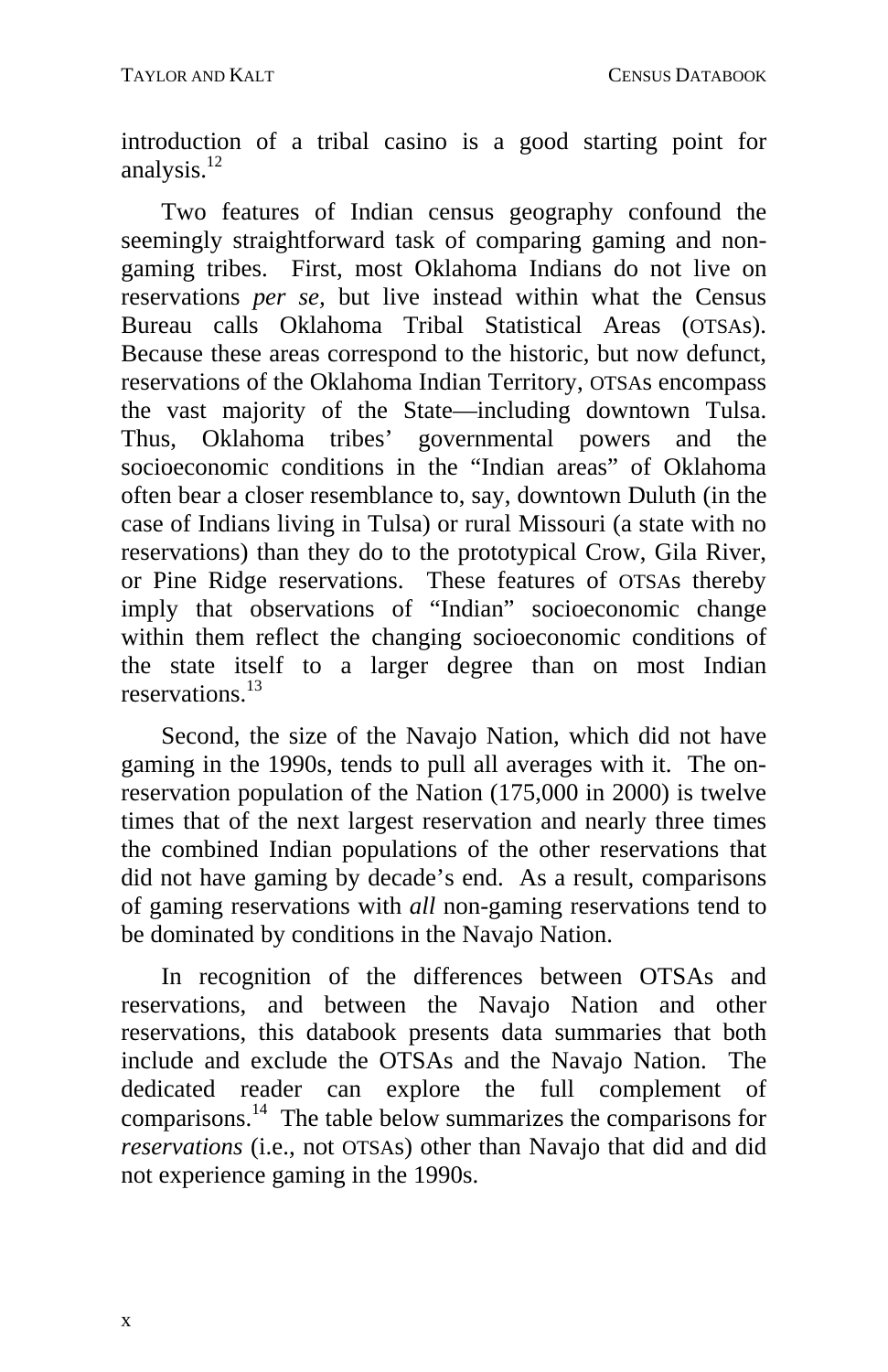|                                 | Non-   |         |        |
|---------------------------------|--------|---------|--------|
|                                 | Gaming | Gaming  | U.S.   |
| Real per capita income          | $+21%$ | $+36%$  | $+11%$ |
| Median household income         | $+14%$ | $+35%$  | $+4%$  |
| <b>Family poverty</b>           | $-6.9$ | $-11.8$ | $-0.8$ |
| Child poverty                   | $-8.1$ | $-11.6$ | $-1.7$ |
| Deep poverty                    | $-1.4$ | $-3.4$  | $-0.4$ |
| Public assistance               | $+0.7$ | $-1.6$  | $+0.3$ |
| Unemployment                    | $-1.8$ | $-4.8$  | $-0.5$ |
| Labor force participation       | $-1.6$ | $+1.6$  | $-1.3$ |
| Overcrowded homes               | $-1.3$ | $-0.1$  | $+1.1$ |
| Homes lacking complete plumbing | $-4.6$ | $-3.3$  | $-0.1$ |
| Homes lacking complete kitchen  | $+1.3$ | $-0.6$  | $+0.2$ |
| College graduates               | $+1.7$ | $+2.6$  | $+4.2$ |
| High school or equivalency only | $-0.3$ | $+1.8$  | $-1.4$ |
| Less than 9th grade education   | $-5.5$ | $-6.3$  | $-2.8$ |

#### **CHANGES ON RESERVATIONS OTHER THAN NAVAJO (Changes 1990– 2000 presented in points unless indicated as %; OTSAs excluded)**

The results are remarkable. In all but two categories, Census-measured socioeconomic [im](#page-74-8)provement is greater for gaming reservations than for non-gaming reservations.<sup>15</sup> At the same time, the measures also indicate substantial improvement for the latter, especially when compared against the changes experienced by the U.S. population overall. Indeed, the progress evident among *non-gaming* tribes in the 1990s suggests that it is not so much gaming that is driving the socioeconomic changes evident across Indian America as it is a broader policy of Indian self-government. Jurisdiction over the gaming choice is part, but hardly the entirety, of that policy.

Prior research repeatedly indicates that devolution of powers of self-rule to tribes can bring, and has brought, improvements in program efficiency, enterprise competency, and socioeconomic conditions.<sup>16</sup> The reasons are to be found in the fact that selfrule brings decision making home, and local decision makers are held more accountable to local needs, conditions, and cultures than outsiders. On the other hand, prior to the present era of Indian self-determination, decades of distant decision making by federal and state authorities accountable to non-Indian constituents and masters had shown little discernable ability to break repeated patterns of poverty and social disarray.<sup>17</sup>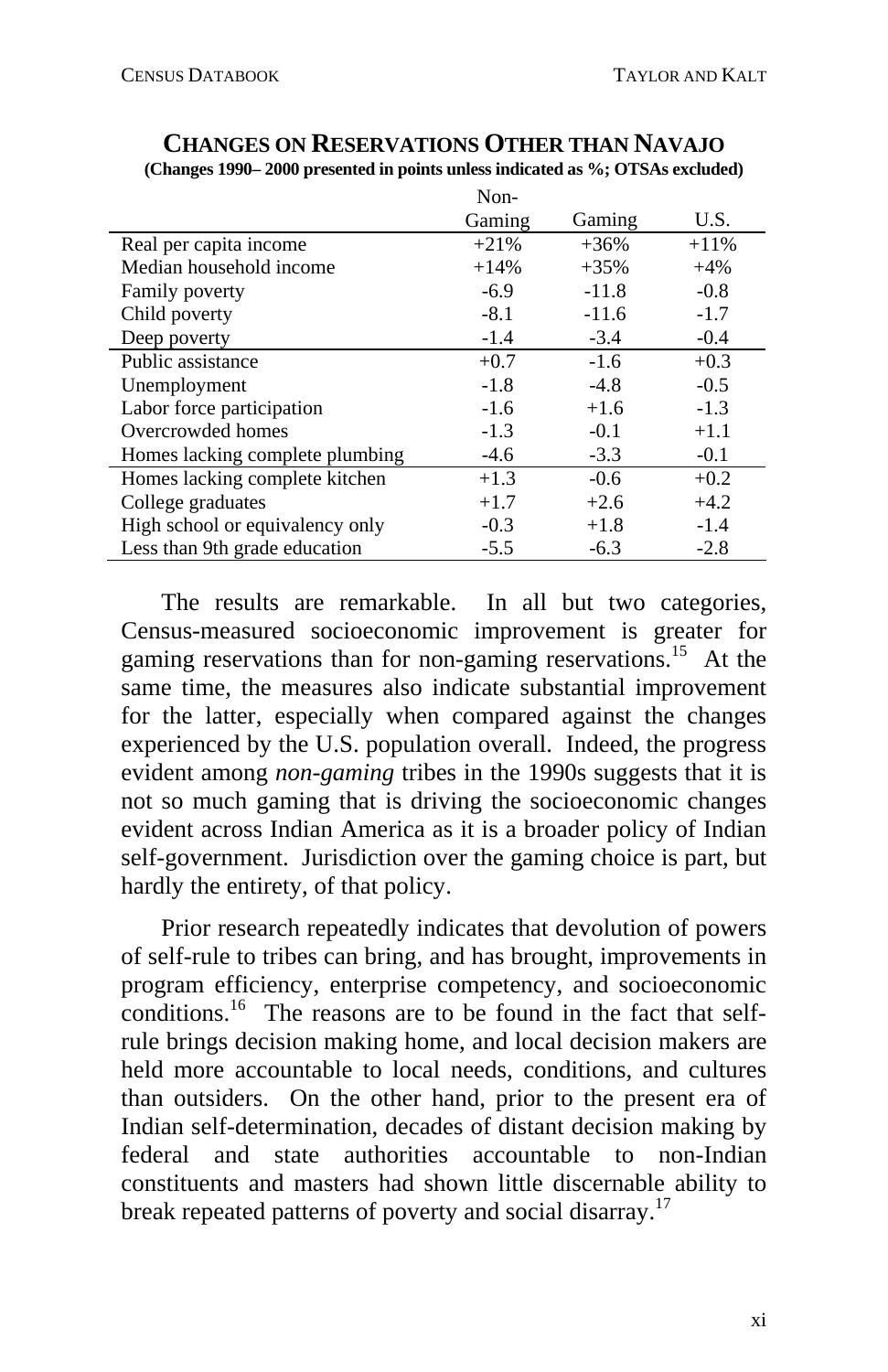Notwithstanding evident socioeconomic improvement in Indian Country between 1990 and 2000, the glass is also halfempty. The Census data make it clear that, on average, Indians on both gaming and non-gaming reservations have a long way to go to with respect to addressing the accumulation of longenduring socioeconomic deficits in Indian Country. Across many indicators—even those displaying remarkable improvement—the gap remained large in the 2000 Census: REAL PER CAPITA INCOME of Indians living in Indian Country was less than half the U.S. level; REAL MEDIAN HOUSEHOLD INCOME of Indian families was little more than half the U.S. level; Indian UNEMPLOYMENT was more than twice the U.S. rate; Indian FAMILY POVERTY was three times the U.S. rate; the share of Indian HOMES LACKING COMPLETE PLUMBING was substantially higher than the U.S. overall level; and the proportion of Indian adults who were COLLEGE GRADUATES was half the proportion for the U.S. as a whole.

In sum, the gains made by the tribes in the 1990s did not eliminate the socioeconomic disparities between Indian Americans and other Americans. Much remains to be done to close the gap: If U.S. and on-reservation Indian per capita incomes were to continue to grow at their 1990s' rates, it would take half a century for tribes to catch up.

More critically, the reality of falling real incomes and worsening socioeconomic conditions on reservations during the 1980s are testament to the vulnerability of the gains made in the 1990s. Solidification and extension of the gains of the 1990s will require steady hands on the policies of self-determination in the decades to come. Without that—or worse, under policies that actually erode tribal powers essential to self-government the gains in Indian Country could easily be reversed. Such a reversal would dash prospects for socioeconomic progress in Indian Country and would increase demands that federal and state governments address the problems of reservation poverty. That would be a losing proposition for all.

> *Jonathan B. Taylor Joseph P. Kalt*  Cambridge, Massachusetts January 2005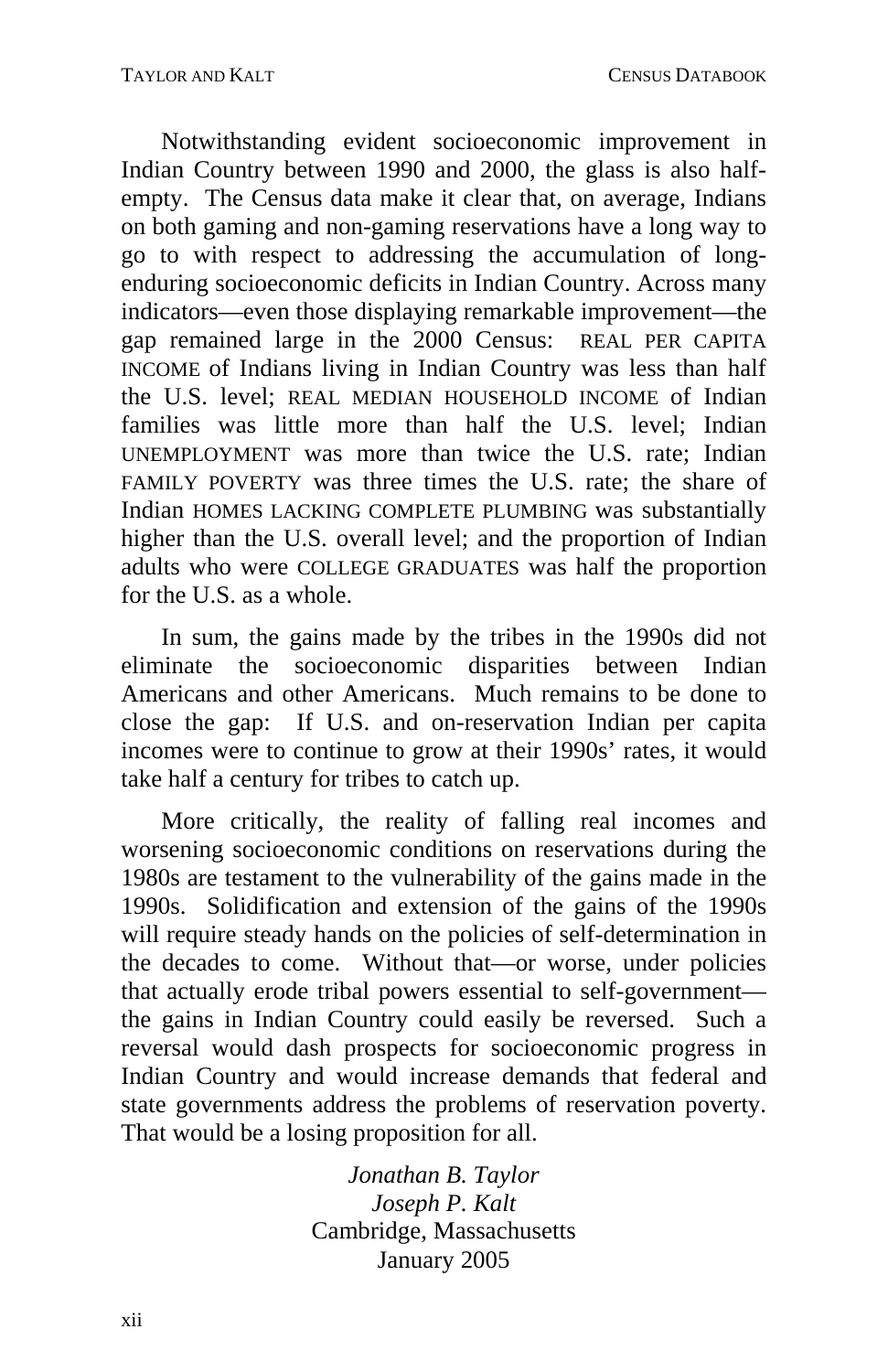#### **NOTES TO THE FIGURES**

<span id="page-16-0"></span>Unless otherwise noted, the data in this [dat](#page-74-9)abook refer to American Indian and Alaska Native (AIAN) people that designate AIAN alone and not in combination with another race (hereinafter "Indians") while residing on federally recognized reservations and trust lands ("reservations") or within tribal designated statistical areas (taken together with "reservations" as "Indian areas").

DEEP POVERTY, PUBLIC ASSISTANCE, GOVERNMENT AND NON-PROFIT SECTOR, OVERCROWDED HOUSING, and HOMES LACKING COMPLETE KITCHEN cover *all races* due to data limitations.

Populations are classified by whether or not the Indian area in question belonged to a tribe operating a gaming facility on or before January 1, 2000. $^{18}$ 

Unless otherwise noted, Native people living in Alaska and Hawaii are excluded.

The graphs present the aggregate averages for all the Indians in the named categories in the identified areas. The populations are aggregated together to report population-weighted average values for individuals residing in Indian areas. In focusing on averages of individuals, this approach treats Indian areas containing large Indian populations with more weight than areas with small populations, and extreme values for small numbers of Indians cannot unduly sway the averages.

Dollars are in 1999 inflation-adjusted dollars.<sup>19</sup>

Unless otherwise noted, all material is derived from the U.S. Census Summary File 3 (for 2000) and Summary Tape File 3 (for 1990) as reported in Geolytics (2000a, 2000b).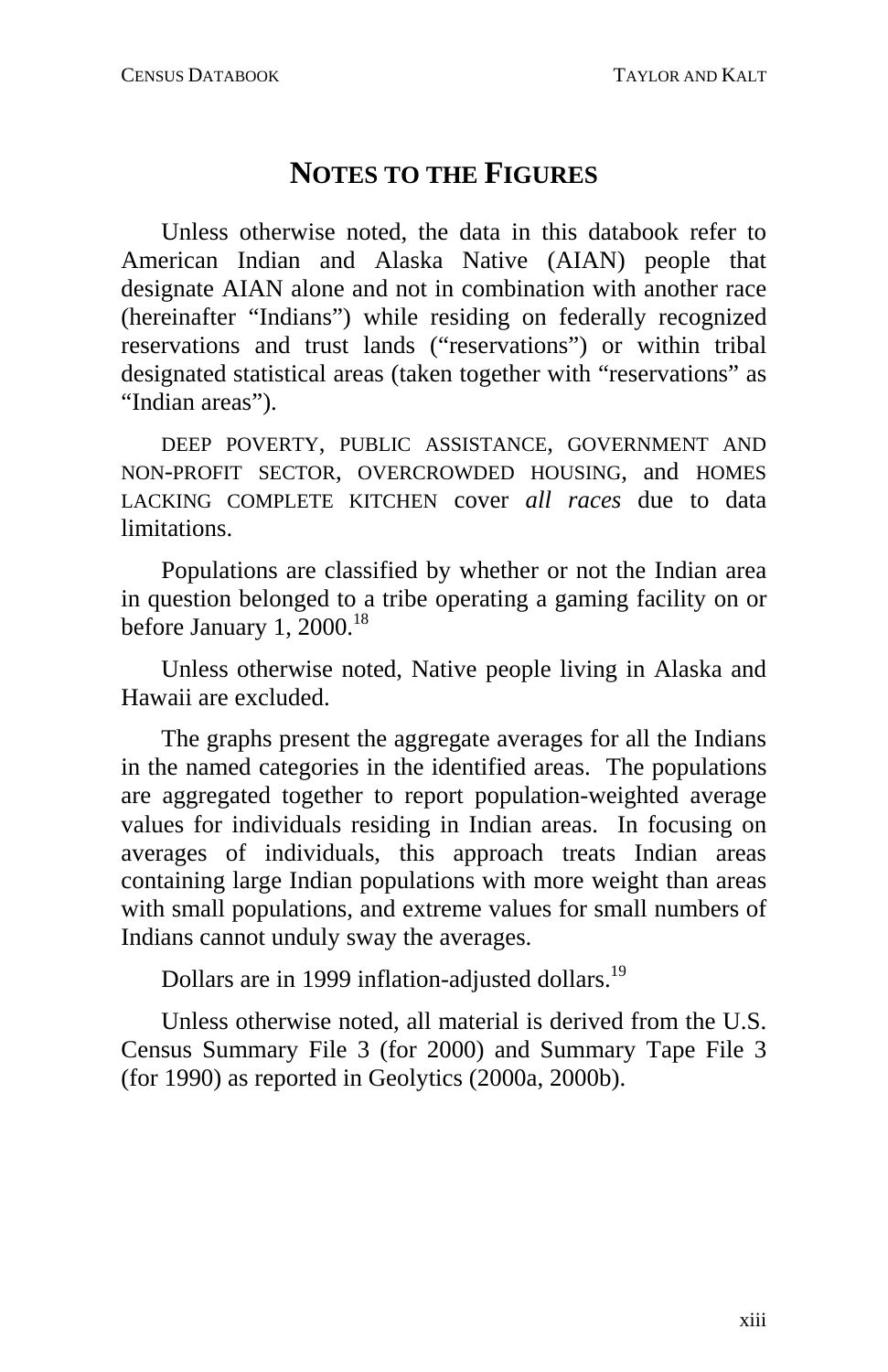### **POPULATION**

#### **AMERICAN INDIAN POPULATION**

<span id="page-17-0"></span>**Results:** In 2000, 511,000 people living on reservations in the lower forty-eight states identified themselves as single-race American Indians or Alaska Natives, up 25% from a decade earlier.<sup>20</sup> An additional 97,000 single-race Indians lived in Alaska, 3,000 in Hawaii, and 229,000 in designated Indian statistical areas. 21 The remaining 1.6 million lived outside Indian areas in the lower forty-eight states, for an off-reservation total of 1.9 million and a U.S. total of 2.4 million.<sup>22</sup>

**Significance:** The Indian population did not shrink nor was it absorbed into the larger population: it grew over the decade on and off the reservations by 25% and 21%, respectively. Thus, the relative socioeconomic status of Indians grew in policy salience rather than diminishing.

**Data Notes:** Generally, the multiple race categories introduced in the 2000 Census complicate comparisons of 1990 and 2000 data. However, the comparison is relatively straightforward in most Indian areas. For example, adding people reporting AIAN in combination with other races to reservation totals changes the count by only 2%. The data for these figures are for all fifty states.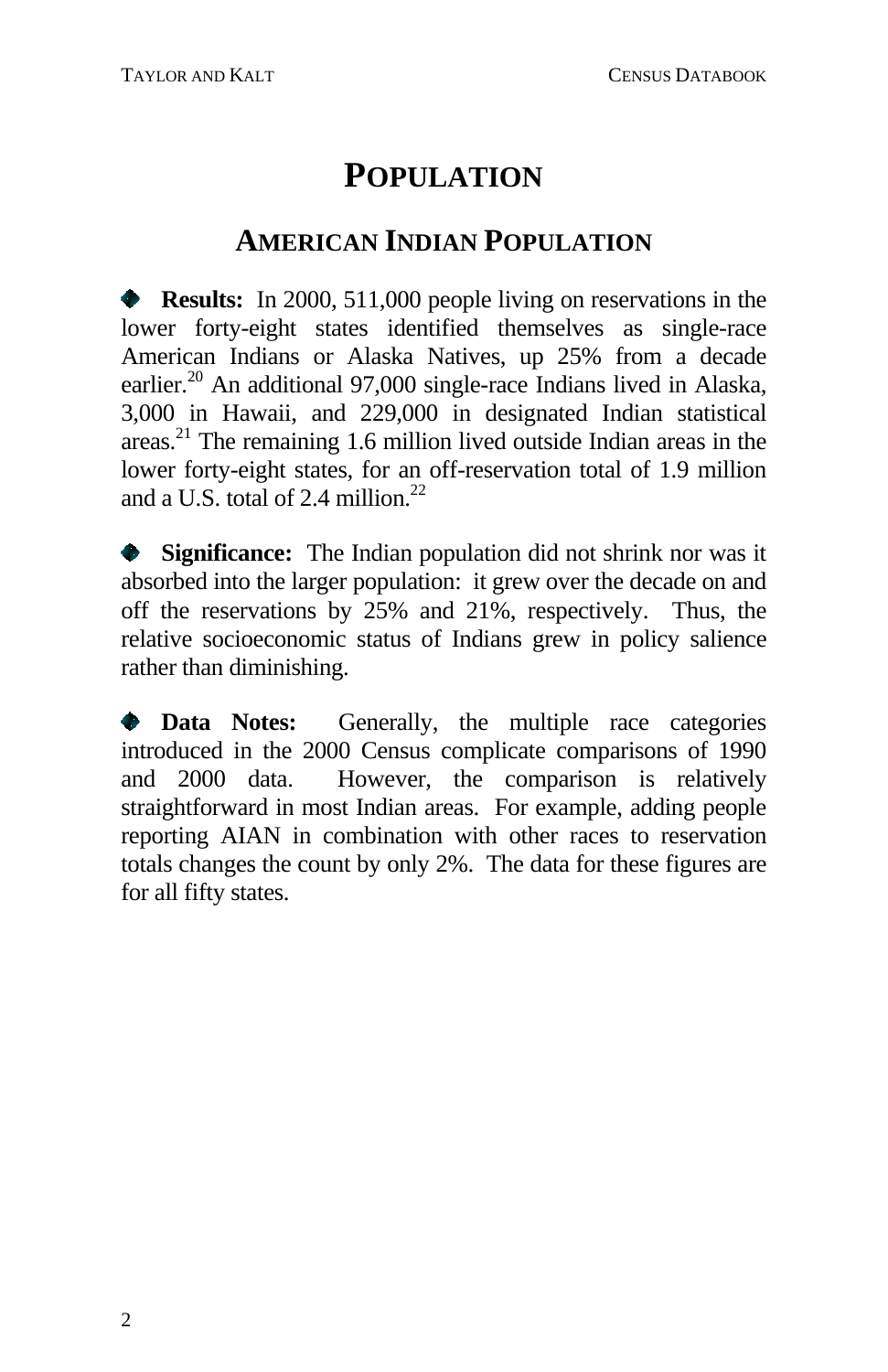

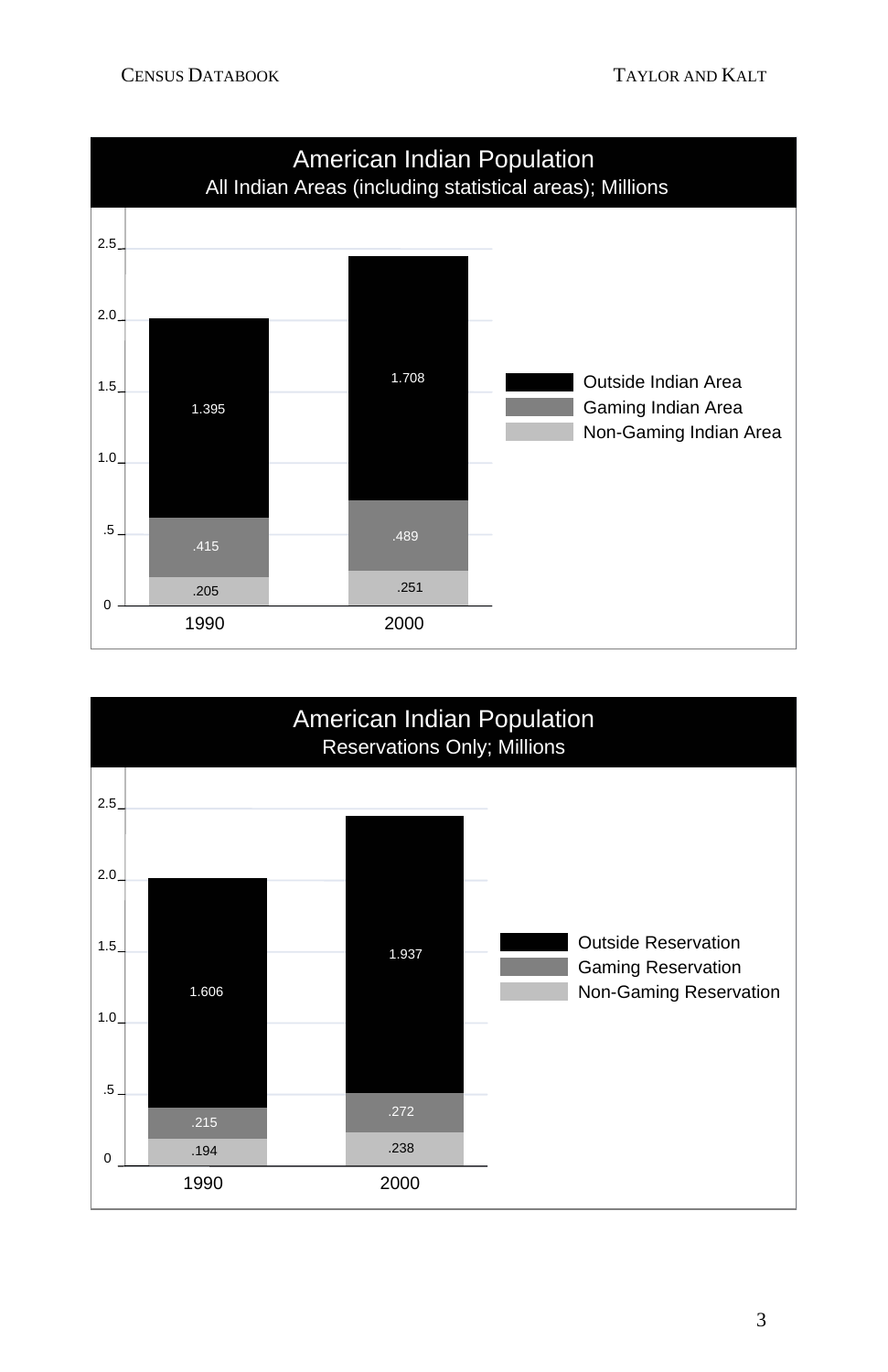## **POPULATION**

#### **PERCENT URBAN AND RURAL**

<span id="page-19-0"></span>**Results:** Indians on reservations and in designated Indian statistical areas (OTSAs and TDSAs) were more likely to live in rural areas than Americans generally. The relative proportions that lived in urban and rural settings were roughly inve[rte](#page-74-11)d from the U.S. average.

**Significance:** Urban regions correlate with diversity of  $\bullet$ economic opportunity and access to consumer markets. Indians in rural areas are subject to the risk of being dependent upon fewer economic sectors, and rural reservation businesses face the disadvantage of smaller consumer markets. Moreover, access to urban markets plays a critical role in determining the financial and employment success of Indian ventures, especially for gaming. $^{23}$ 

**Data Notes:** Under Census methodology, blocks and block groups that have a density of 1,000 people per sq. mi. or more, and adjacent blocks and block groups with densities greater than 500 are considered urban.<sup>24</sup> Data in these figures are from Census Summary File 4.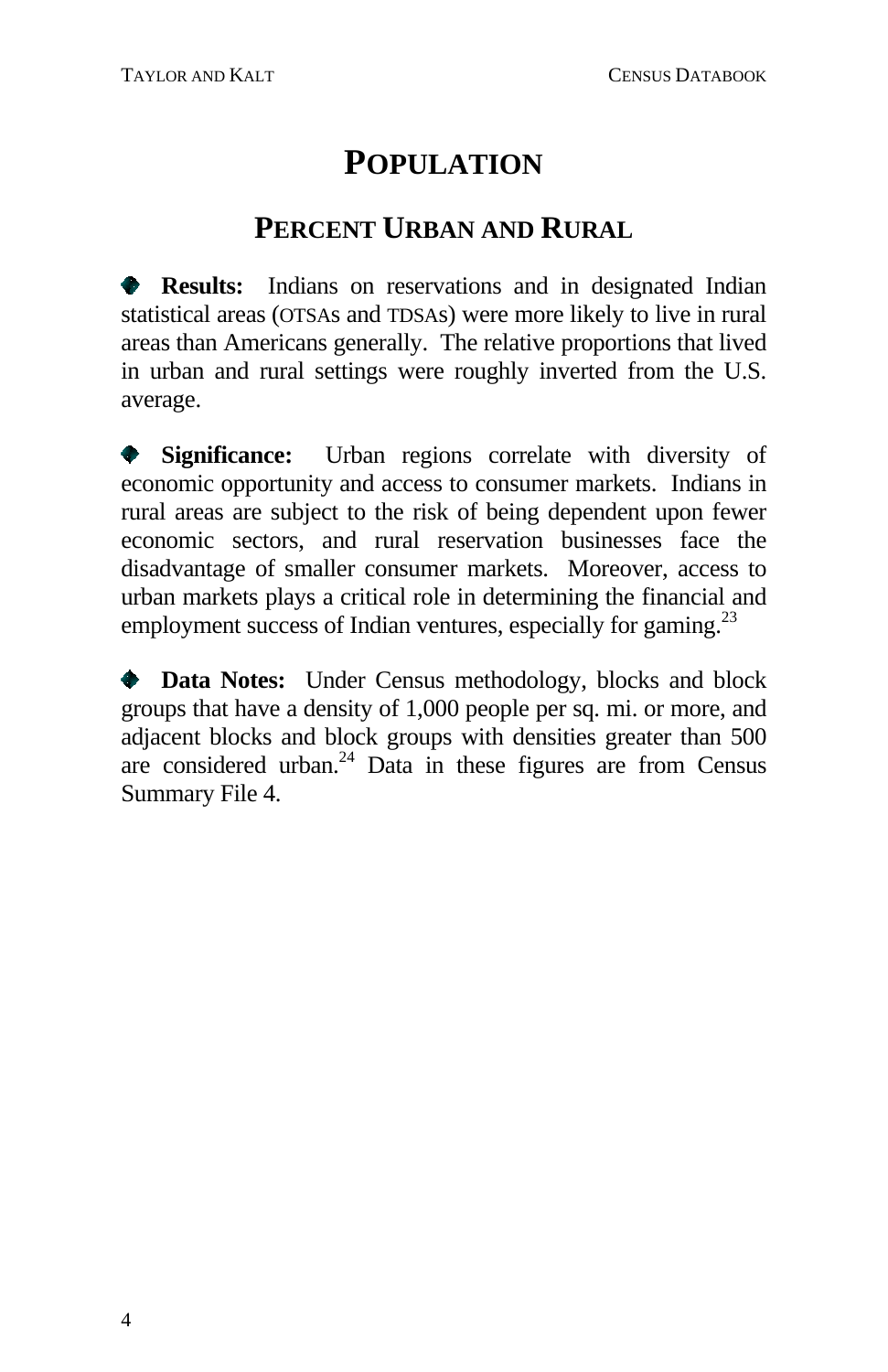

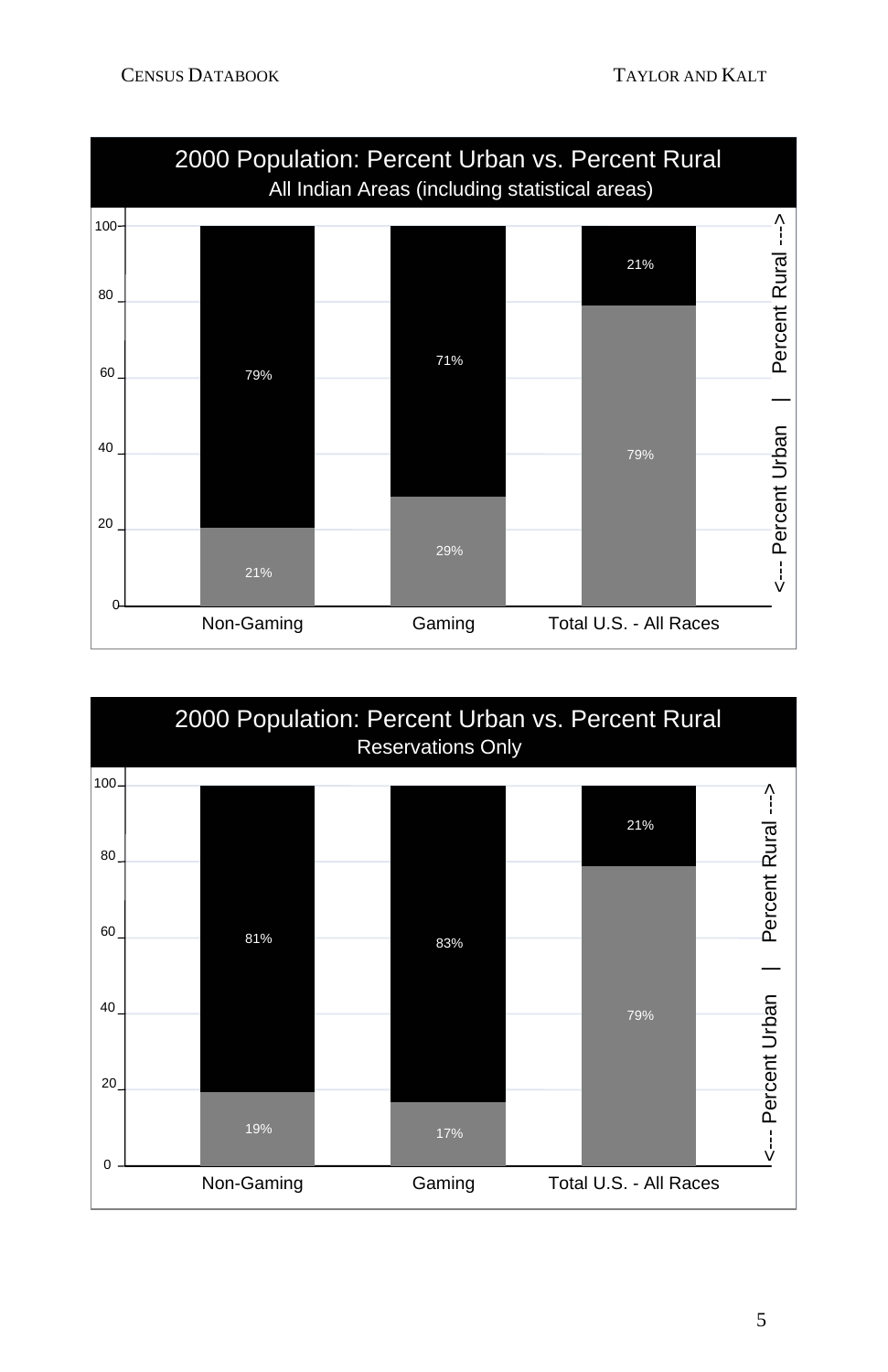#### <span id="page-21-0"></span>**REAL PER CAPITA INCOME: 1970-2000**

**Results:** Over thirty years, the inflation-adjusted per capita income of Indians living on reservations grew by 83% (compared to 64% for the U.S. population as a wh[ole\)](#page-74-12). The gain in real per capita income over the 1990s (33%) compares f[avo](#page-74-13)rably with a *decline* in the prior decade (-8%), yet it is lower than the growth in the 1970s (49%). Despite recent gains, reservation-based Indians' per capita incomes remained little more than one thir[d o](#page-74-14)f the U.S. average. Even if incomes were to grow steadily at their 1990s pace henceforward, the gap would not close for 55 years.

**Significance:** The growth in reservation Indians' real per capita incomes in the 1970s was associated with increases in federal spending, and the relative stagnation in the 1980s was associated with precipitous declines in the same. 25 Federal spending on a number of major Indian programs has been in stagnation since.<sup>26</sup> Thus, the growth of Indian incomes in the 1990s is reasonably attributed to the economic successes arising out of greater self-determination.<sup>27</sup>

**Data Notes:** The trend displayed here does not arise from the addition of new reservations. 28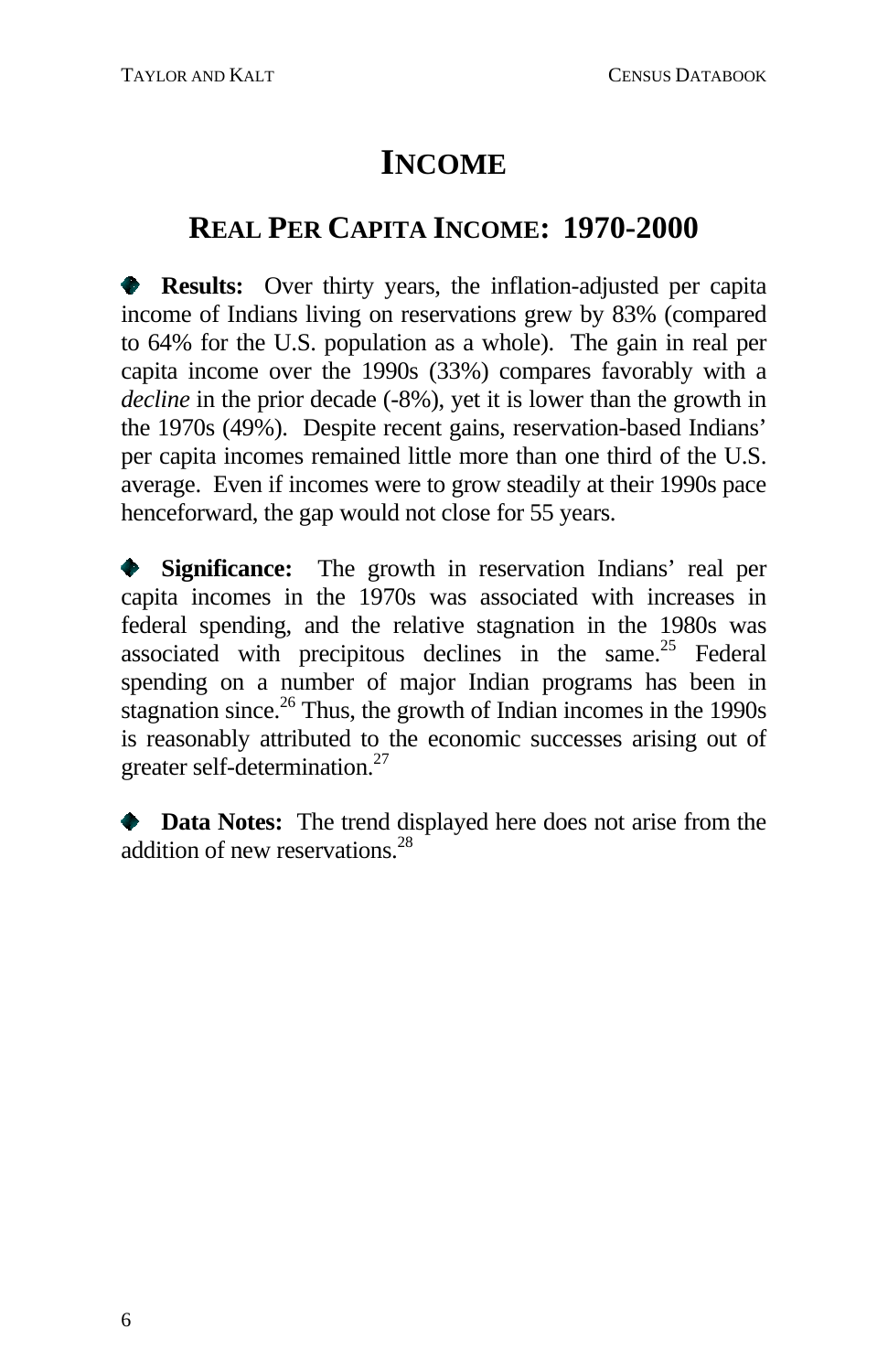

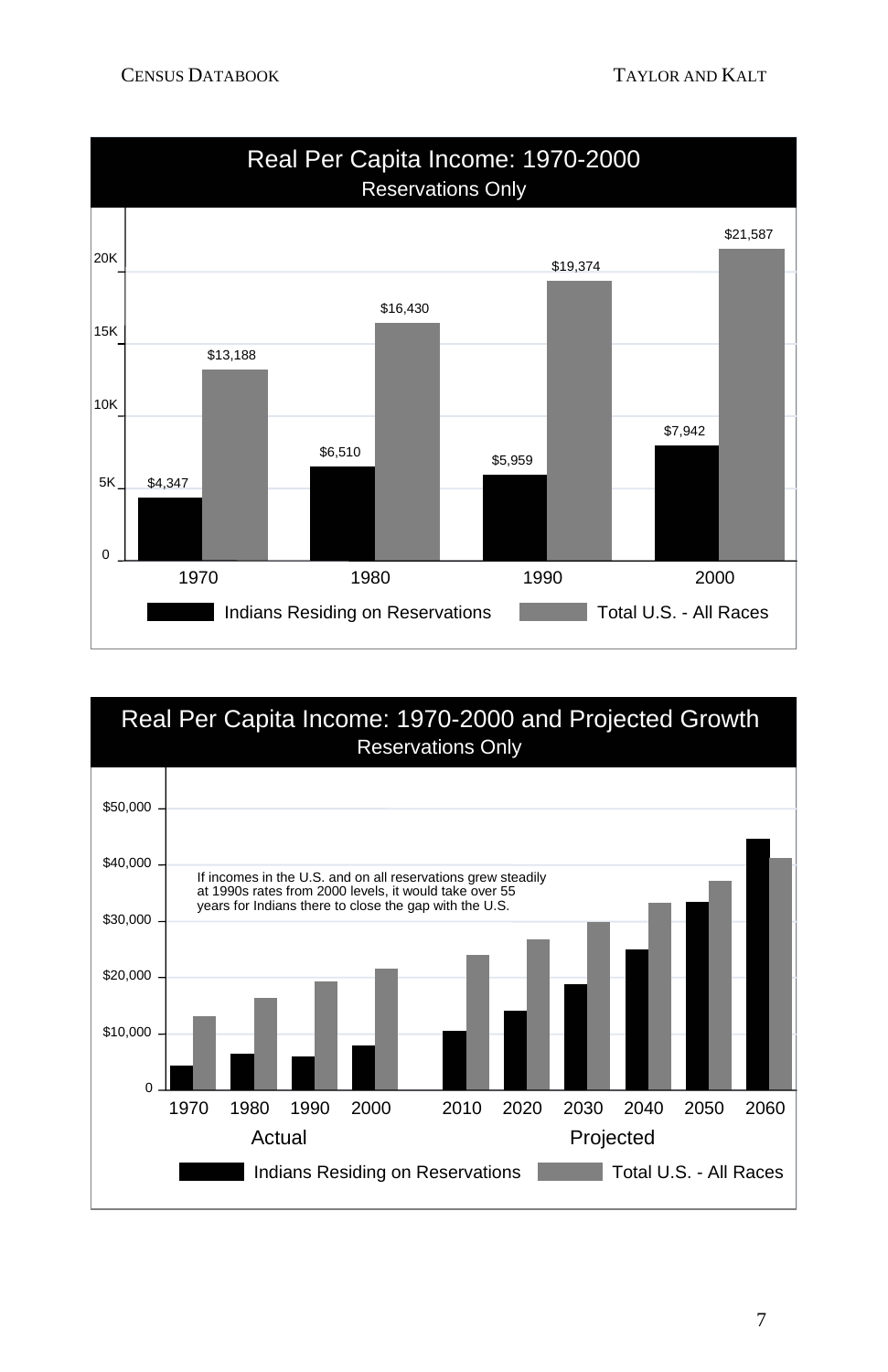### **REAL PER CA[PI](#page-74-15)TA INCOME**

<span id="page-23-0"></span>**Results:** Over the decade, inflation-adjusted per capita income grew two-and-a-half times faster for Indians in Indian areas than for the U.S. population at large.<sup>29</sup> Nonetheless, substantial gaps remained: Indians in Indian areas without gaming had per capita incomes that were 35% of the U.S. average, and Indians in Indian areas with gaming had per capita incomes that were 45% of the U.S. average.

**Significance:** Per capita income is a measure of average individual economic well-being. Since it is also a major component of gross regional product (U.S. GDP is 85% per capita  $income$ ), $30$  its changes stand as a reasonable proxy for broader economic growth in Indian areas.

**Data Notes:** Per capita income is aggregate inflation-adjusted income (from wages, salary, self-employment, farming, investments, public assistance, and other regularly received income such as Veteran's payments and alimony) divided by the aggregate Indian population of all ages.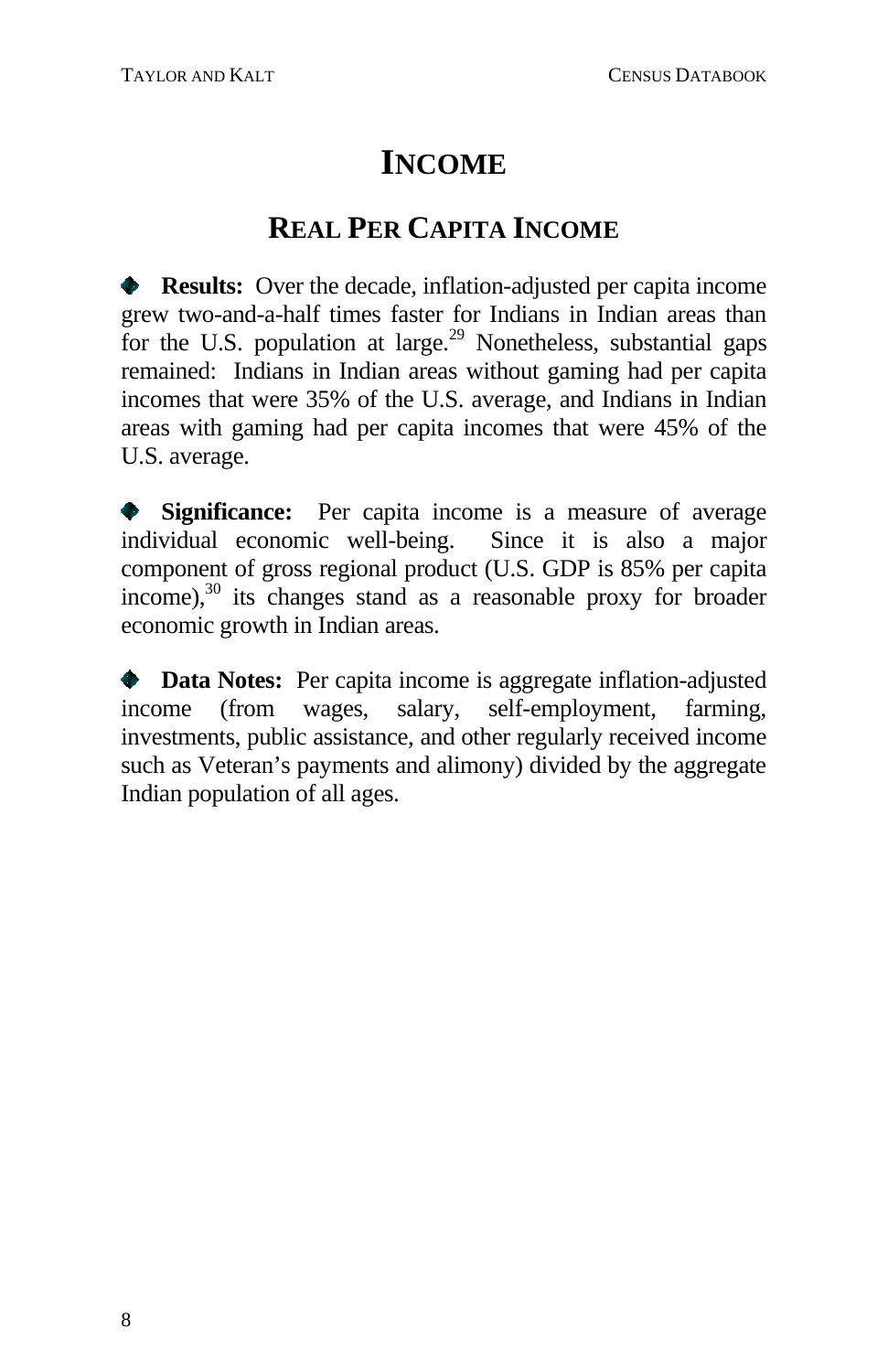

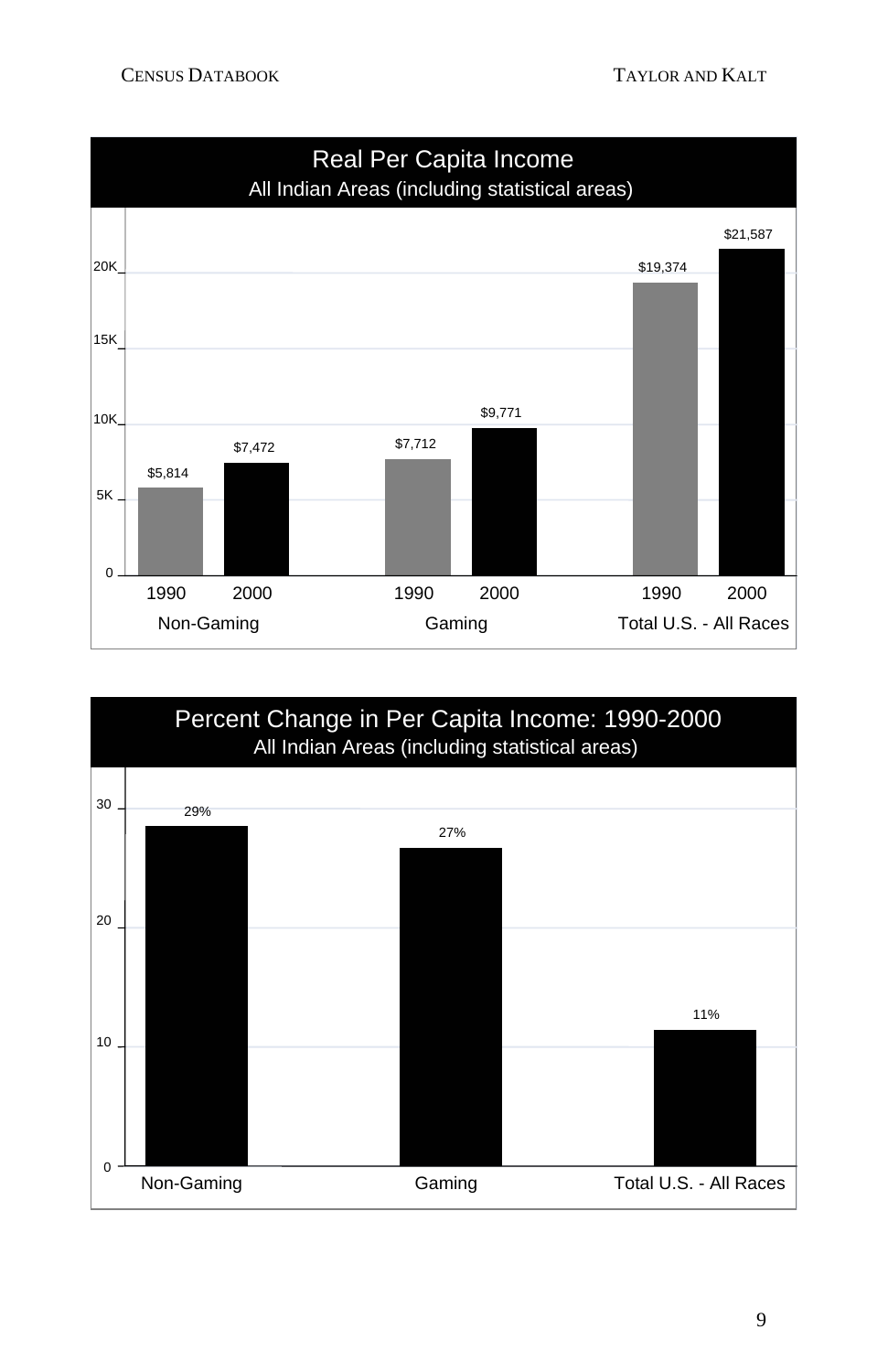### <span id="page-25-0"></span>**REAL PER CAPITA INCOME OUTSIDE OKLAHOMA TRIBAL STATISTICAL AREAS**

**Results:** The graphs on the facing page decompose the graphs of the previous page by excluding OTSAs, which correspond to historic rather than actual reservations. In this view of the data, Indians' per capita income levels are somewhat decreased, yet the growth rate of gaming areas is notably higher. Apart from differential growth rates, the relative results remain roughly the same: Indians living on reservations with gaming displayed higher incomes than on reservations without, and both lagged well behind the U.S. average.<sup>31</sup>

 $\bullet$ **Significance:** Because OTSAs include nearly the entire state of Oklahoma (and some urban areas), statistics for the OTSAs reflect the conditions in the broader state economy to a degree not typically experienced on reservations. Thus, excluding OTSAs focuses attention on reservation conditions per se. [As noted in the INTRODUCTION, the Navajo Nation heavily influences this picture and the next pages address that issue.]

**Data Notes:** All Indian areas except OTSAs are included. Accordingly the sole Oklahoma reservation—Osage—is included.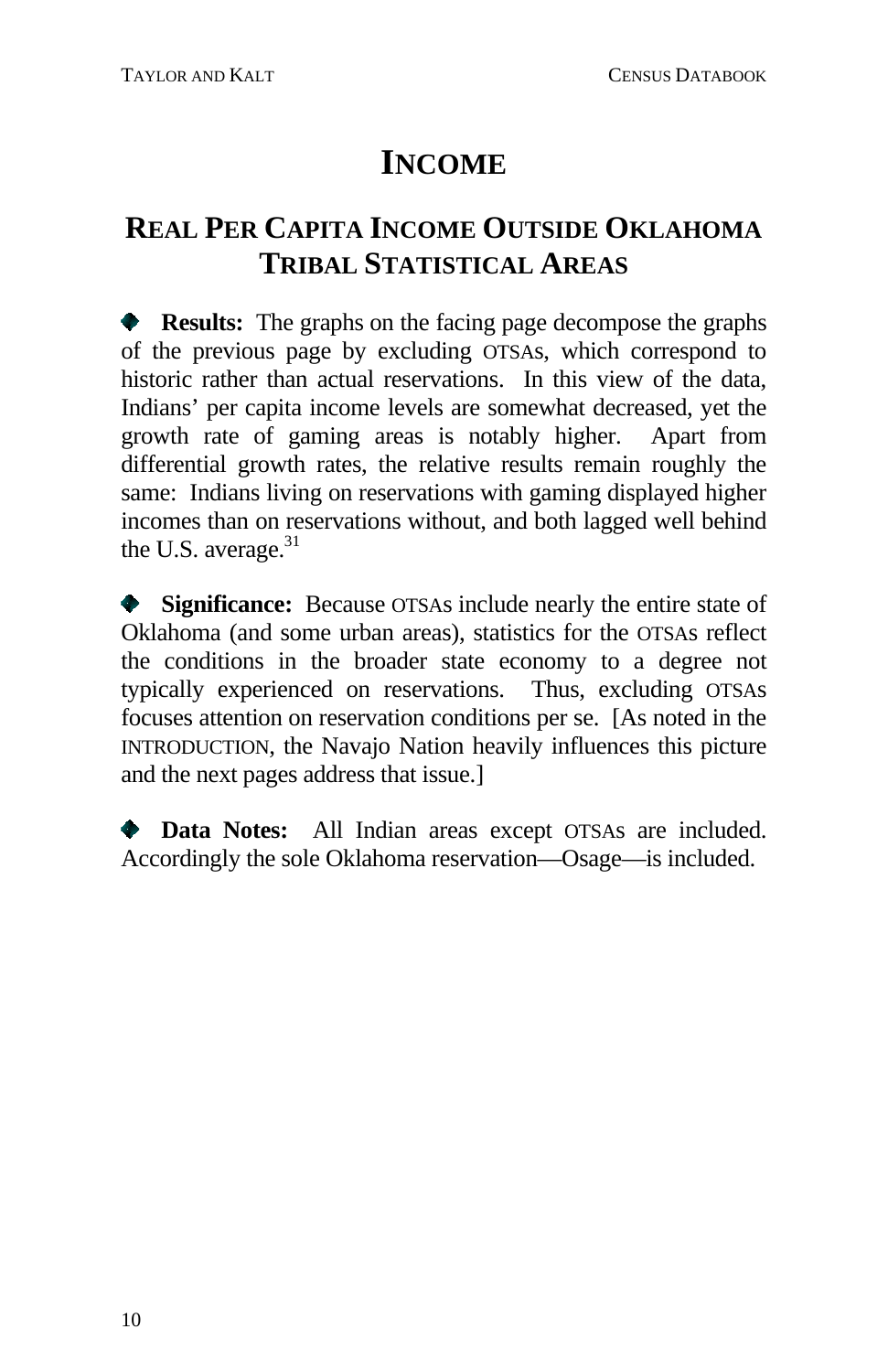

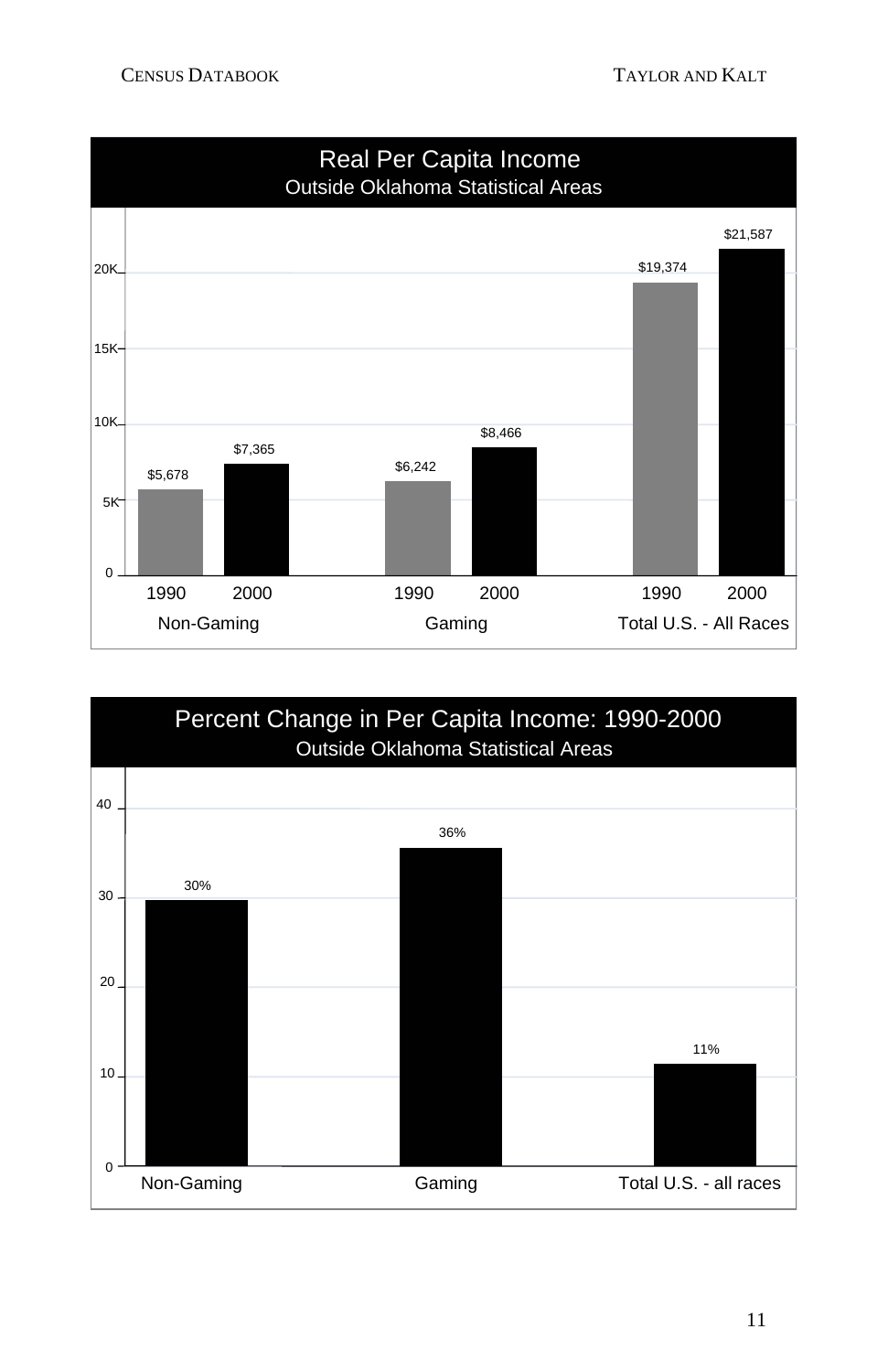### <span id="page-27-0"></span>**REAL PER CAPITA INCOME ON RESERVATIONS OTHER THAN NAVAJO**

**Results:** The graphs on the facing page are for reservations only, excluding the Navajo Reservation. 32 On average, across all reservations where tribes had had gaming, Indian incomes grew by 36%—three times the national average. Income growth of 21% for Indians that lived neither on the Navajo Reservation nor on reservations where gaming was introduced averaged nearly twice the national rate.<sup>33</sup>

**Significance:** While the growth rates here and in the preceding two income charts are large relative to the U.S. growth rate, Indians cannot hope to close the income gap in a meaningfully short time frame. Starting at 2000 levels and at sustained 1990s growth rates, it would take about half a century to do so (see REAL PER CAPITA INCOME: 1970-2000).

**Data notes:** In 2000, 175,000 Indians lived on the Navajo Reservation, nearly three times the number living on all other reservations without gaming. The figures here leave Navajo out and thereby keep its large population from dominating the nongaming averages.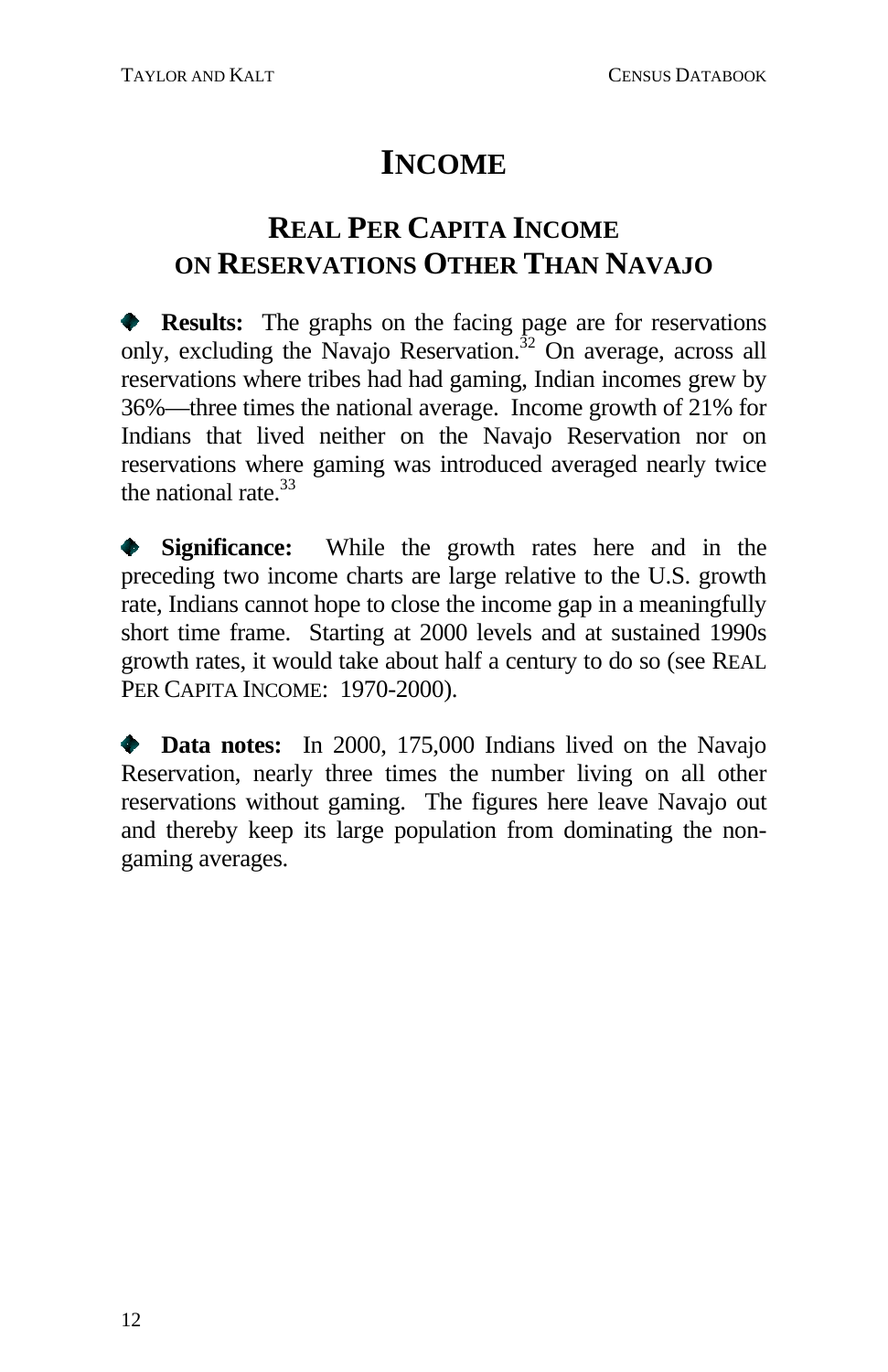

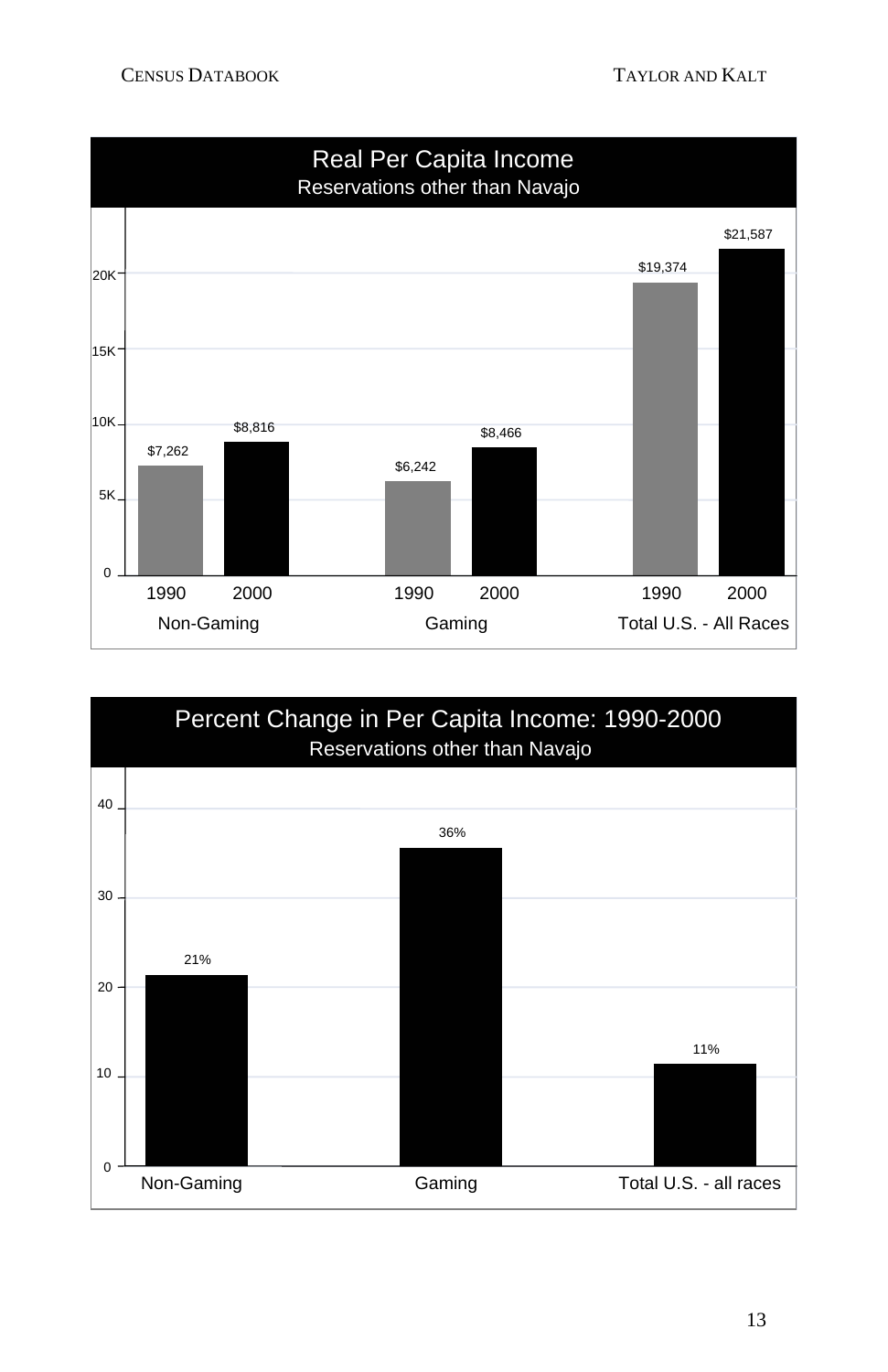#### <span id="page-29-0"></span>**REAL MEDIAN HOUSEHOLD INCOME**

**Results:** Indian households in Indian areas closed some of the gap with the U.S. median over the decade, experiencing more than six times the growth in inflation-adjusted median household income that the U.S. did. Nonetheless, the real median household income of Indians living in Indian areas remained little more than half of the U.S. level.

**Significance:** As with REAL PER CAPITA INCOME above,  $\bullet$ median household income reflects a measure of economic wellbeing. However, here the data are expressed for households rather than for individuals. Given that the poverty line for a family of two adults and two children was \$16,895 in 2000, these medians are strikingly low (see FAMILY POVERTY).

 $\bullet$  **Data Notes:** Median household income is that level of income at which half of the households in the measurement area have incomes above the level and half below it. Because incomes can reach very high levels in some populations and thereby skew average or per capita figures, social science often relies on medians to indicate the position of a "typical" member of a group.<sup>34</sup>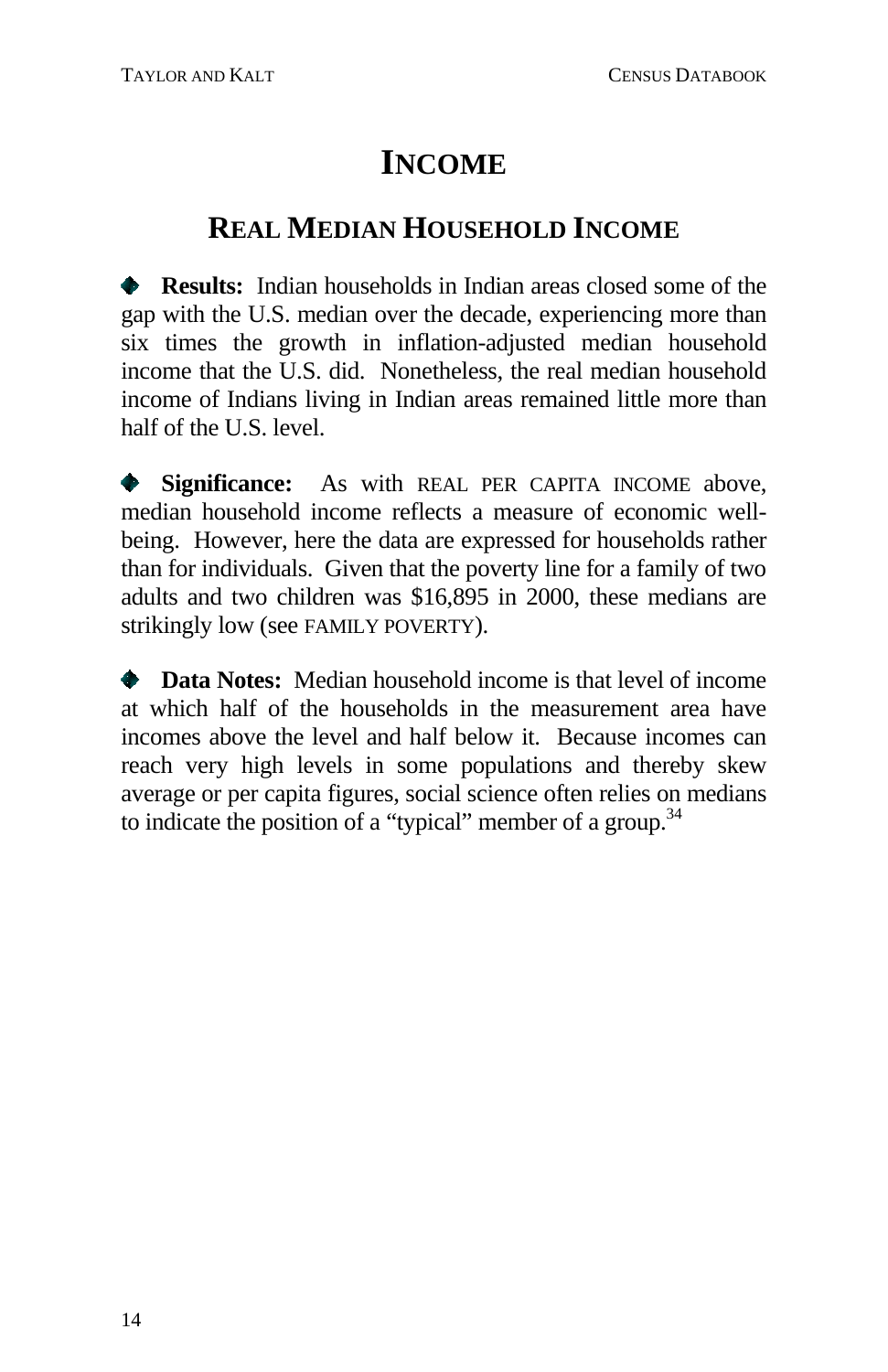

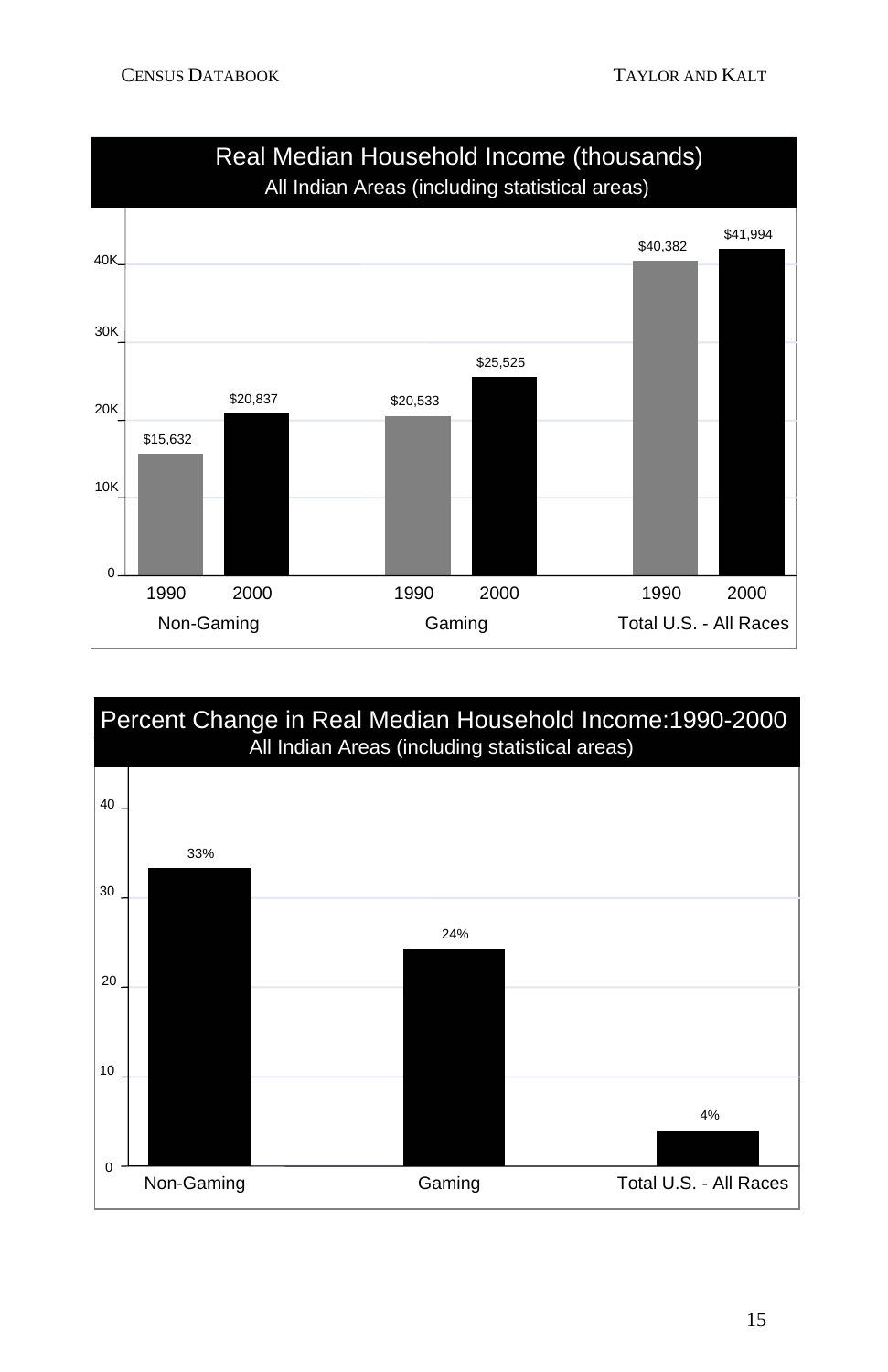### **REAL MEDIAN HOUSEHOLD INCOME OUTSIDE OKLAHOMA TRIBAL STATISTICAL AREAS**

**Results:** The graphs on the facing page decompose the median graphs from the previous page by excluding Oklahoma tribal statistical areas. They show that the median household incomes of Indians living on reservations (i.e., excluding OTSAs) are lower than for all Indian areas generally (p. 15) and that the growth of household median incomes in gaming areas is about the same as in non-gaming areas.

**Significance:** Again, because OTSAs include nearly the entire state of Oklahoma (and some urban areas), statistics for the OTSAs reflect the opportunities in the broader state economy to an atypical degree. The figures on the facing page focus attention on reservations alone, albeit leaving the non-gaming reservation picture heavily influenced by the Navajo Reservation (as noted above).

**Data Notes:** As before, data are for all Indian areas except OTSAs, and the sole Oklahoma reservation—Osage—is included.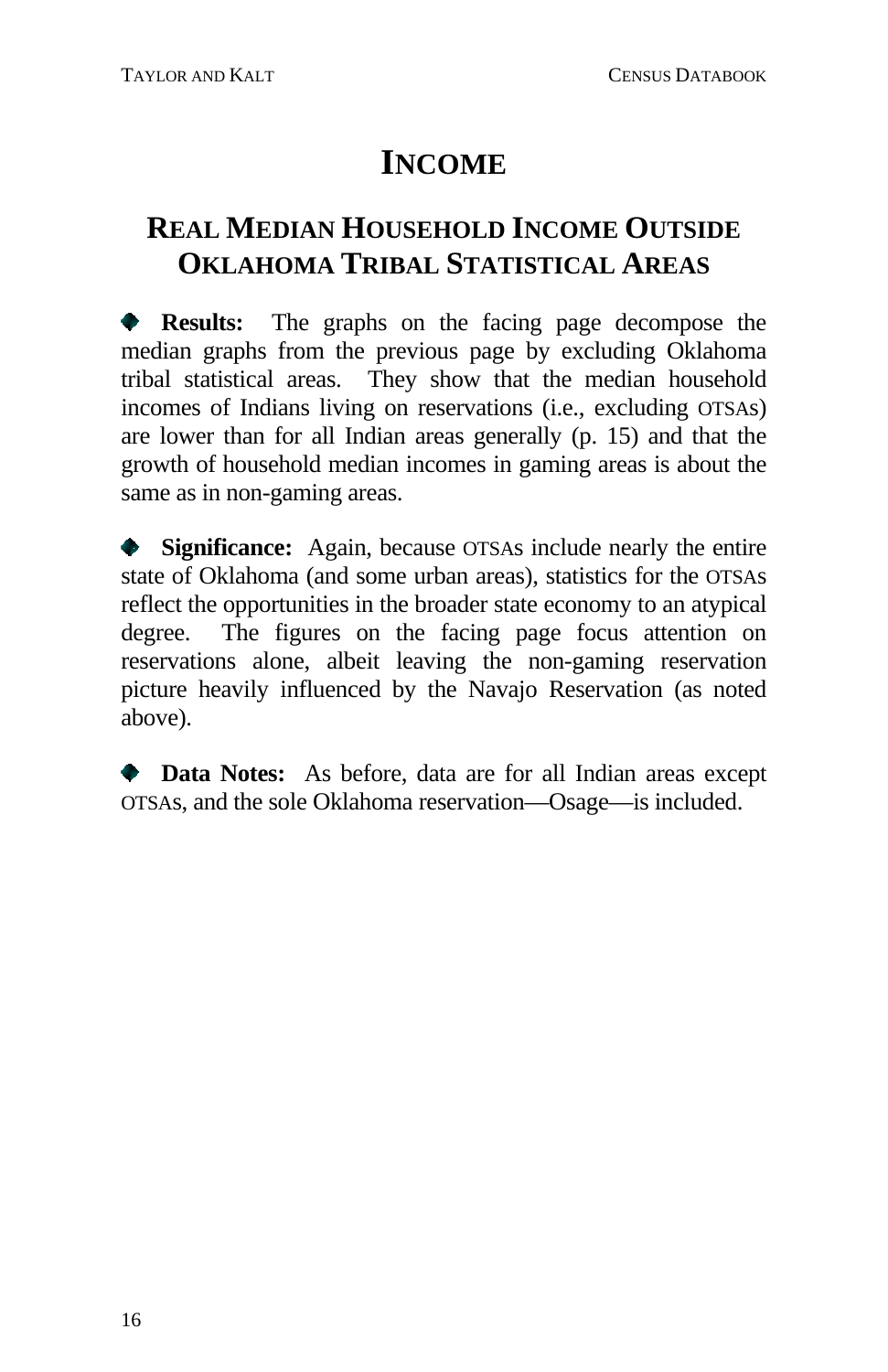

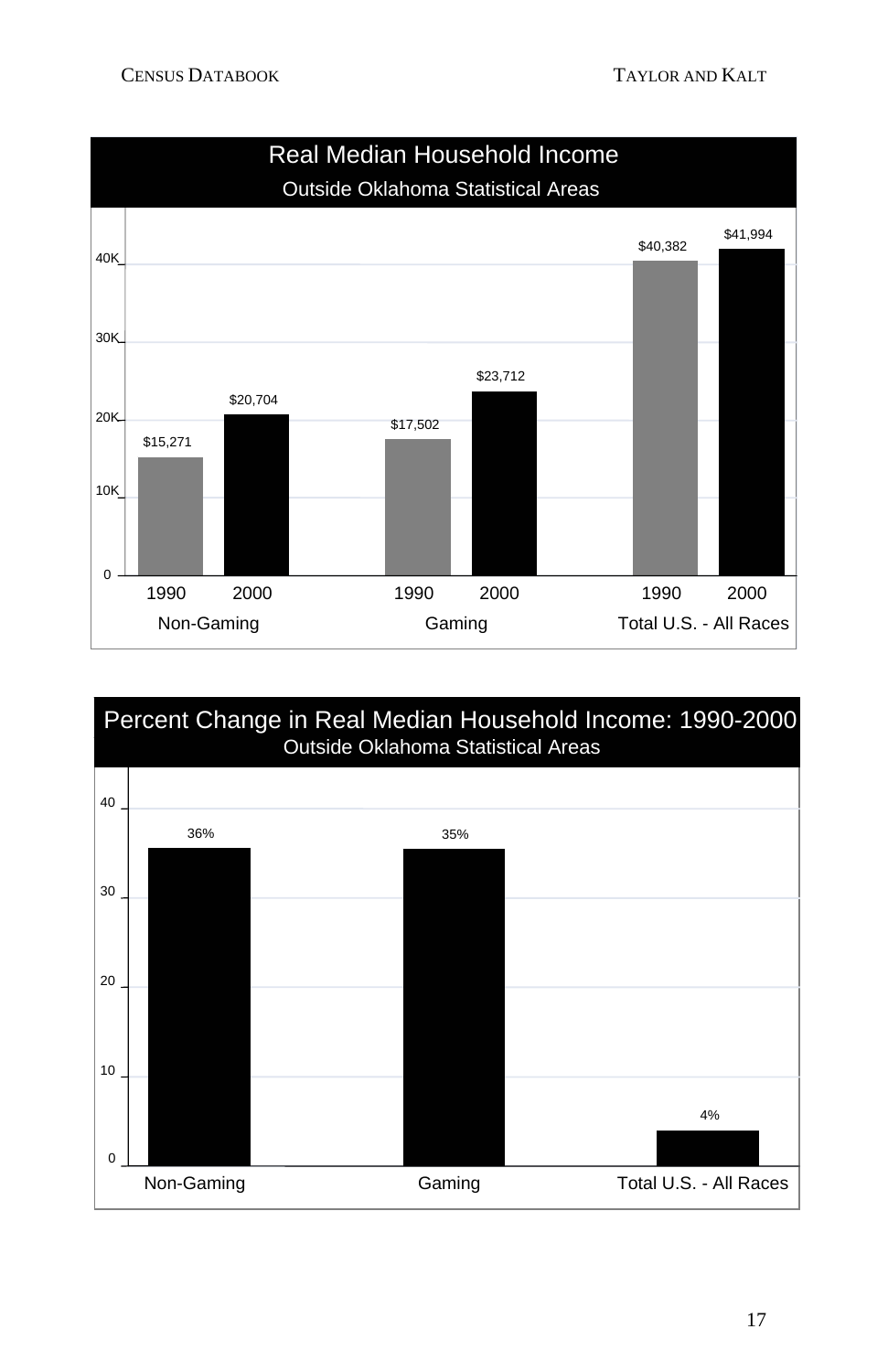### **REAL MEDIAN HOUSEHOLD INCOME ON RESERVATIONS OTHER THAN NAVAJO**

**Results:** On average, across all reservations where tribes had developed gaming by year-end 1999, the real median household Indian income grew by 35%, more than eight-times the national pace. For the 64,000 Indians that lived neither on the Navajo Reservation nor on reservations where gaming was introduced, the growth rate was more than twice the national average, but a much more modest 14%.

**Significance:** The substantially higher growth rates experienced by Indians in the 1990s indicate that median household income in Indian Country was closing the gap with U.S. median household income. The gap at the start of the decade, however, was so large that fully eliminating the Indian-U.S. difference would take a very long time at 1990-2000 growth rates.

 $\bullet$  **Data Notes:** As with REAL PER CAPITA INCOME ON RESERVATIONS OTHER THAN THE NAVAJO RESERVATION, the figures on the right leave Navajo out to prevent the large Navajo population from dominating the non-gaming averages.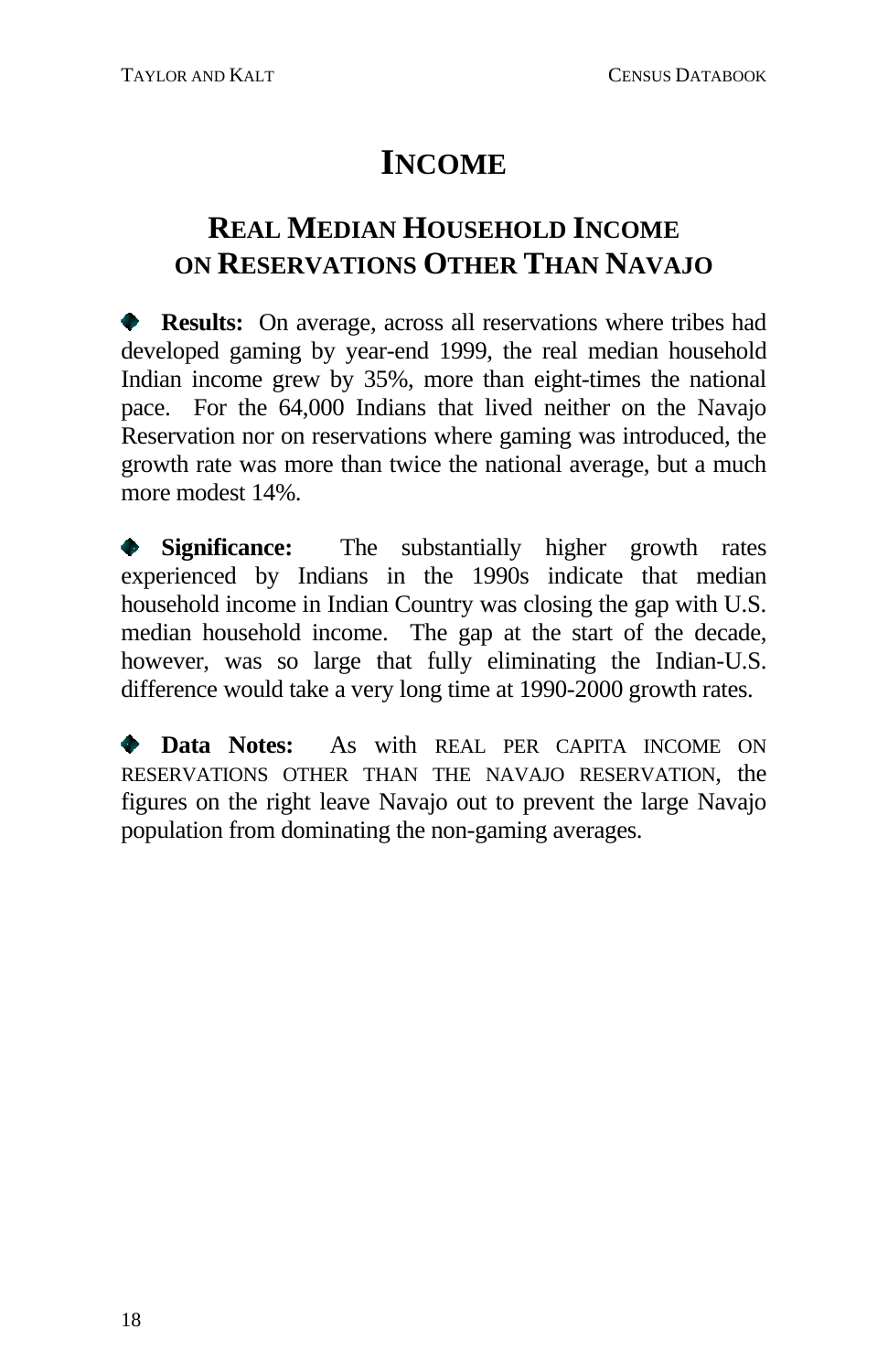

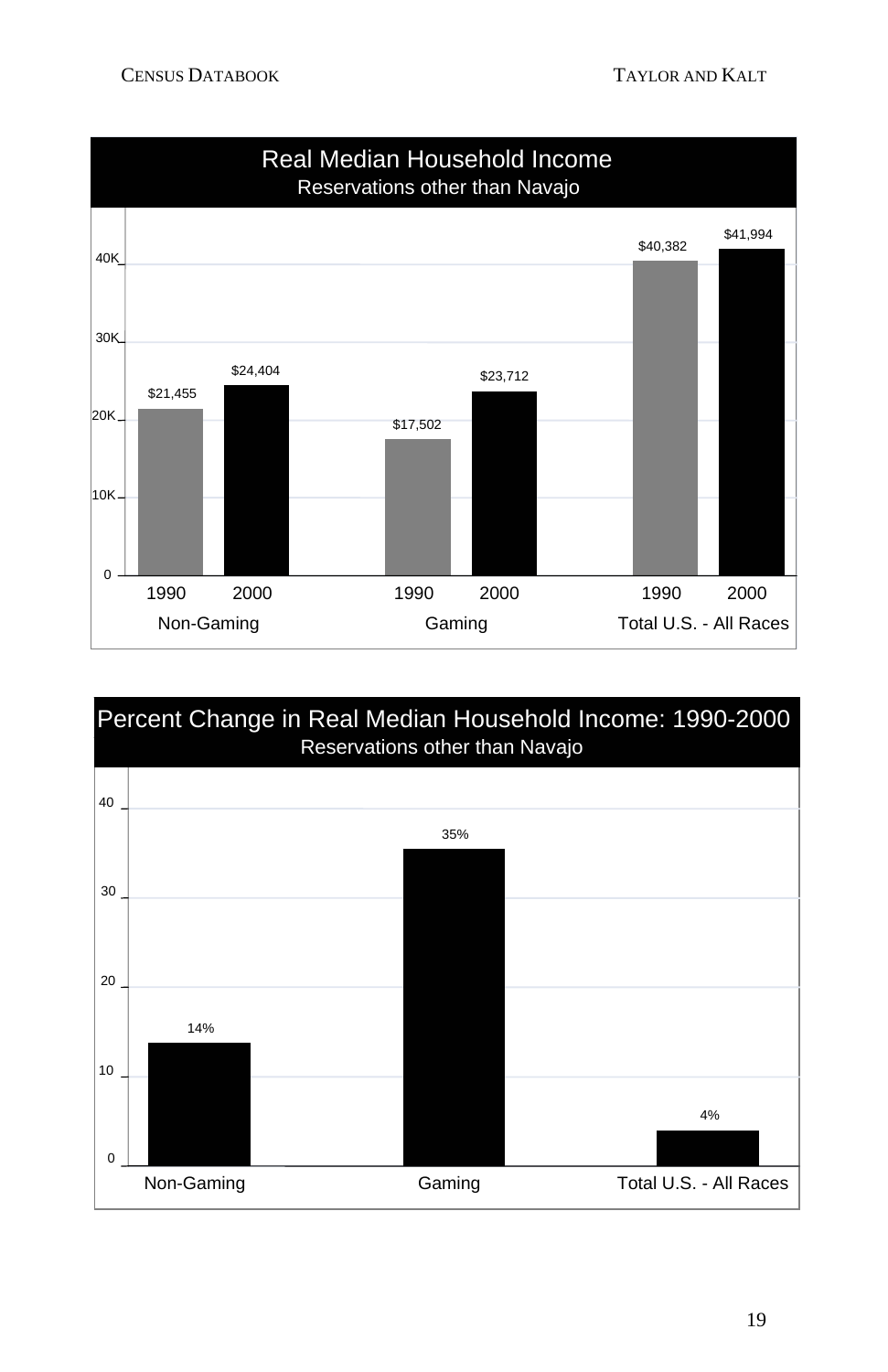### **FAMILY POVERTY**

<span id="page-35-0"></span>**Results:** From the 1990 to the 2000 Census, the family poverty rate for Indians fell substantially. Nonetheless, the family poverty rate for Indians remains at three ti[mes](#page-25-0) the U.S. average.

**Significance:** The poverty thresholds are n[ot i](#page-27-0)ntended as a "description of what...families need to live."<sup>35</sup> Some believe that the poverty line should be higher than it is.<sup>36</sup> If so, these rates understate Indian economic hardship, particularly given the low medians observed above.

 $\bullet$  **Data Notes:** This rate is the proportion of families falling below the income threshold for their particular family type (e.g., \$16,895 in 2000 for a family of two adults and two children). Note here and below that the juxtaposition of graphs for *All Indian Areas* and *Reservations other than Navajo* allows some comparison of the effect of removing OTSAs from the picture (mostly moves the red bars per endnote 31) and of removing the Navajo Nation (moves the blue bars per endnote 32).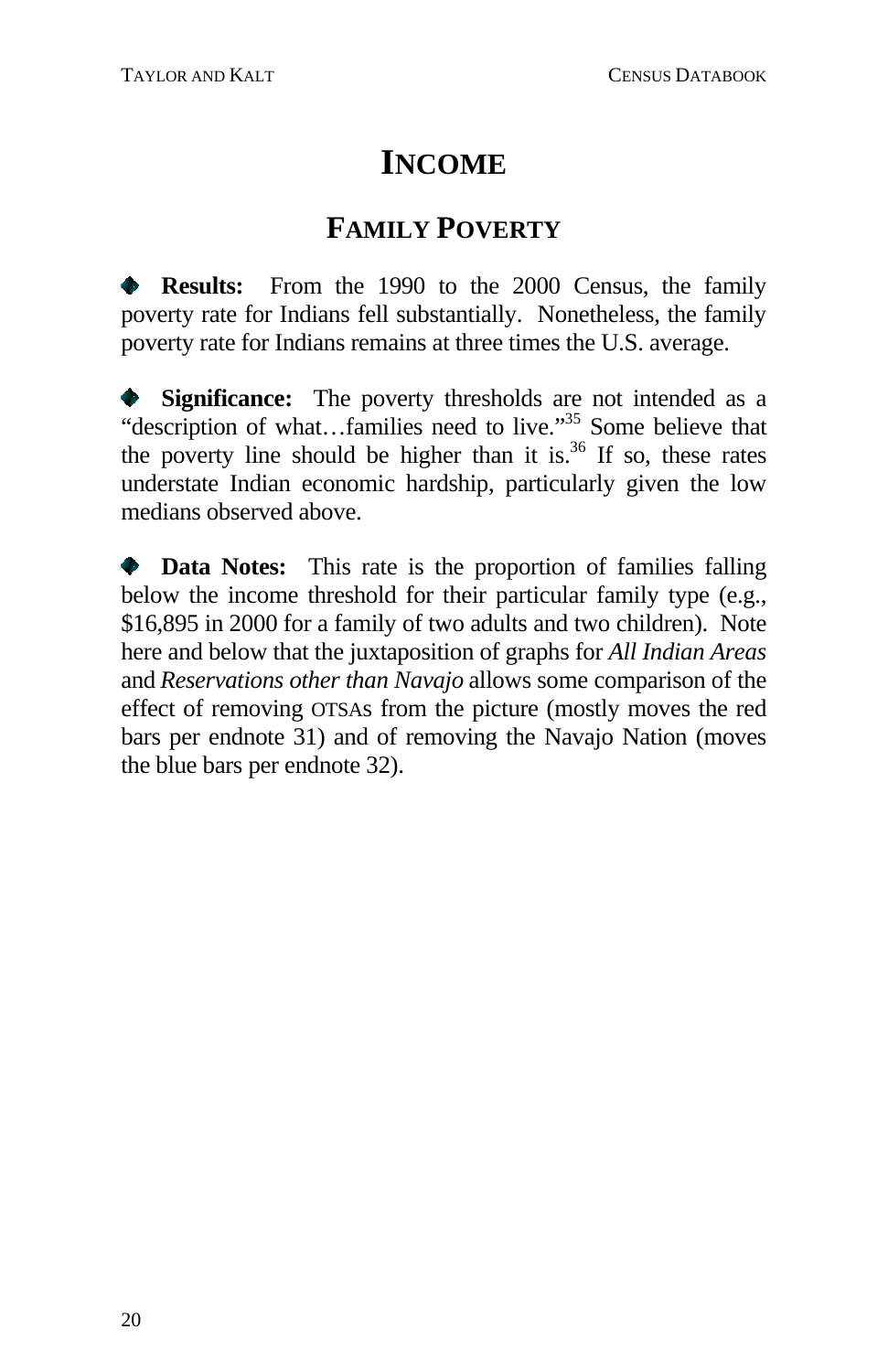

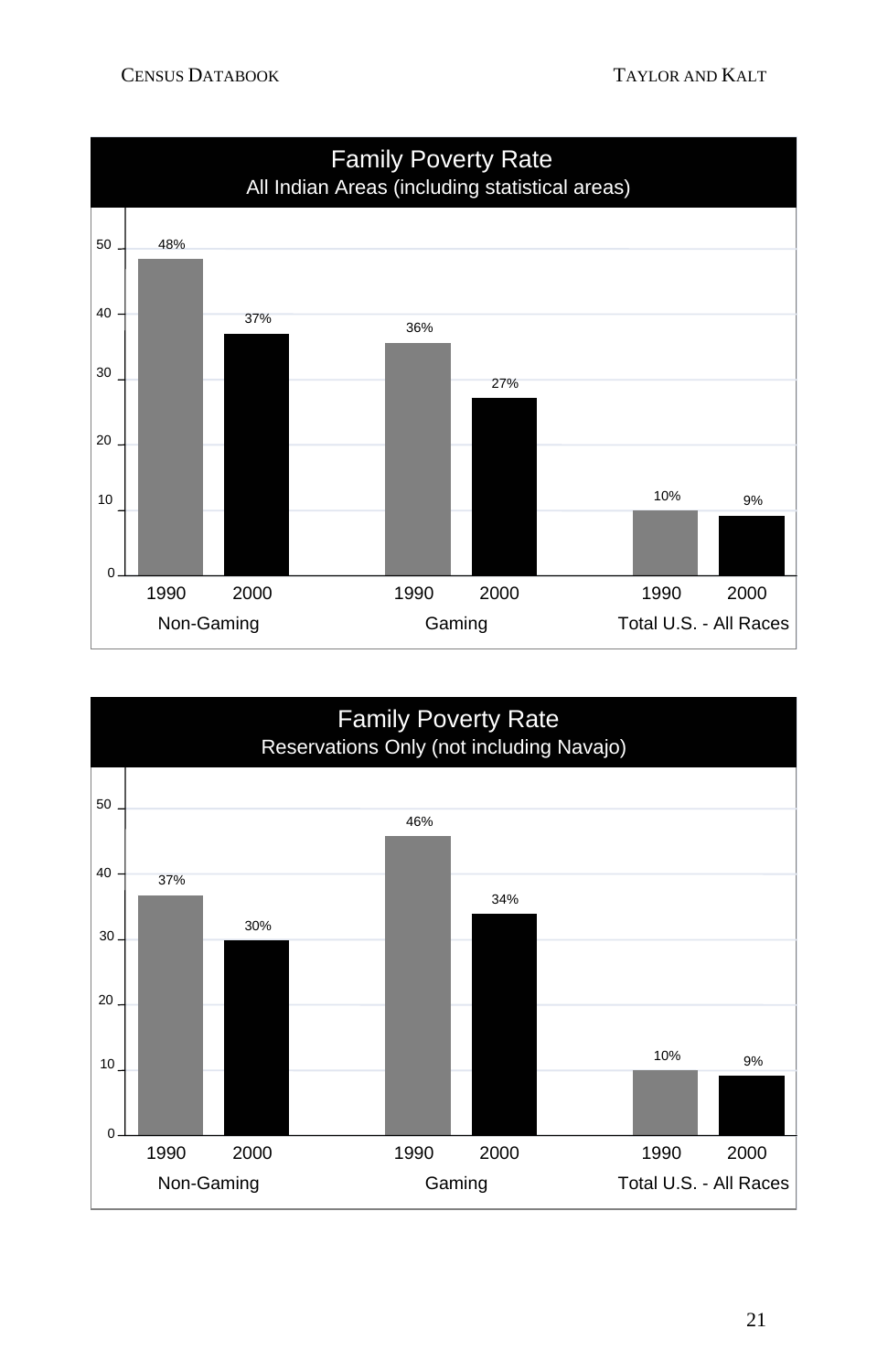# **INCOME**

### **CHILD POVERTY**

**Results:** The child poverty trends on the facing page mimic those on the previous page for family poverty, yet at higher levels. From the 1990 to the 2000 Census, the child poverty rate for Indians fell substantially. Nonetheless, the child poverty rate for Indians remained more than two times the U.S. average in 2000.

**Significance:** Reductions in family poverty resulting from  $\bullet$ Indian gaming have been directly associated with declines in child mental disorders. 37 And given that poverty thresholds may well understate economic hardship (per the discussion in FAMILY POVERTY), the figures here are cause for concern.

**Data Notes:** The child poverty rate is the number of persons under age 18 living in families with income below the relevant poverty level divided by the number of persons under 18 for whom poverty status is determined.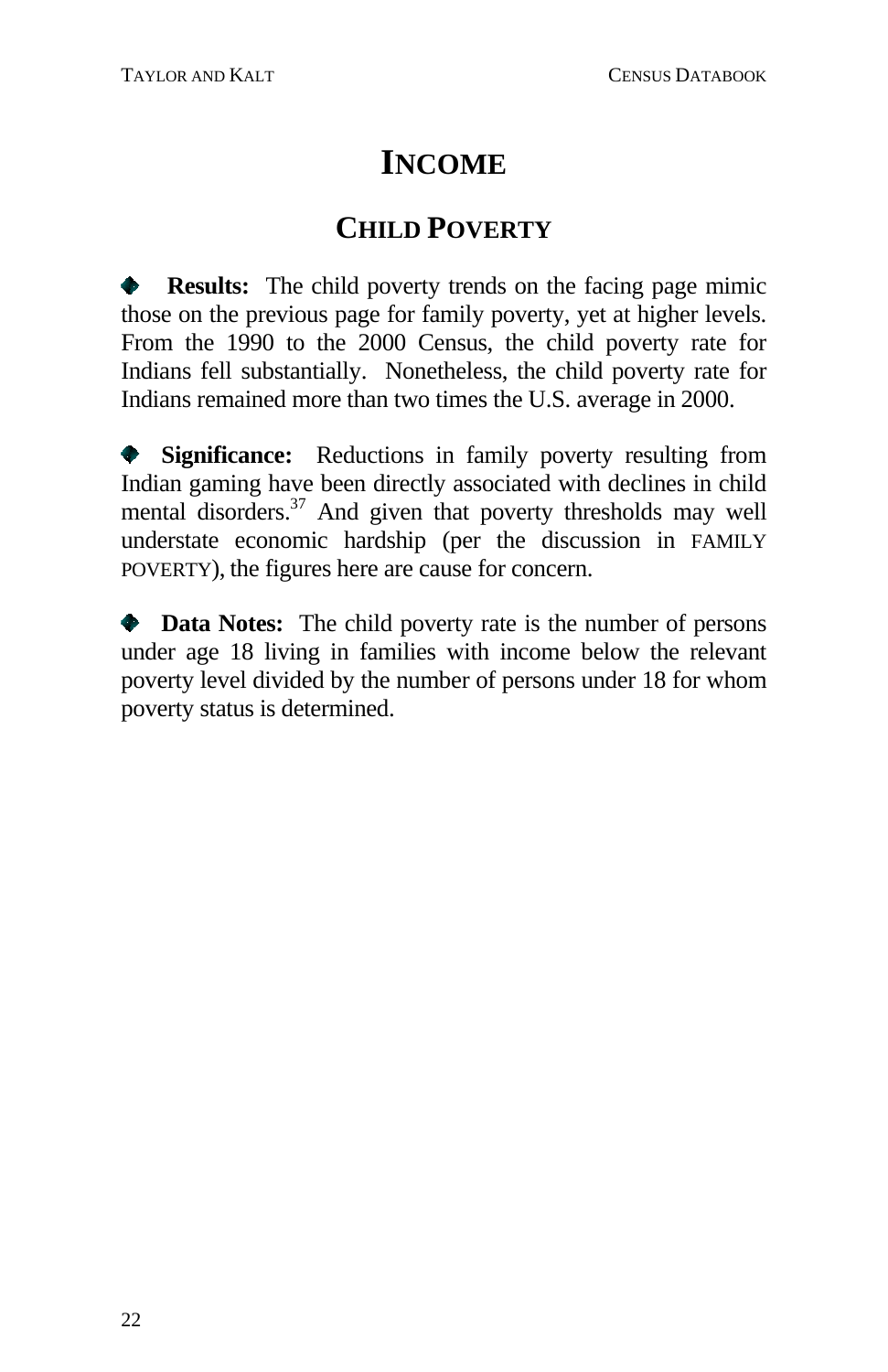

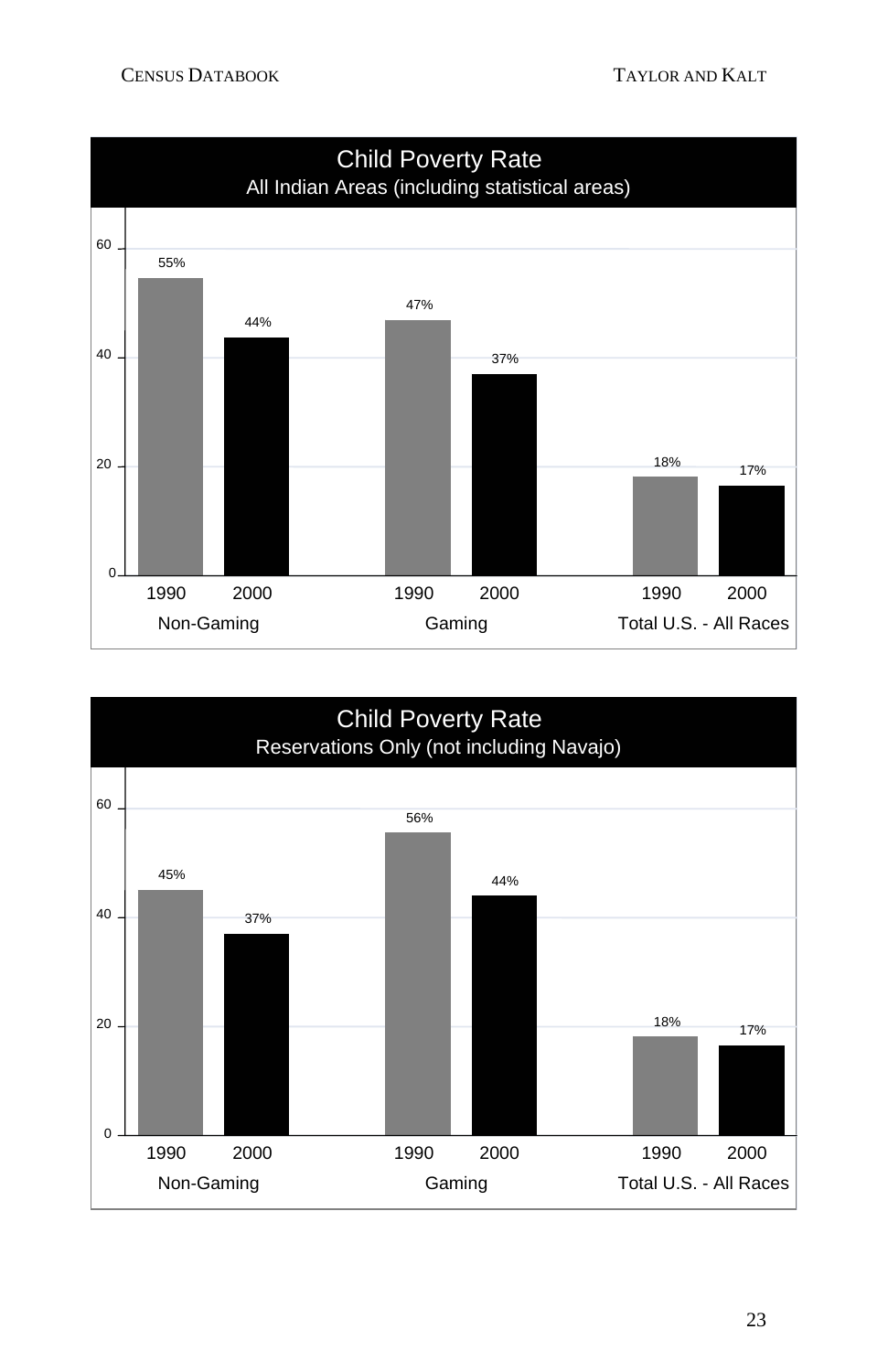# **INCOME**

### **DEEP POVERTY**

**Results:** The proportion of people of all races living in "deep poverty"—at less than 75% of the poverty level—is declining on reservations. Yet reservation residents of all races experienced deep poverty at about twice the U.S. rate or more.

**Significance:** Given that this is the all races rate and that  $\bullet$  . Indians on reservations experience lower incomes than non-Indians living on reservations,<sup>38</sup> the actual picture of deep poverty for Indians is likely worse than shown. Further, since the poverty line may not adequately capture the level of income required to live modestly (see page 20), these statistics highlight the continuing need for reservation economic growth.

 $\bullet$  **Data Notes:** The proportion living in deep poverty is the all races population living at less than 75% of the poverty level divided by the population whose poverty status is determined. For this and all other all races pages, the top figure is *Reservations Only,* not *All Indian Areas*. 39 The inclusion of the very substantial non-Indian populations in OTSAs would make an *All Indian Areas* figure reporting all races data misleading with respect to the conditions faced by Native people.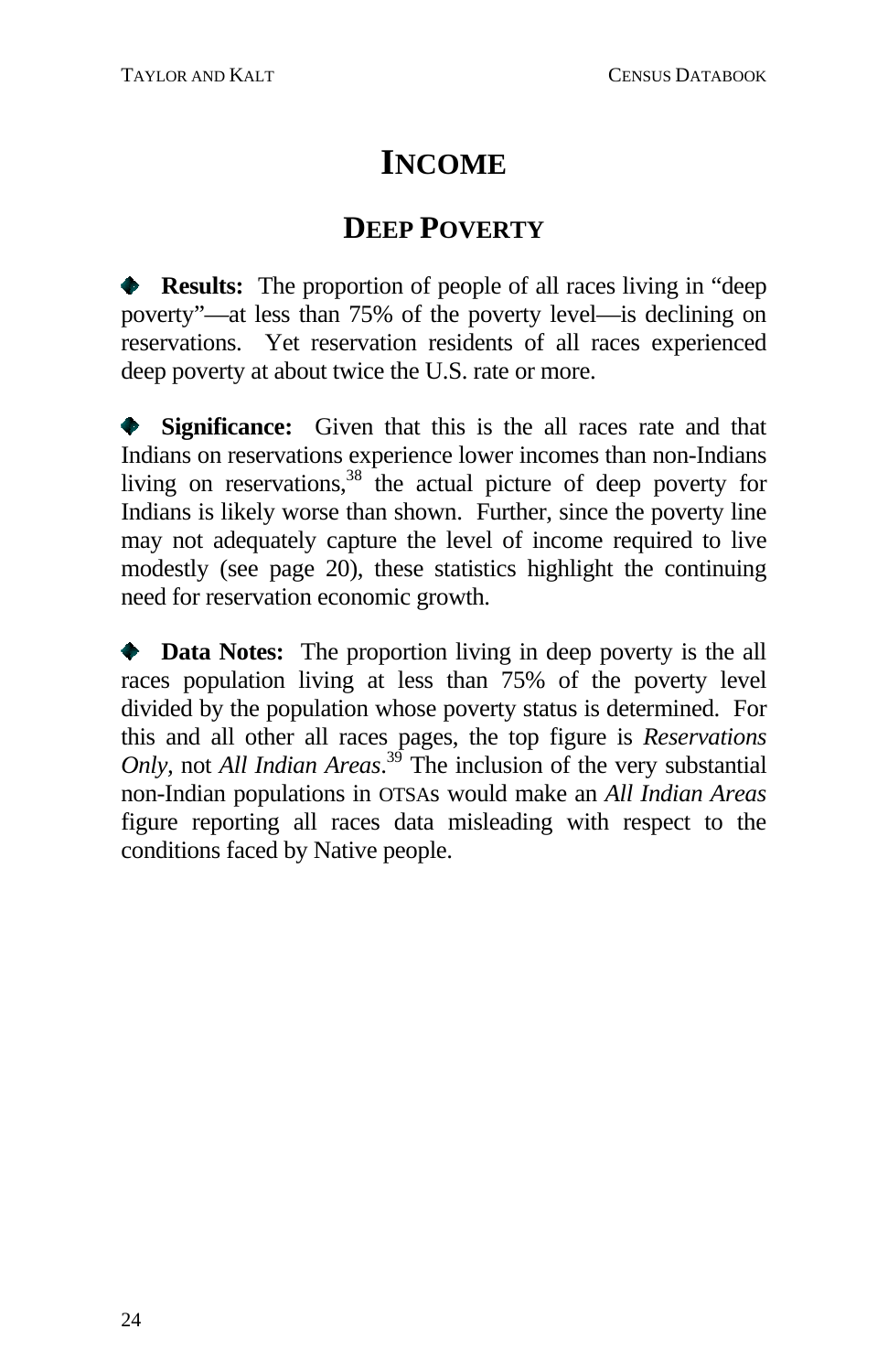

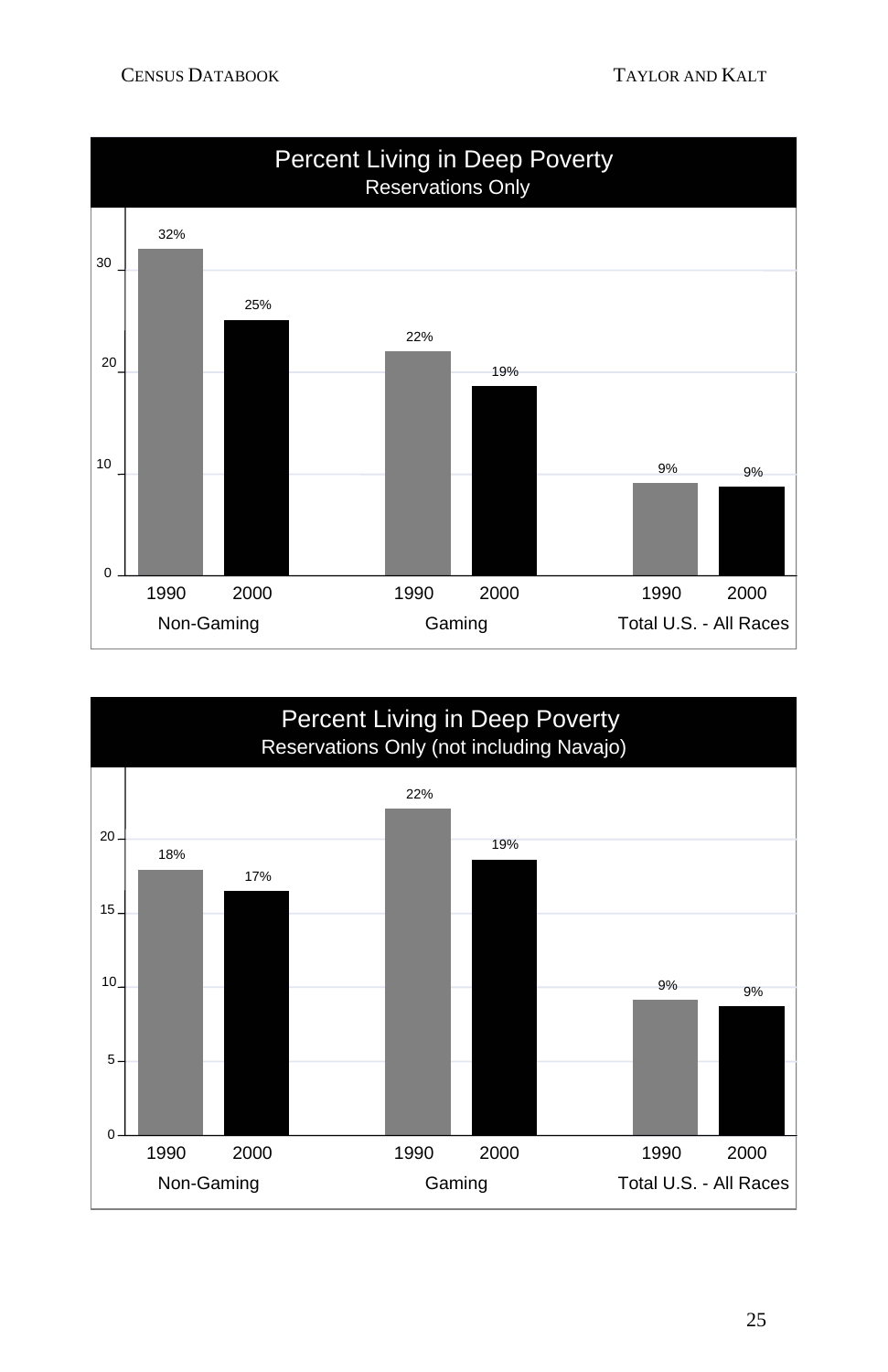# **INCOME**

### **PUBLIC ASSISTANCE**

**Results:** More households of all races received public assistance than did a decade earlier, except in areas that had gaming. Reservation households rely on welfare more than Americans generally.

**Significance:** Since this data portray people of all races, actual Indian dependence on welfare is likely worse than shown.<sup>40</sup> Nonetheless, the data indicate that gaming associates with declining welfare rates in Indian areas, and whether this decline is due to immigration of workers or to net decreases in welfare dependents, it indicates growing economic vitality.

**Data Notes:** Census 2000 households of all races receiving either supplemental security income (SSI) or public assistance income are aggregated for comparison with the 1990 Census category "public assistance," which included both SSI and other forms of public assistance. For this and all other all races pages, the top figure is *Reservations Only,* not *All Indian Areas*. 41 The inclusion of the very substantial non-Indian populations in OTSAs would make an *All Indian Areas* figure reporting all races data misleading with respect to the conditions faced by Native people.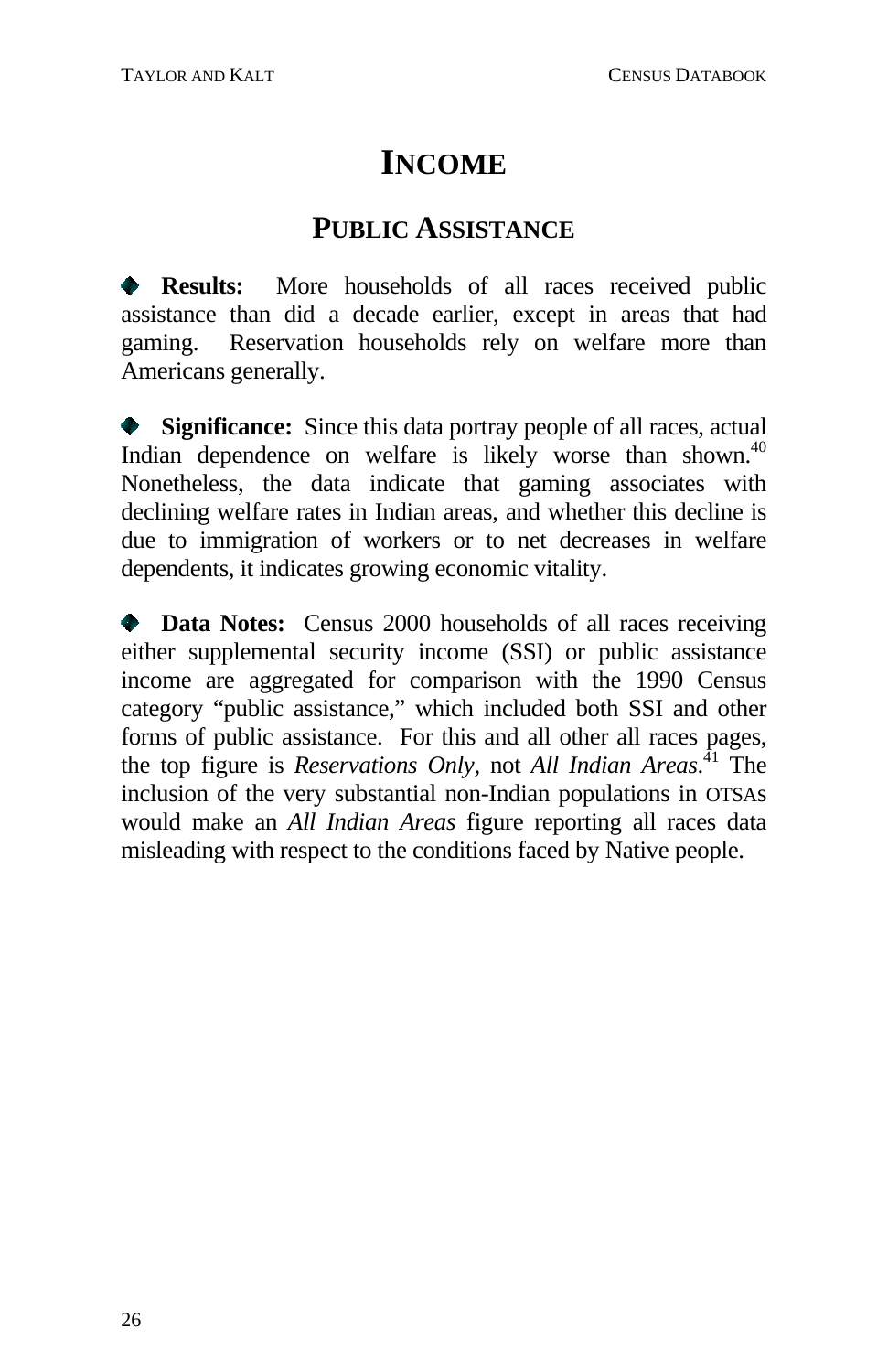

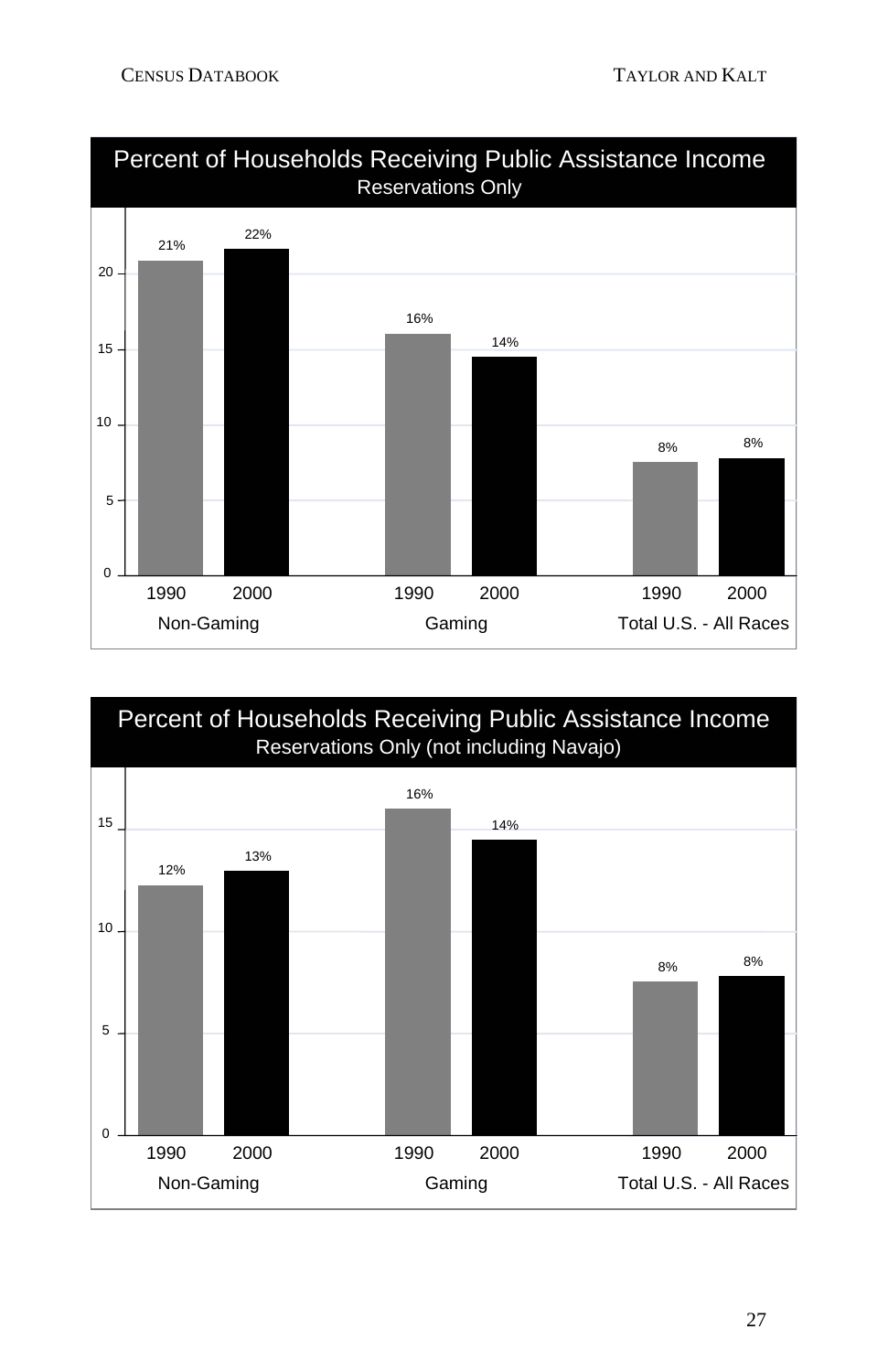### **EMPLOYMENT**

### **UNEMPLOYMENT**

**Results:** Unemployment declined for both gaming and nongaming areas. Indian unemployment in Indian areas with gaming declined from 19% to 15%, but remained more than twice as high as the U.S. rate of 6%. 42 Reservation unemployment (excluding Navajo) declined, but still substantially exceeded U.S. national levels in 2000. It was higher on reservations with gaming.

**Significance:** Despite improving over the 1990s, these unemployment rates further substantiate the ongoing economic problems in Indian areas. Unemployment rates reflect those looking for work but unable to find it, and when unemployment is high, looking for work can be fruitless. Thus, actual nonemployment, including those discouraged from looking for work, tends to be higher than reflected in the rates reported in the graphs (see LABOR FORCE PARTICIPATION).

**Data Notes:** Civilians older than 15 are classified as *unemployed* if they are: (i) neither 'at work' nor 'with a job but not at work', and (ii) actively looking for work during the last four weeks, and (iii) available to accept a job.<sup>43</sup> The rate is people unemployed divided by the labor force.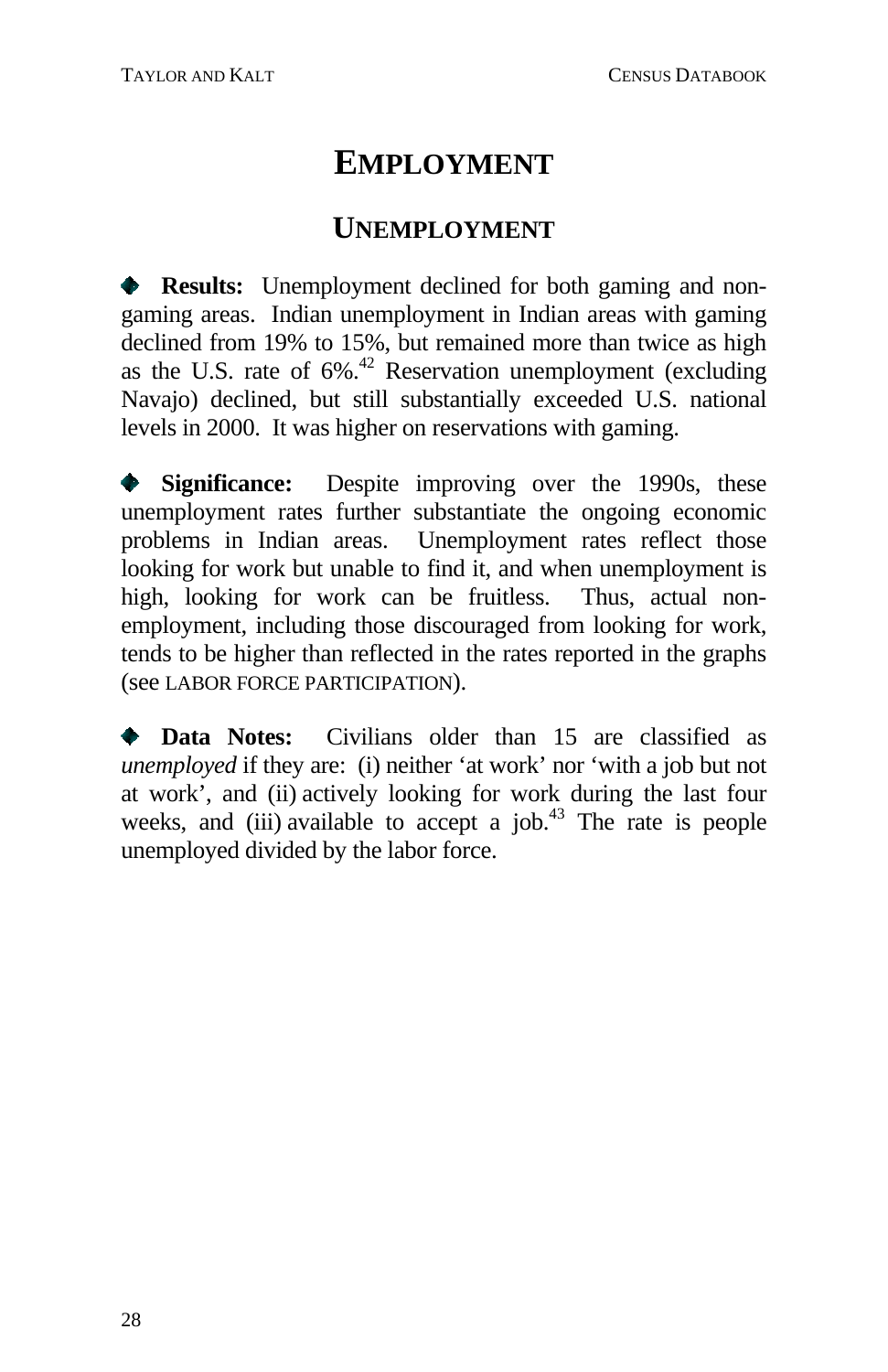

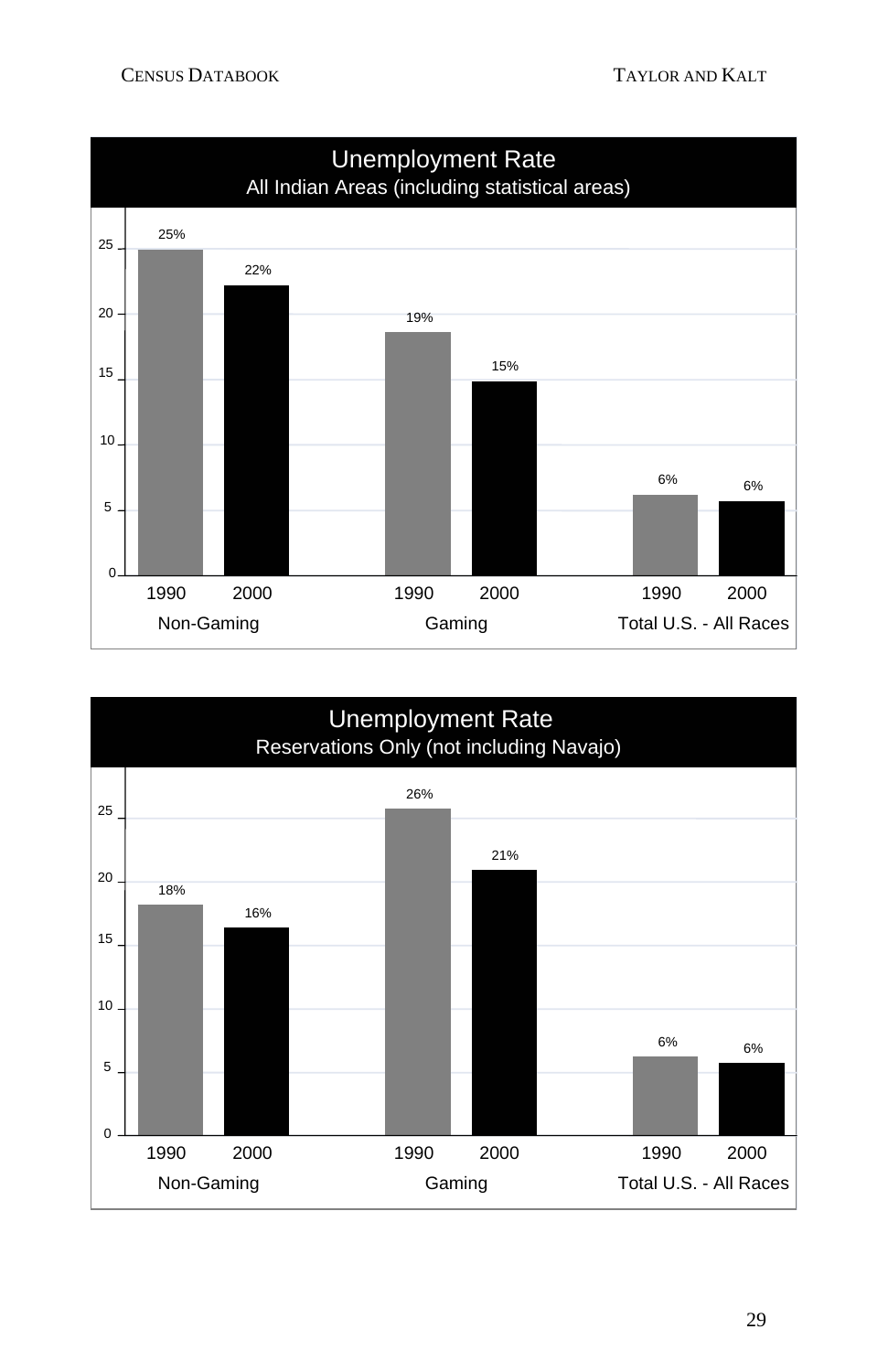### **EMPLOYMENT**

### **LABOR FORCE PARTICIPATION**

**Results:** The Indian labor force participation rate (LFP) has remained steady—much as it has for the U.S. Yet, the Indian LFP is still substantially below the U.S. rate.

**Significance:** The LFP offers a window on those in the population who have ceased trying to find a job. The inverse of the LFP rate  $(1 - LFP\%)$  is the proportion of people over age 16 who are i) disabled workers, ii) discouraged workers (unemployed and *not* seeking work), or iii) other non-workers such as retirees and students. Given the economic conditions of reservations documented above, the proportion of non-working Indians who are discouraged workers is likely to be substantially higher than in the U.S. generally.

**Data Notes:** The labor force includes all people classified in the civilian labor force (i.e., employed and unemployed people), plus members of the U.S. Armed Forces on active duty. The labor force participation rate is the labor force as a percent of the total population age 16 and over.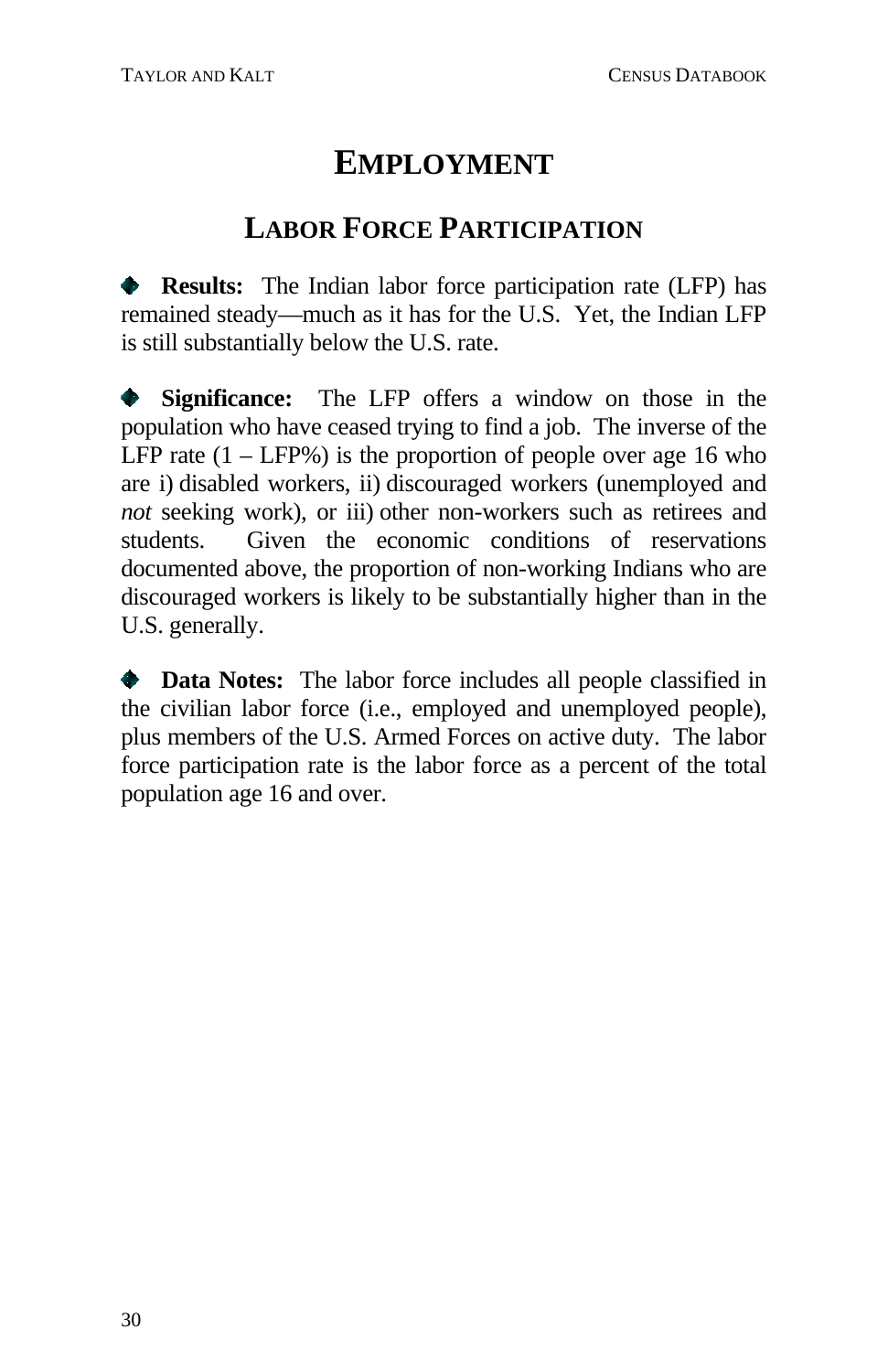

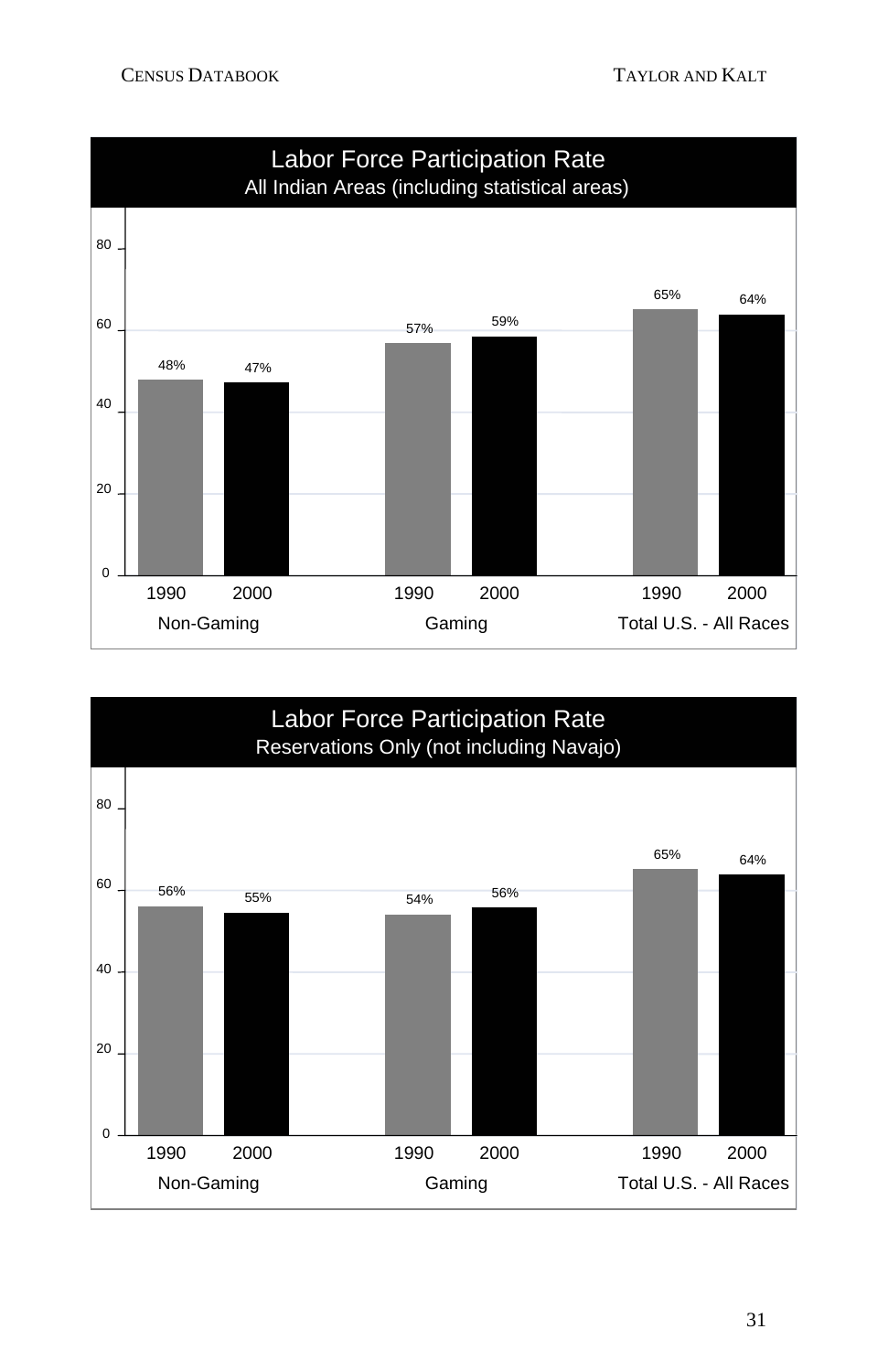# **EMPLOYMENT**

### **GOVERNMENT AND NON-PROFIT SECTOR**

**Results:** Workers of all races on reservations are less likely to be employed in the private sector than workers in the U.S. generally. Over the decade, the share of Indian workers who were self-employed fell to become more comparable to the U.S. share of self-employed workers.

**Significance:** In the past, government work has been the  $\bullet$ predominant employment opportunity for Indians on reservations.<sup>44</sup> Private sector employment as a share of all jobs has been relatively constant.

**Data Notes:** For this and all other all races pages, the figures display data for *Reservations Only,* not *All Indian Areas*. 45 The inclusion of the very substantial non-Indian populations in OTSAs would make an *All Indian Areas* figure reporting all races data misleading with respect to the conditions faced by Native people.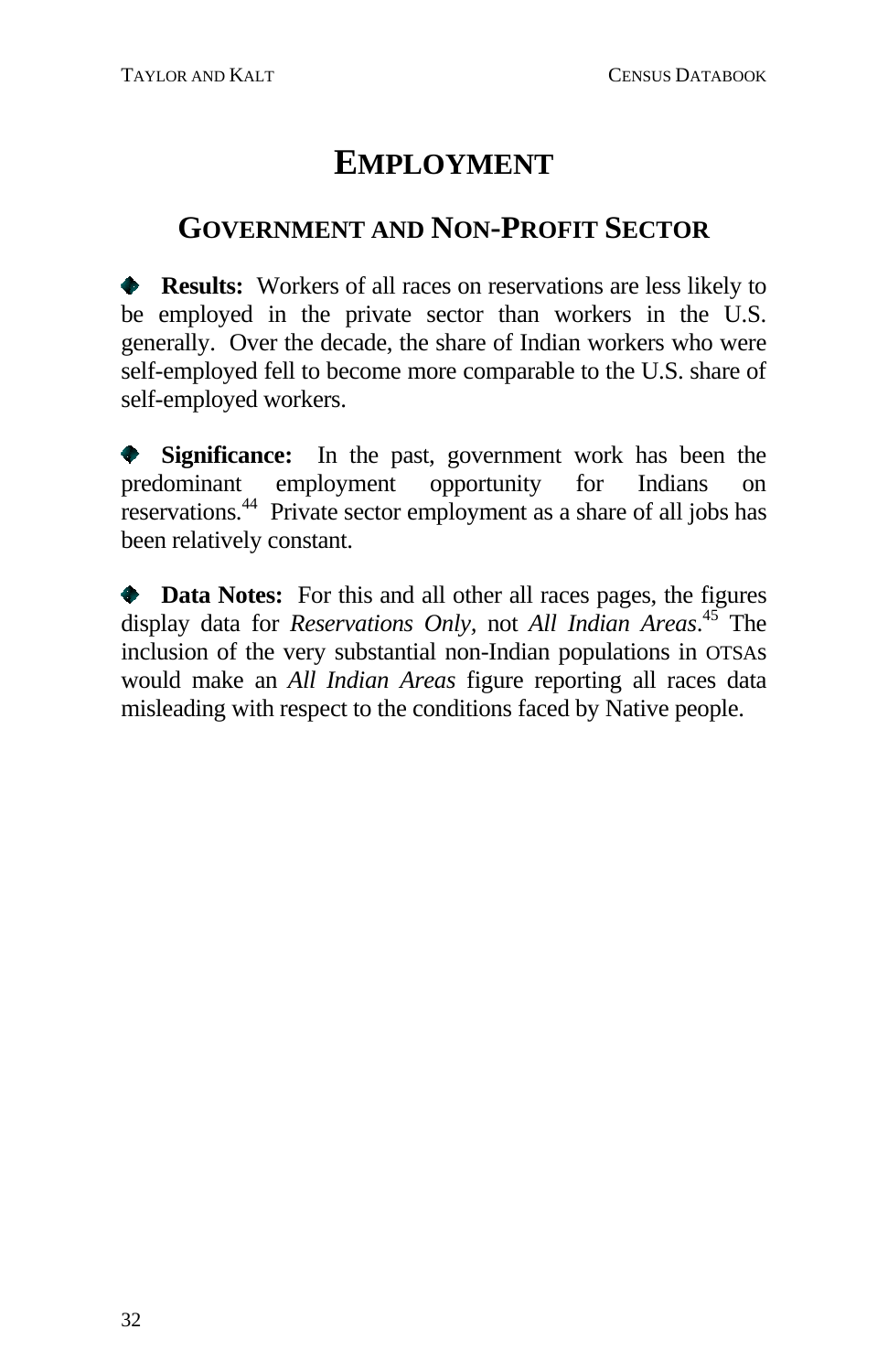#### CENSUS DATABOOK TAYLOR AND KALT







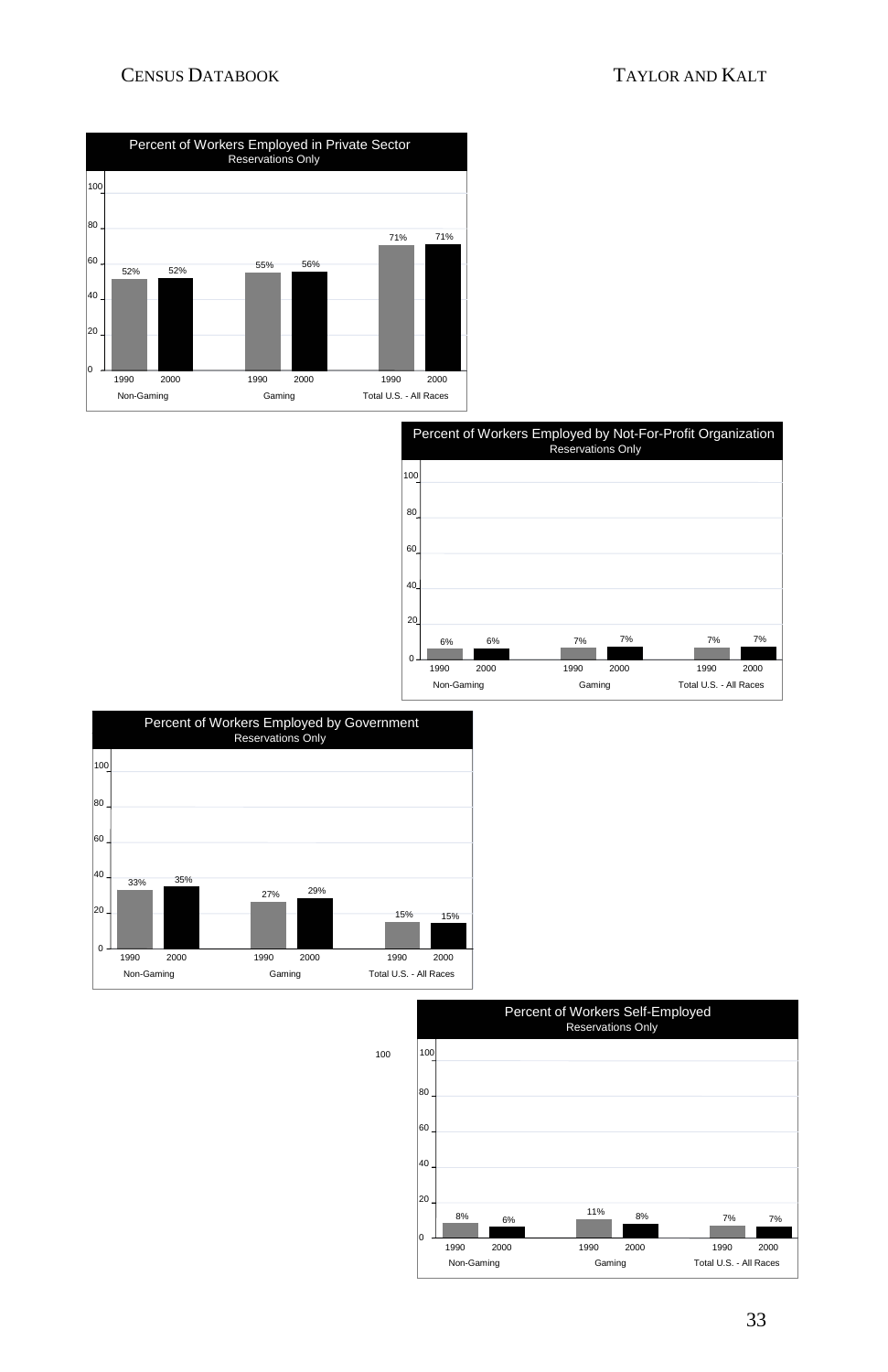# **H OUSING**

### **OVERCR OWDE[D H](#page-74-0)OUSING**

**Results:** The proportion of overcrowded houses—houses with more than [on](#page-74-1)e occupant of *any race* per room—declined on nongaming reservations over the decade and held steady for gaming reservations. In 2000, overcrowding rates on Indian reservations were almost double the U.S. average.

**Significance:** Since the data present the all races picture and Indians have lower standards of living than non-Indians on reservations, 46 levels of overcrowding are likely more pronounced for Indians than indicated here. Overcrowding reflects inadequate housing stock and is associated with other socioeconomic distress such as substandard housing quality, infectious disease, and risk of fire fatality.<sup>47</sup>

**Data Notes:** The Census Bureau defines *overcrowded* as more than one person per room.<sup>48</sup> For this and all other all races pages, the top figure is *Reservations Only,* not *All Indian Areas*. 49 The inclusion of the very substantial non-Indian populations in OTSAs would make an *All Indian Areas* figure reporting all races data misleading with respect to the conditions faced by Native people.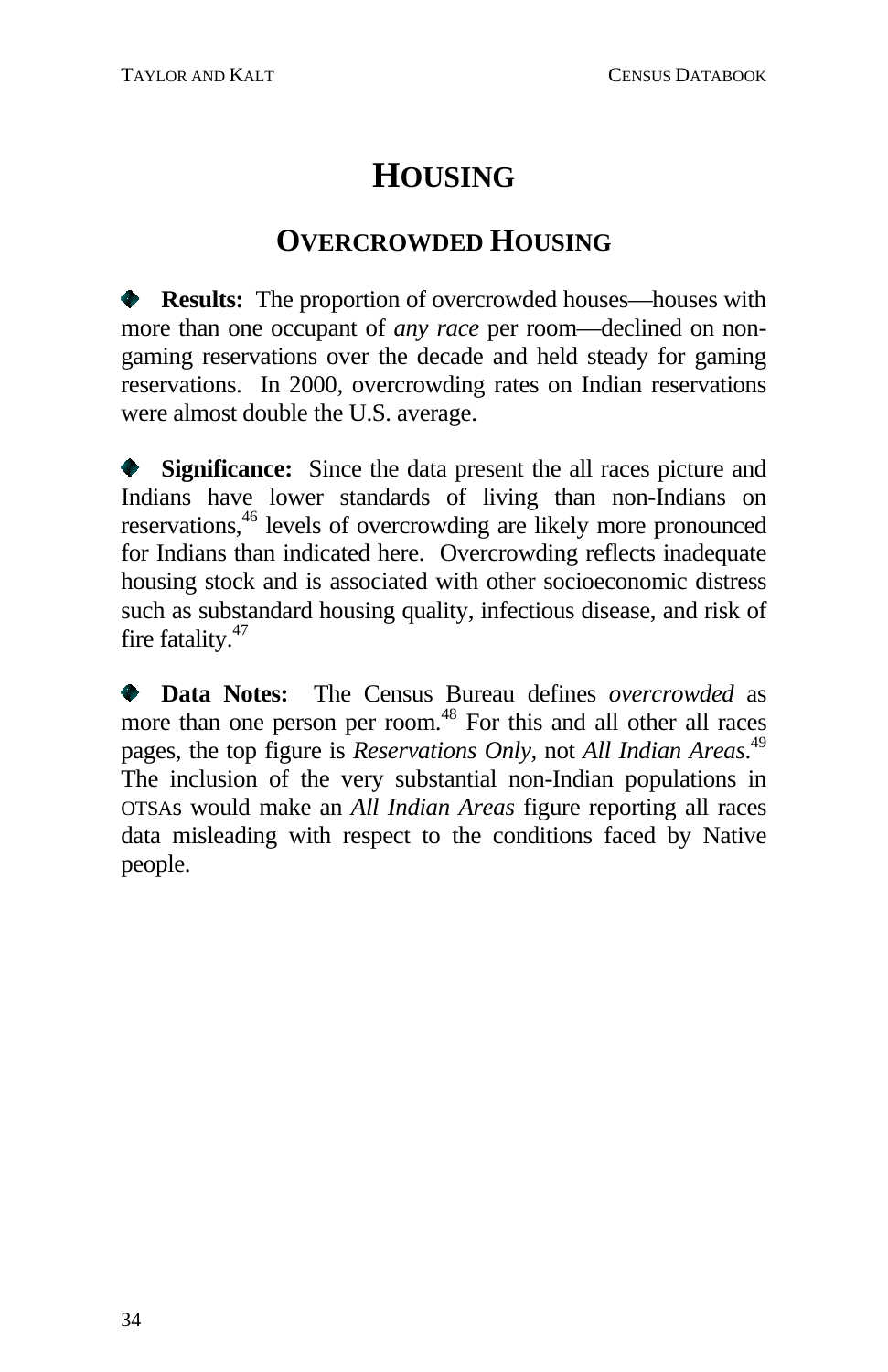

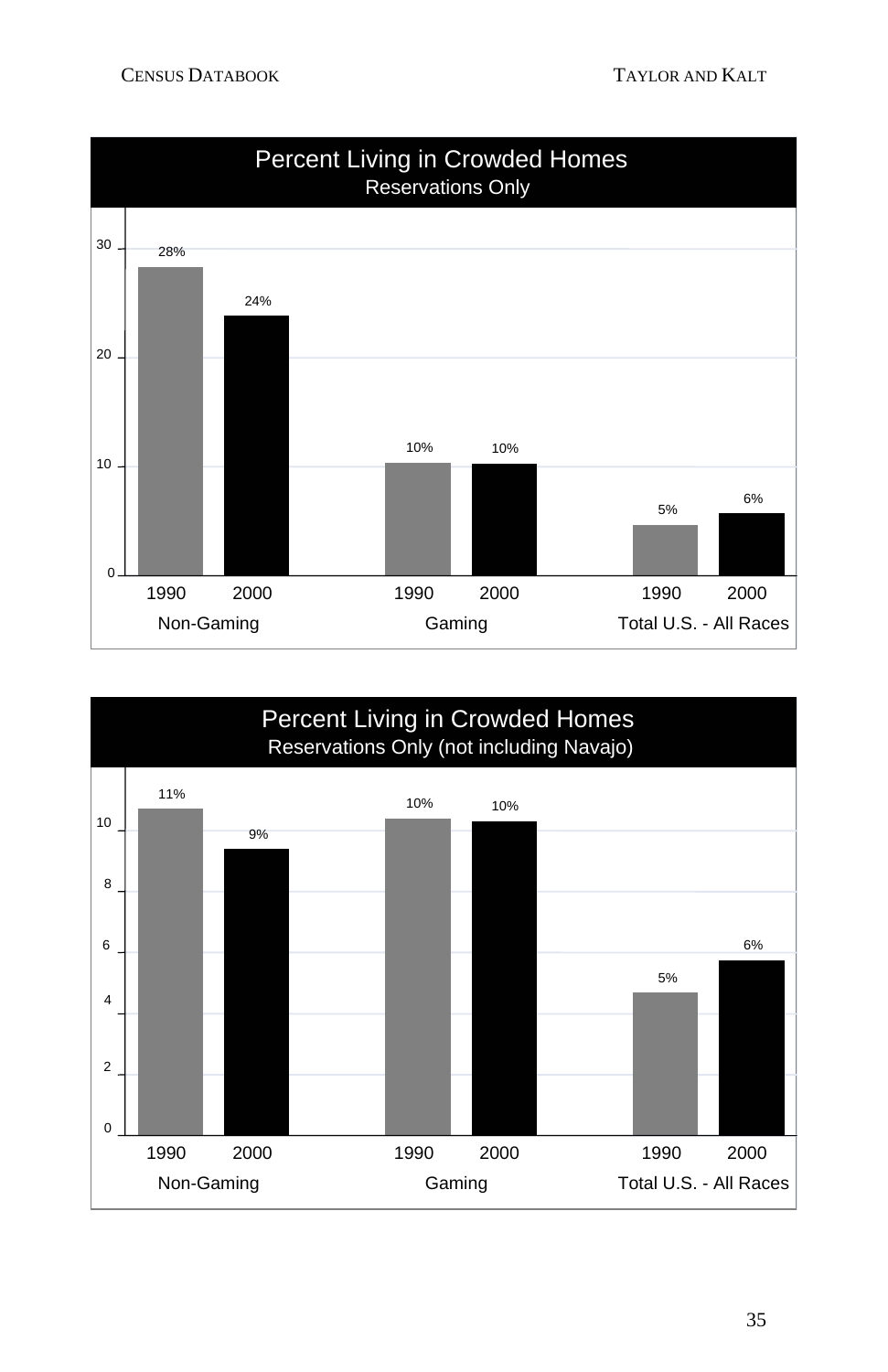# **HOUSING**

### **HOMES LACKING COMPLETE PLUMBING**

**Results:** The absence of basic plumbing necessities in Indian homes remains a problem. Regardless of the geography, the rates are substantially higher than the U.S. level. Yet the 1990s saw substantial progress, particularly for reservations other than Navajo.

Significance: Lack of complete plumbing reflects a combination of low-quality housing stock, costly access to water distribution infrastructure (e.g., at Hopi and Navajo), and low incomes. The declines noted here indicate a substantial diminishment of the problem: it was about cut in half on reservations other than Navajo.

Data Notes: Homes that lack "complete" plumbing do not have: i) hot and cold piped water; ii) a flush toilet; or iii) a bathtub or shower.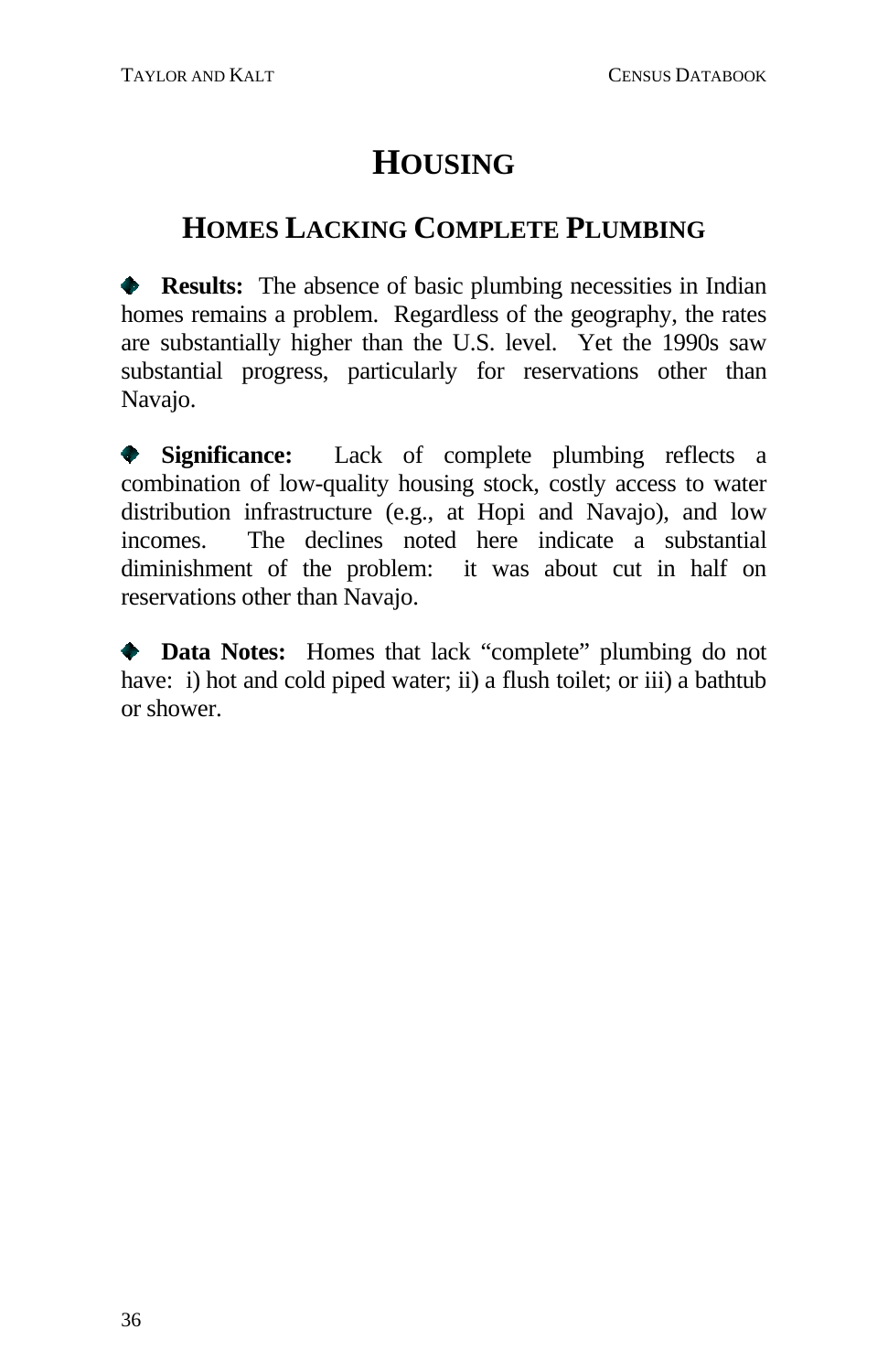

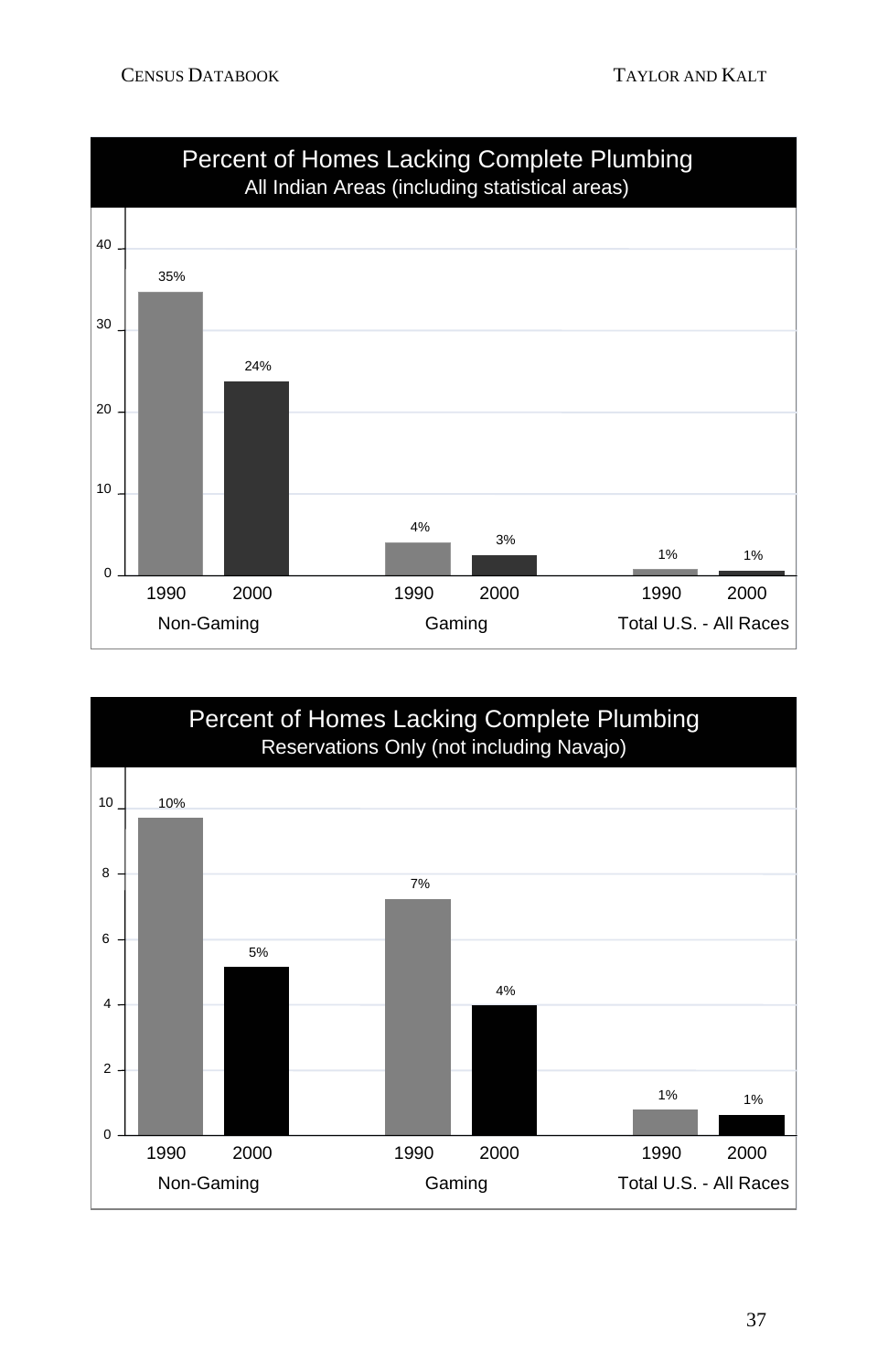# **HOUSING**

### **HOMES LACKING COMPLETE KITCHEN**

**Results:** The proportion of all races homes lacking basic kitchen facilities on reservations is substantially larger than the U.S. average, and has increased and decreased slightly in different Indian areas.

**Significance:** Again, since Indians on reservations have lower average incomes than the general reservation population,<sup>50</sup> the all races picture here probably understates the proportion of Indians lacking complete kitchen facilities. Lack of complete kitchen facilities is an indicator of low-quality housing stock, and it correlates with HOMES LACKING COMPLETE PLUMBING, since both variables are associated with a lack of piped water.

**Data Notes:** A home without a "complete" kitchen lacks: i) a sink with piped water, ii) a range or stove, or iii) a refrigerator in the kitchen. For this and all other all races pages, the top figure is *Reservations Only, not All Indian Areas.*<sup>51</sup> The inclusion of the very substantial non-Indian populations in OTSAs would make an All *Indian Areas* figure reporting all races data misleading with respect to the conditions faced by Native people.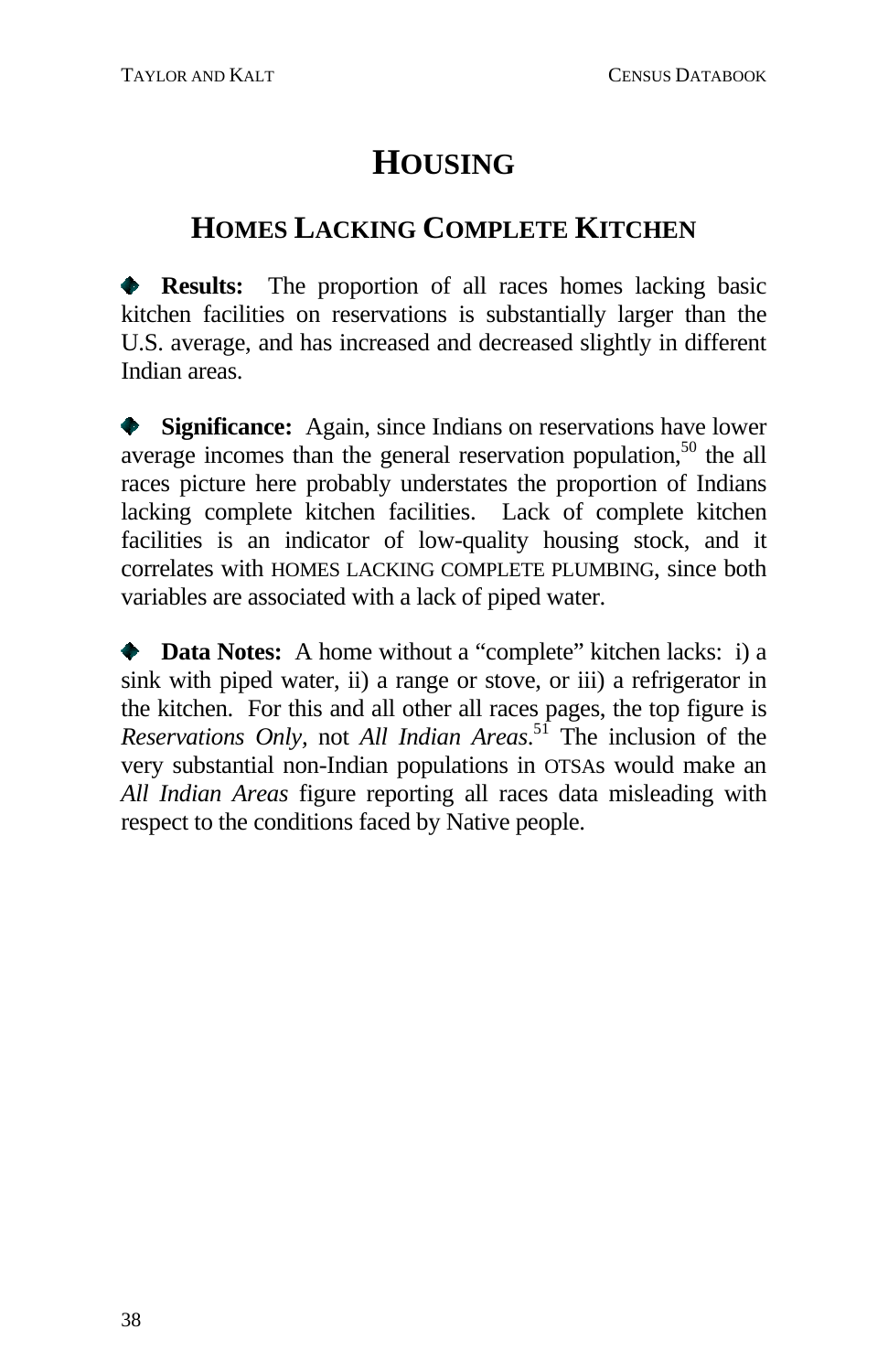

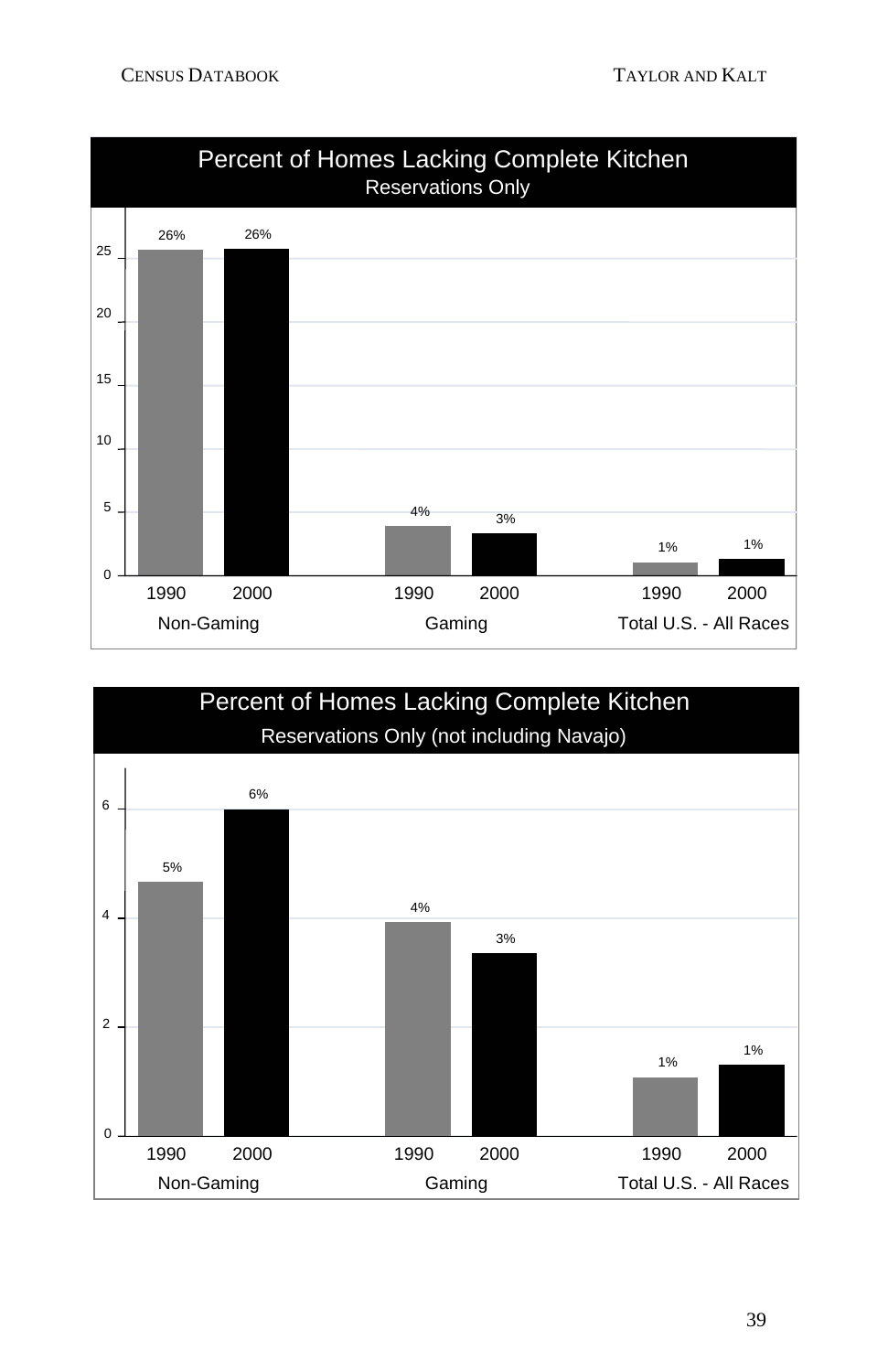### **EDUCATION**

#### **COLLEGE GRADUATES**

**Results:** The proportion of Indian adults with college degrees is rising, but not quickly enough to close the gap with the rising proportion of U.S. adults with college degrees.

**Significance:** This proportion cannot change rapidly over time because: i) there is a lag between enrollments and graduations, and ii) the number of potential enrollees (e.g., recent high-school graduates) is always a relatively small share of the total number of adults. Moreover, migration of college graduates to urban areas may put downward pressure on the number of college graduates residing in Indian areas—especially areas where economic opportunities are limited. As a result, it may take decades of sustained investment in college attendance to appreciably alter the Indian proportion on reservations relative to the U.S. average.

**Data Notes:** The figures display the percent of the total population over age 25 which has an associate's degree or higher.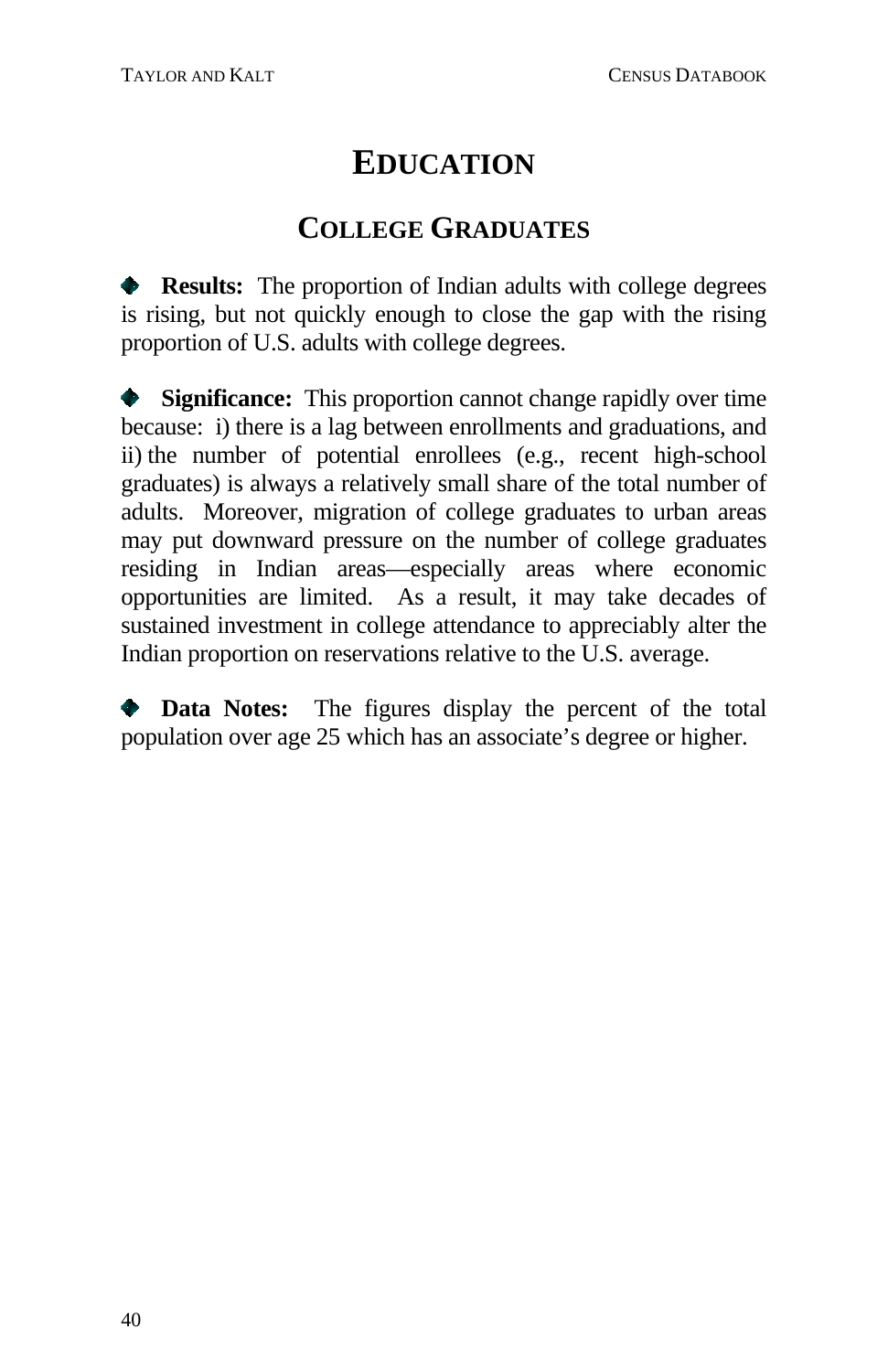

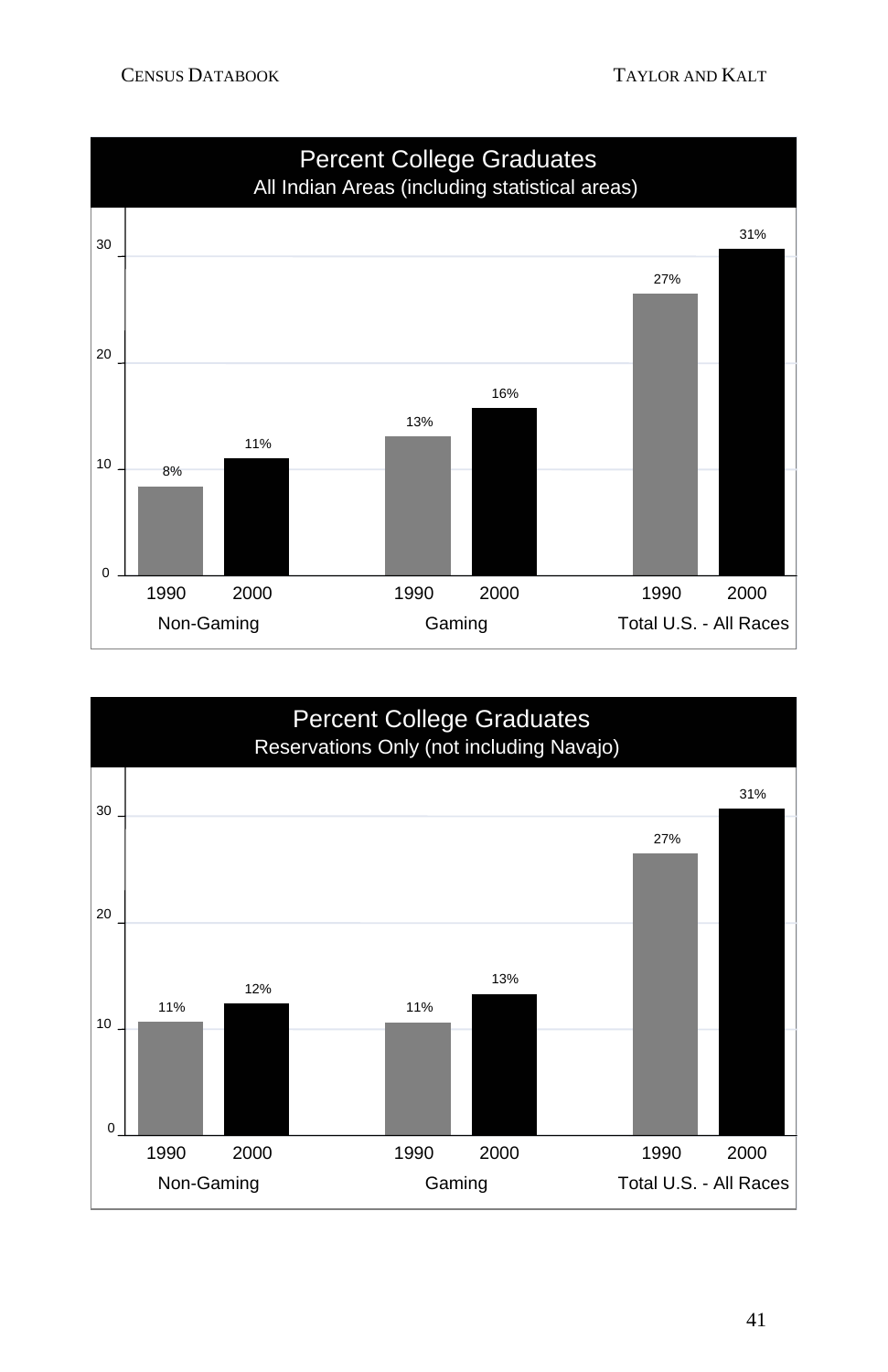# **EDUCATION**

### **HIGH SCHOOL OR EQUIVALENCY ONLY**

**Results:** The proportion of Indian adults with only a high school education (or equivalent) is roughly on par with the U.S. and rising slightly.

Significance: In light of the rise in the number of Indian adults with college degrees (COLLEGE GRADUATES), the modest increase in the proportion of Indian adults with *only* a high school education indicates a broad improvement in educational outcomes. If college completions increase (per the previous indicator) but no additional students complete high school, then the proportion of adults with *only* a high school education would have to decrease. In actuality, the proportion of adults with only a high school education rose; so additional students must have completed high school. These additional Indians completing high school more than replaced the new cohort of Indians that went on to get college degrees.

**Data Notes:** The figures present the percentage of the Indian population over age 25 who have a high school diploma (or equivalency) and no further degree.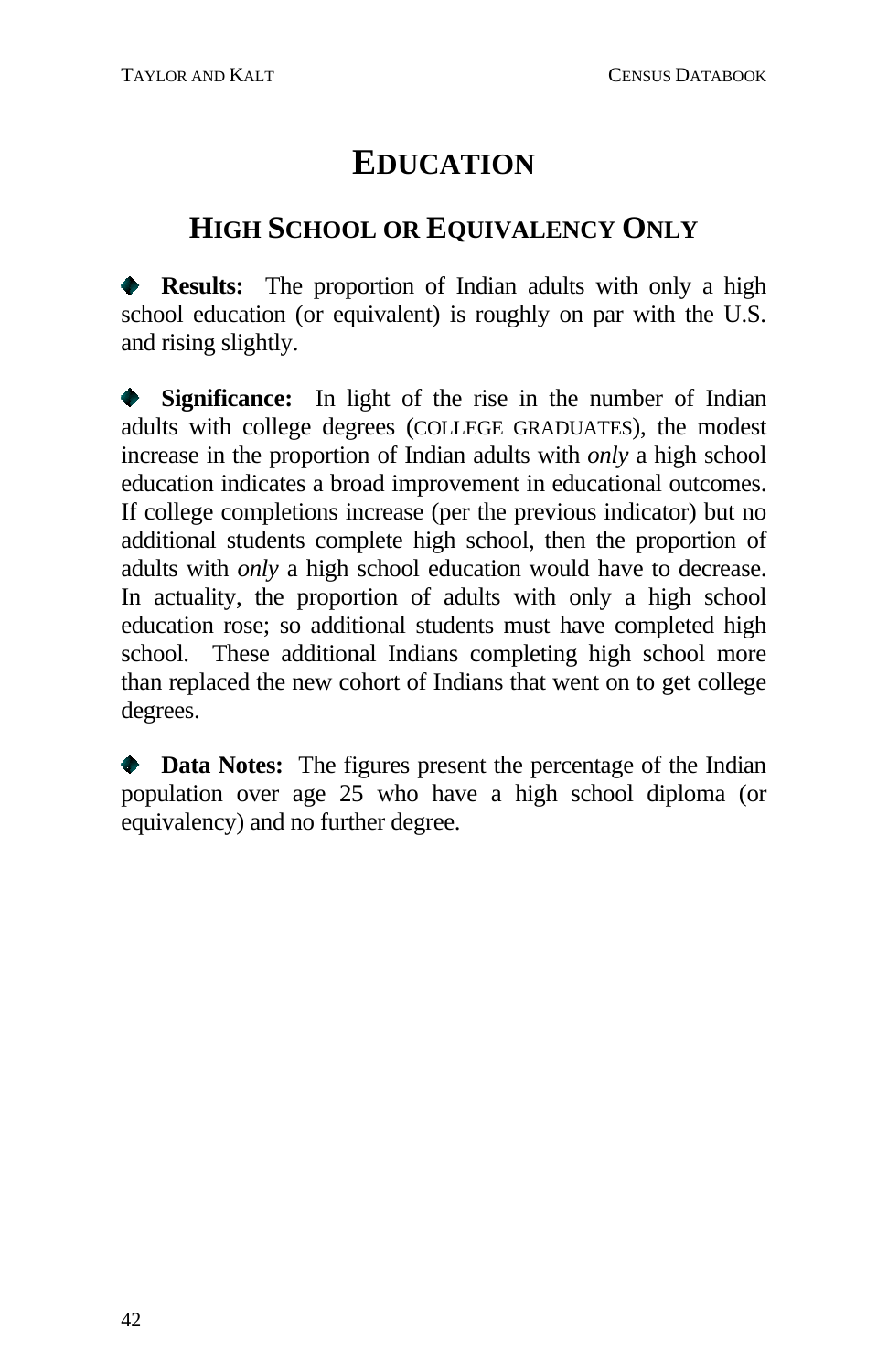

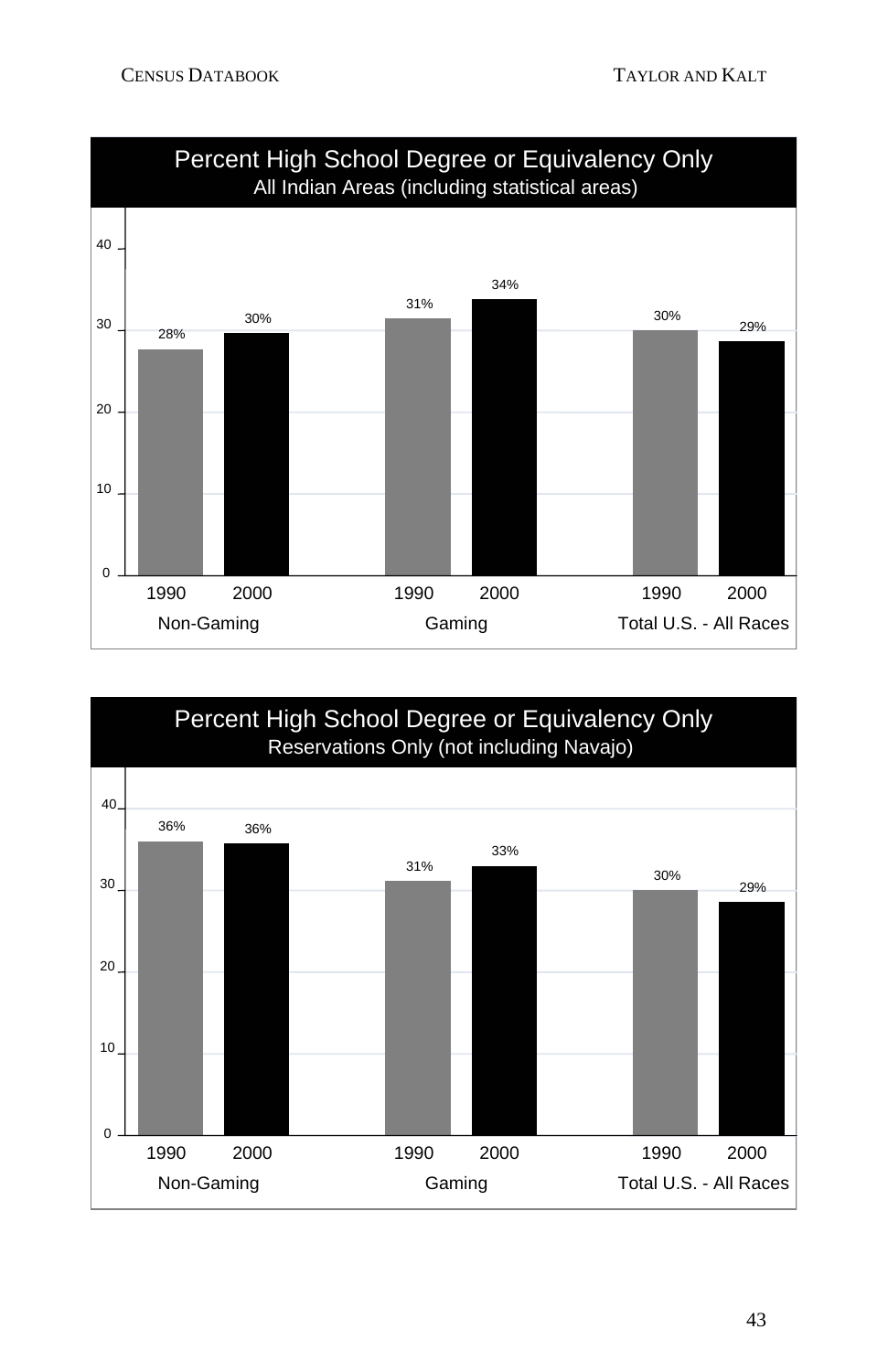# **EDUCATION**

### **LESS THAN 9TH GRADE EDUCATION**

**Results:** The proportion of adult Indians with an 8<sup>th</sup> grade level of education or less is declining markedly.

**Significance:** Consistent with the picture presented in COLLEGE GRADUATES and HIGH SCHOOL OR EQUIVALENCY ONLY, these declines in low educational attainment attest to broadly improving educational outcomes among Indians. Indeed, for some Indian areas (areas other than the Navajo Reservation), the gains have brought Indians to a position comparable to the U.S. as a whole.

**Data Notes:** The figures present the proportion of Indian adults over age 25 who have completed less than the  $9<sup>th</sup>$  grade.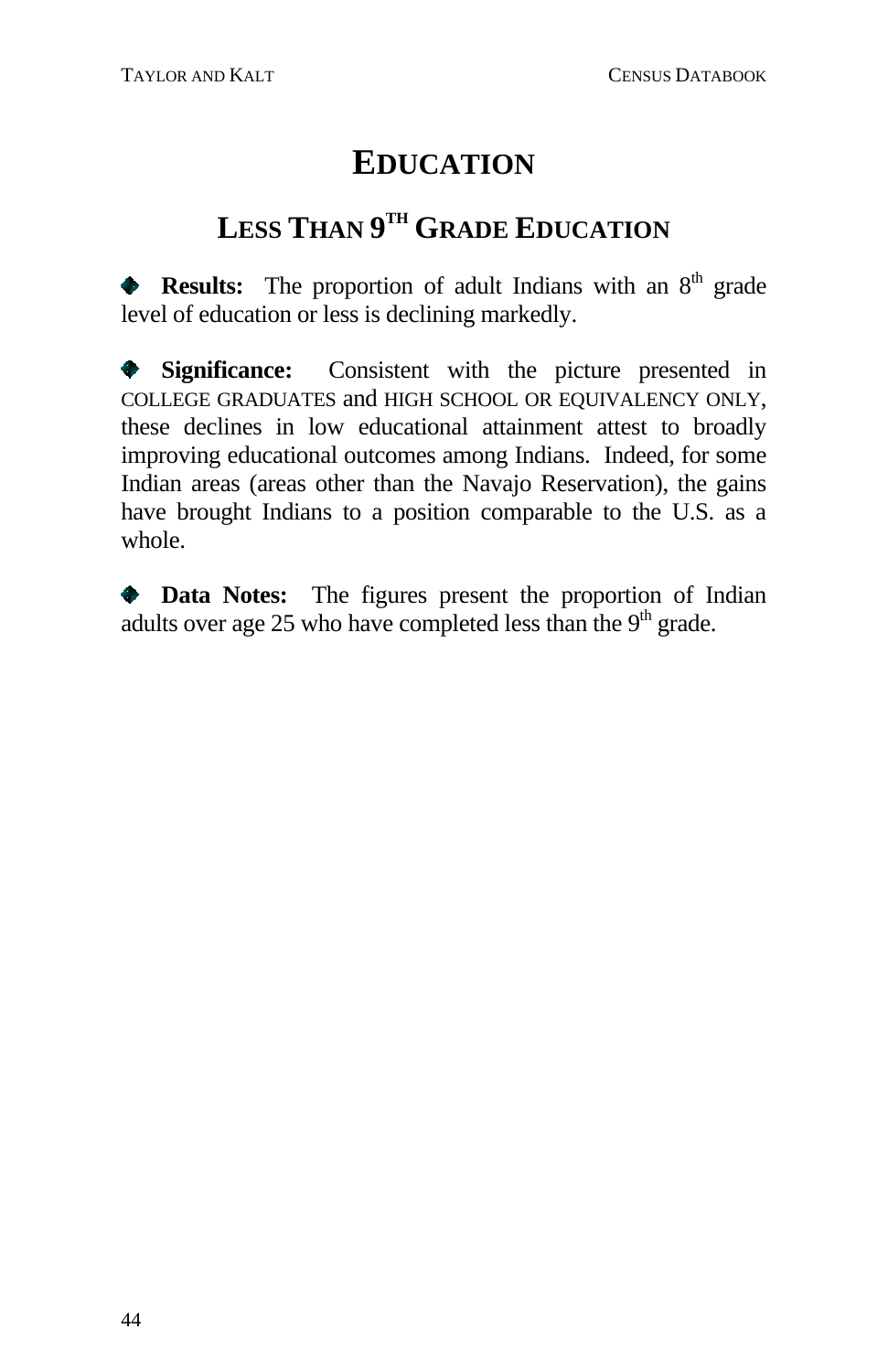

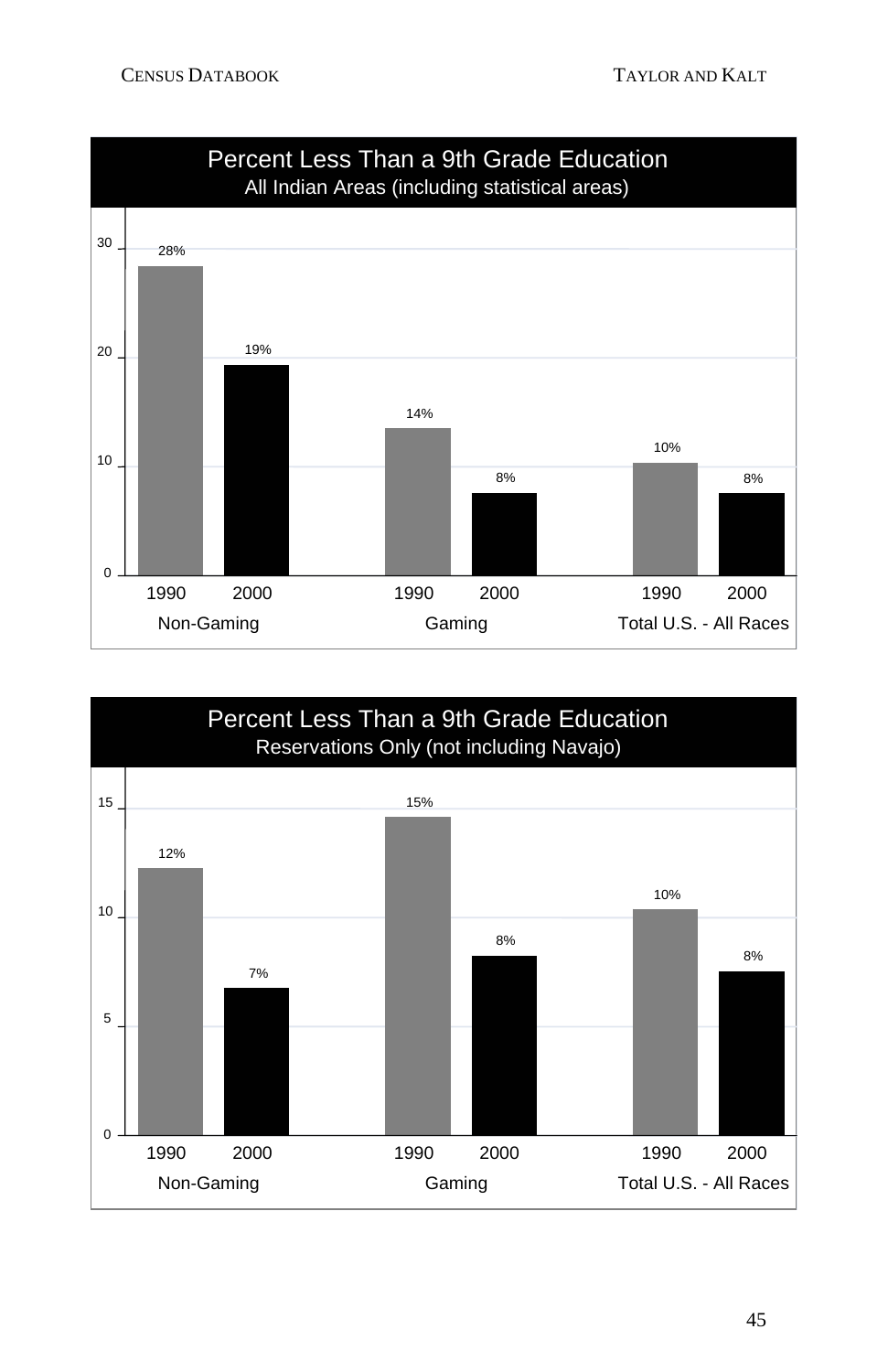#### **ABOUT THE AUTHORS**

gaming, and American Indian reservation development. He is a Research Fellow at The Harvard Project on American Indian Economic Development, a Senior Policy Scholar at The Udall Center for Studies in Public Policy, University of Arizona, Tucson, and President of the Taylor Policy Group. **Jonathan B. Taylor** is an economist with expertise in natural resources,

**Joseph P. Kalt** is the Ford Foundation Professor of International Political Economy at the John F. Kennedy School of Government, Harvard University. He is also co-director of the Harvard Project on American Indian Economic Development and faculty chair of the Harvard University Native American Program.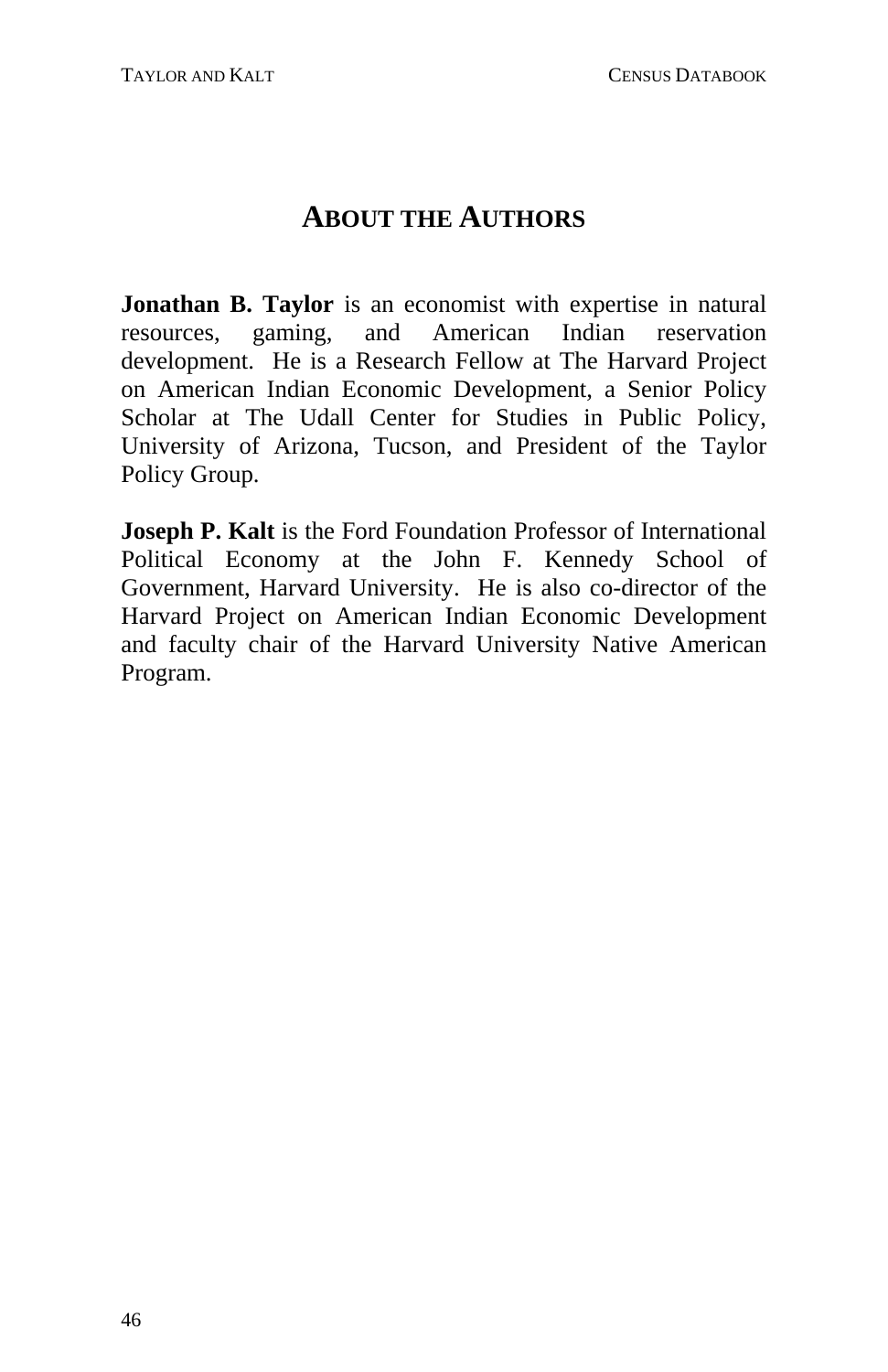#### **BIBLIOGRAPHY**

- Bennefield, R. and Bonnette, R. (2003). Structural and *Occupancy Characteristics of Housing: 2000*. Census 2000 Brief. Washington, D.C.: U.S. Census Bureau.
- *California v. Cabazon Band of Mission Indians*, 480 U.S. 202 (1987).
- Concepts, Information Needs, and Measurement Methods, Citro, C. and Michael, R.T., eds. (1995). *Measuring Poverty: A New Approach*. Panel on Poverty and Family Assistance: Committee on National Statistics, Commission on Behavioral and Social Sciences and Education, National Research Council. Washington, D.C.: National Academy Press.
- 2000. Census 2000 Brief,. Washington, D.C., U.S. Bureau of the Census. Clarke, S.L. and Weismantle, M. (2003). *Employment Status:*
- Cordeiro, E.E. (1992). The economics of bingo: Factors influencing the success of bingo operations on American Indian reservations. In Cornell, S.E. and Kalt, J.P. eds. *What Can Tribes Do? Strategies and Institutions in American Indian Economic Development*. (pp. 205-238). Los Angeles, CA: American Indian Studies Center, University of California.
- Cornell, S.E. and Kalt, J.P. (1992). Reloading the dice: Improving the chances for economic development on American Indian reservations. In Cornell, S.E. and Kalt, J.P. (1992, pp. 1-59).
- Cornell, S.E., Kalt, J.P., Krepps, M.B., and Taylor, J.B. (1998). *American Indian Gaming Policy and Its Socio-Economic Effects: A Report to the National Gambling Impact Study Commission*. Cambridge, MA: Economics Resource Group, Inc.
- Costello, J.E., Compton, S.N., Keeler, G., and Angold, A. (2003). Relationships between poverty and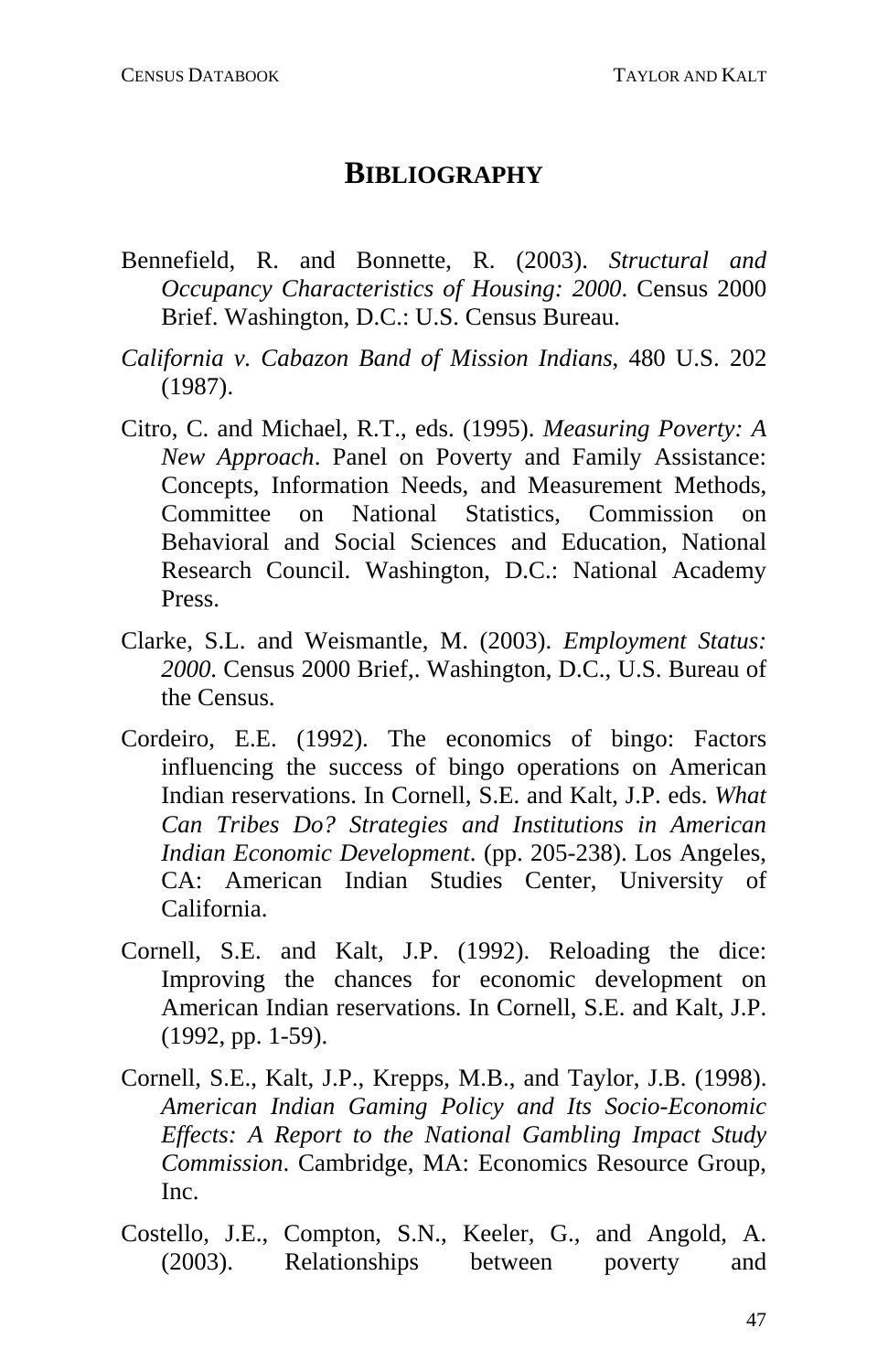psychopathology: A natural experiment. *Journal of the American Medical Association, 290,15, pp. 2023-2029.* 

- Dixon, M., Roubideaux, Y., Shelton, B., Mala, C., and Mather, D. (1998). *Tribal Perspectives on Indian Self-Determination and Self-Governance in Health Care Management*. Denver, CO: National Indian Health Board.
- intermarriage in 1990. Ethnic and Racial Studies 18, pp. 89-Eschbach, K.E. (1995). The enduring and vanishing American Indian: American Indian population growth and 108.
- Gar dner, L., Kalt, J.P., and Spilde, K.A. (2005). *Annotated Bibliography: The Social and Economic Impacts of Indian and Other Gaming*. Cambridge, MA. The Harvard Project on American Indian Economic Development.
- Geolytics, Inc. (2000a). CensusCD 1990 Long Form in 2000 *Boundaries*. Release 1.1.
- Geo lytics, Inc. (2000b). *CensusCD 2000 Long Form SF3*. Release 2.2.
- Harvard Project on American Indian Economic Development. (forthcoming). *Native America at the New Millennium*. Cambridge, MA: The Harvard Project on American Indian Economic Development.
- *Hon oring Contributions in the Governance of American Indian* Success Stories, 1999. Cambridge, MA: The Harvard Project *Nations*. (1999, 2000, 2002, 2003). Tribal Governance on American Indian Economic Development.
- Jorg ensen, M.R. (2000). *Bringing the Background Forward: Economic Development*. Doctoral *Determinants of Evidence from Indian Country on the Social and Cultural*  dissertation, Harvard University.
- Kal t, J.P. (1996). *Statement of Prof. Joseph P. Kalt*. Before the United States Senate Committee on Indian Affairs, September 17.
- Kalt, J.P. (2004). *Statement of Prof. Joseph P. Kalt*. Before the United States Senate Committee on Indian Affairs,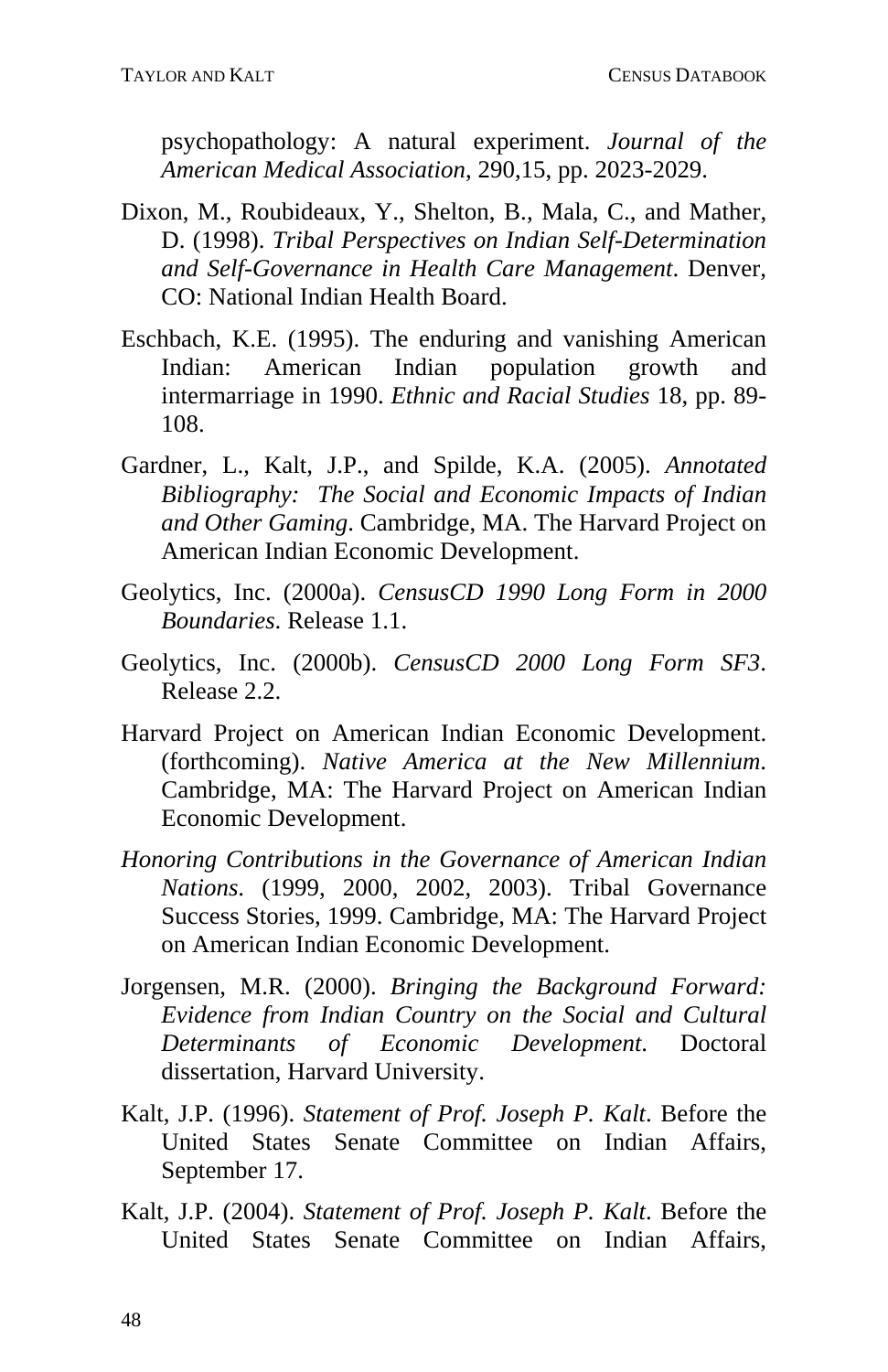Establishment of a Tribal Development Corporation, September 20.

- Krepps, M.B. (1992). Can tribes manage their own resources? The 638 program and American Indian forestry. In Cornell and Kalt (1992, pp. 179-203).
- Kre pps, M.B. and Caves, R.E. (1994). Bureaucrats and Indians: Principal-agent relations and efficient management of tribal forest resources. *Journal of Economic Behavior and Organization*, 24(2), pp. 133-151.
- Krepps, M.B., Taylor, J.B, and Bucks, B.K. (1998). Untangling the determinants of casino authorization: An analysis of state-tribal casino compacting. *Gaming Law Review*. December.
- Moore, M., Forbes, H., and Henderson, L. (1990). The provision Montreal Lake case. *Native Studies Review*, 6(1), pp. 153-University of British Columbia, Mental Health and of primary health care services under band control: The 164, as cited in Smye, V. and Mussell, W. (2001). *Aboriginal Mental Health: 'What Works Best.'* Vancouver: Community Consultation Unit. (p. 15).
- Nat ional American Indian Housing Council and Tiger Research. *and Alaska Native Villages*. *American Communities* (2001). *Too Few Rooms: Residential Crowding in Native*  Washington, D.C.: National American Indian Housing Council.
- Nat ional Indian Gaming Commission. (2003). *Tribal Gaming* 2004 from *Revenues.* Retrieved April 20, www.nigc.gov/nigc/nigc Control?option=tribal\_revenue.
- Nat ional Indian Gaming Commission. (n.d.). *Gaming Tribes*. nigcControl?option=gaming\_tribesandregionid=0. Retrieved March 25, 2004 from www.nigc.gov/nigc/
- U.S. Bureau of the Census. Ogunwole, S.U. (2002). *The American Indian and Alaska Native Population: 2000.* Census 2000 Brief. Washington, D.C.: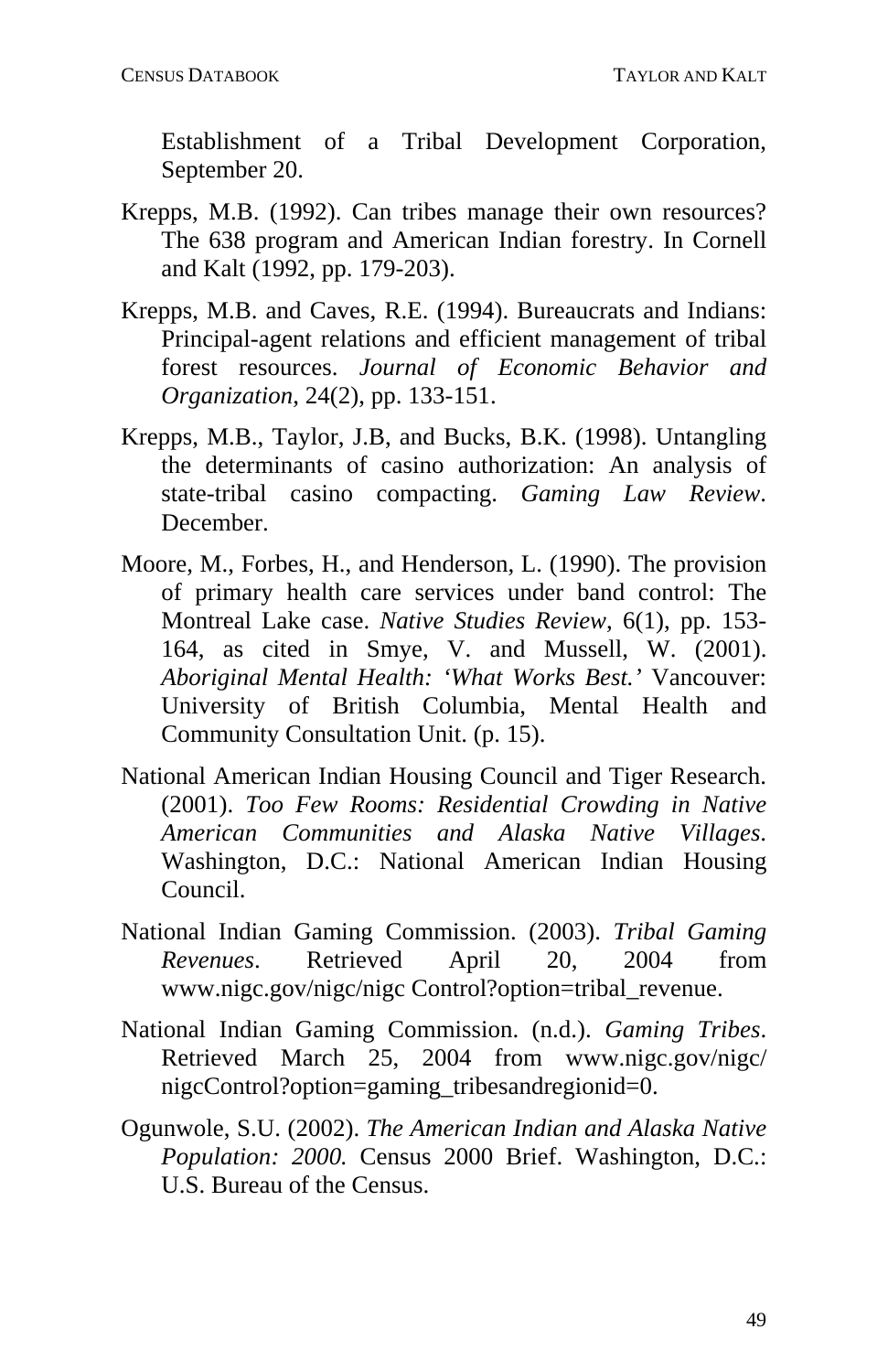- Rug gles, P. (1990). *Drawing the Line: Alternative Poverty Their Implications for Public Policy*. *Measures and* Washington, D.C.: The Urban Institute Press.
- Shr yock, H.S. and Siegel, J.S. (1976). *The Methods and* Materials of Demography. San Diego, CA: Academic Press, Inc.
- Sim mons, P.A. (2002). *Patterns and Trends in Overcrowded Housing: Early Results from Census 2000*. Washington, D.C.: Fannie Mae Foundation.
- American Indian Economic Development. Spilde, K.A., Taylor, J.B., and Grant, K.W. (2002). *Social and Economic Analysis of Tribal Government Gaming in Oklahoma*. Cambridge, MA: The Harvard Project on
- Stults, B.J. (n.d.). *Deriving Median Household Income* (prepared for the Lewis Mumford Center). Retrieved April 23, 2004 from mumford1.dyndns.org/cen2000/CityProfiles/Profiles/ MHHINote.htm.
- Tro sper, R.L. (1996). American Indian poverty on reservations, B., eds. *Changing Numbers, Changing Needs: American* 1969-1989. In Sandefur, G.D., Rindfuss, R.R., and Cohen, *Indian Demography and Public Health.* (pp. 172-195). Washington, D.C.: National Academies Press.
- U.S . Bureau of Labor Statistics. (2004). *Consumer Price Index:*  Retrieved April 14, 2004 from ftp://ftp.bls.gov/pub/ *All Urban Consumers – CPI-U (U.S. City Average)*. special.requests/cpi/cpiai.txt.
- U.S . Census Bureau. (1973). *1970 Census of Population, Subject*  Report PC(2)-1F: American Indians. Washington, D.C.: Government Printing Office.
- U.S . Census Bureau. (1989a). *1980 Census of Population, American Subject Report PC(80)-2-1C: Characteristics of Indians by Tribes and Selected Areas: 1980*. Washington, D.C.: Government Printing Office.
- U.S. Census Bureau. (1989b). 1980 Census of Population, *Subject Report PC(80)-2-1D: American Indians, Eskimos and Aleuts on Identified Reservations and in the Historic*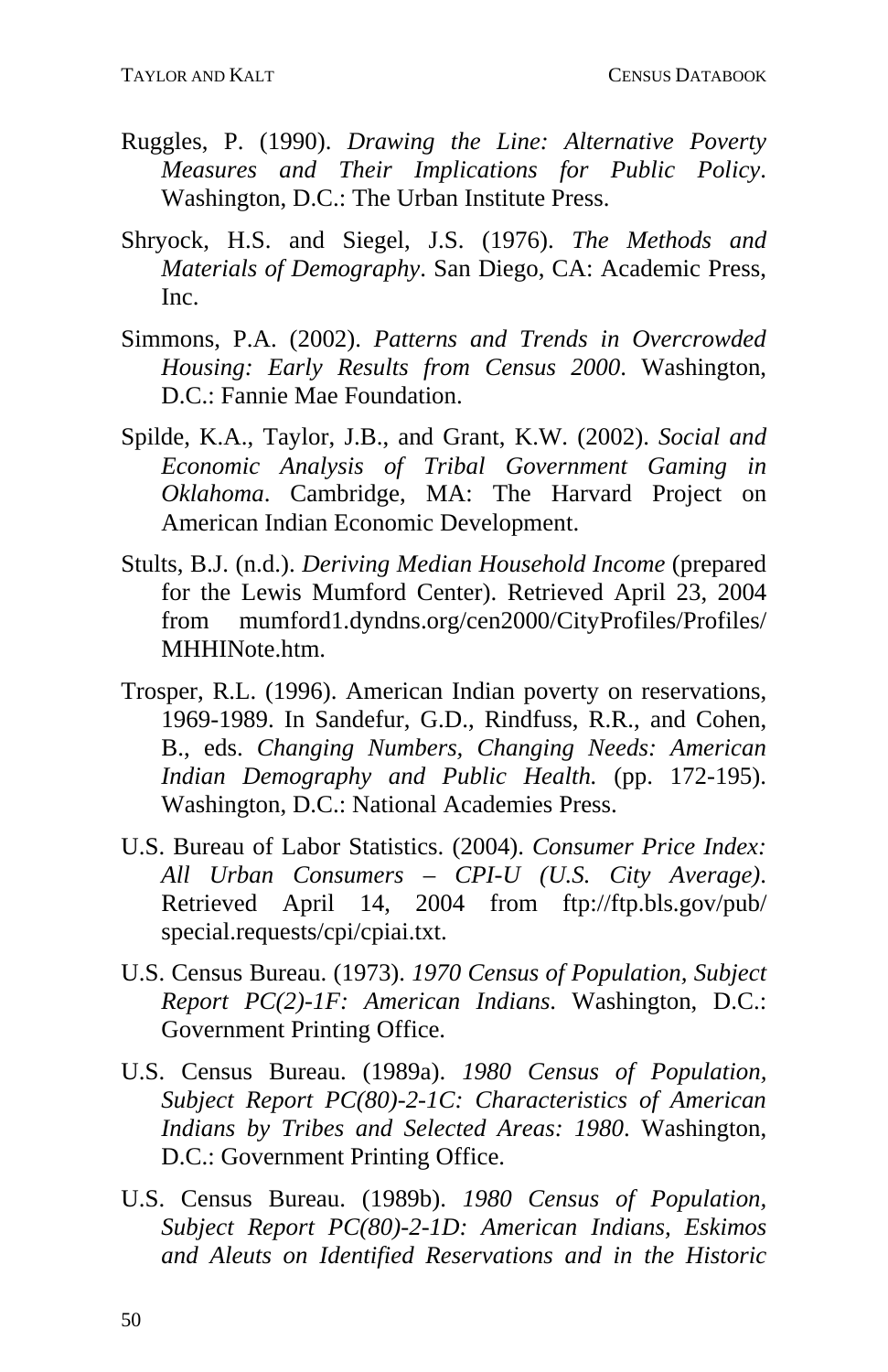*Areas of Oklahoma (Excluding Urbanized Areas)*. Washington, D.C.: Government Printing Office.

- U.S. Census Bureau. (1999). *Census of Population and Housing,* www.icpsr.umich.edu/. *1980: Summary Tape File 4A, Volume 3: Codebook Appendices [ICPSR 8229]*. Retrieved March 29, 2004 from
- U.S. Census Bureau. (2000). *Census 2000 Geographic Terms and Concepts*. Washington, D.C.: U.S. Bureau of the Census.
- U.S. Census Bureau. (2002). *2000 Census of Population and Housing, Summary File 3: Technical Documentation*. Washington, D.C.: Census Bureau.
- U.S. Census Bureau. (2003a). American Fact Finder. Various extracts and glossary references. Retrieved Jan.-Apr., 2004 from www.factfinder.census.gov/home/saff/main.html.
- U.S . Census Bureau. (2003b). *Poverty: How the Census Bureau*  Measures Poverty, September 30. Retrieved April 1, 2004 from www.census.gov/hhes/poverty/povdef.html.
- U.S . Census Bureau. (2003c). *Statistical Abstract of the United States: 2003*, 62.
- U.S. Census Bureau. (2004). *Table S3. Per Capita Income by State: 1959, 1969, 1979, and 1989*. Retrieved March 30, 2004 from www.census.gov/hhes/income/histinc/state/state3. html.
- U.S. Commission on Civil Rights. (2003). *A Quiet Crisis: Federal Funding and Unmet Needs in Indian Country*. Washington, D.C.: U.S. Commission on Civil Rights.
- U.S. Government Accounting Office. (1997). *Report to the Chairman*, *Committee on Ways and Means, U.S. House of Representatives, Tax Policy: a Profile of the Indian Gaming Industry gao/ggd-97-91*. Washington, D.C., Government Printing Office.
- U.S. Government Accounting Office. (2001). *Letter to Henry A. Waxman and Carolyn B. Maloney, House of Representatives. Decennial Censuses: Historical Data on*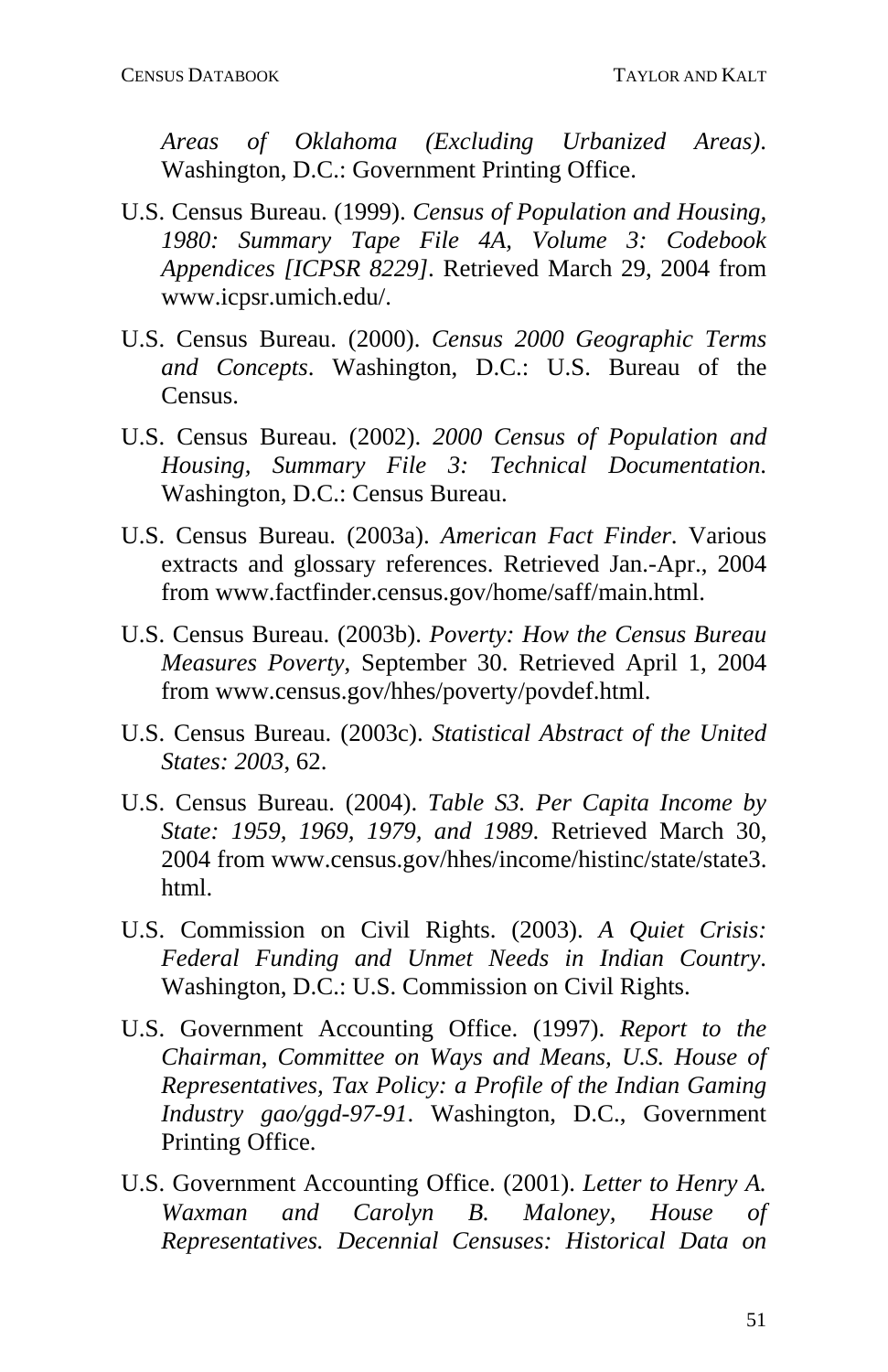*Enumerator Productivity are Limited gao-01-208r*. Washington, D.C., Government Printing Office.

- Justice, Office of Justice Programs, National Institute of Wakeling, S., Jorgensen, M.R., Michaelson, S., and Begay, M.A. (2001). *Policing on American Indian Reservations* (Research Report NCJ 188095). Washington, D.C.: U.S. Department of Justice.
- Wa lke, R. (2000). *Indian-Related Federal Spending Trends, FY*  U.S. Congressional Research Service *Senate Report 106-251. March 31, 2000.* (pp. 199-250). *1975-200* memorandum, March 1, 2000. In *Report of the Committee On The Budget, United States Senate to Accompany S. Con. Res. 101 Together with Additional and Minority Views.*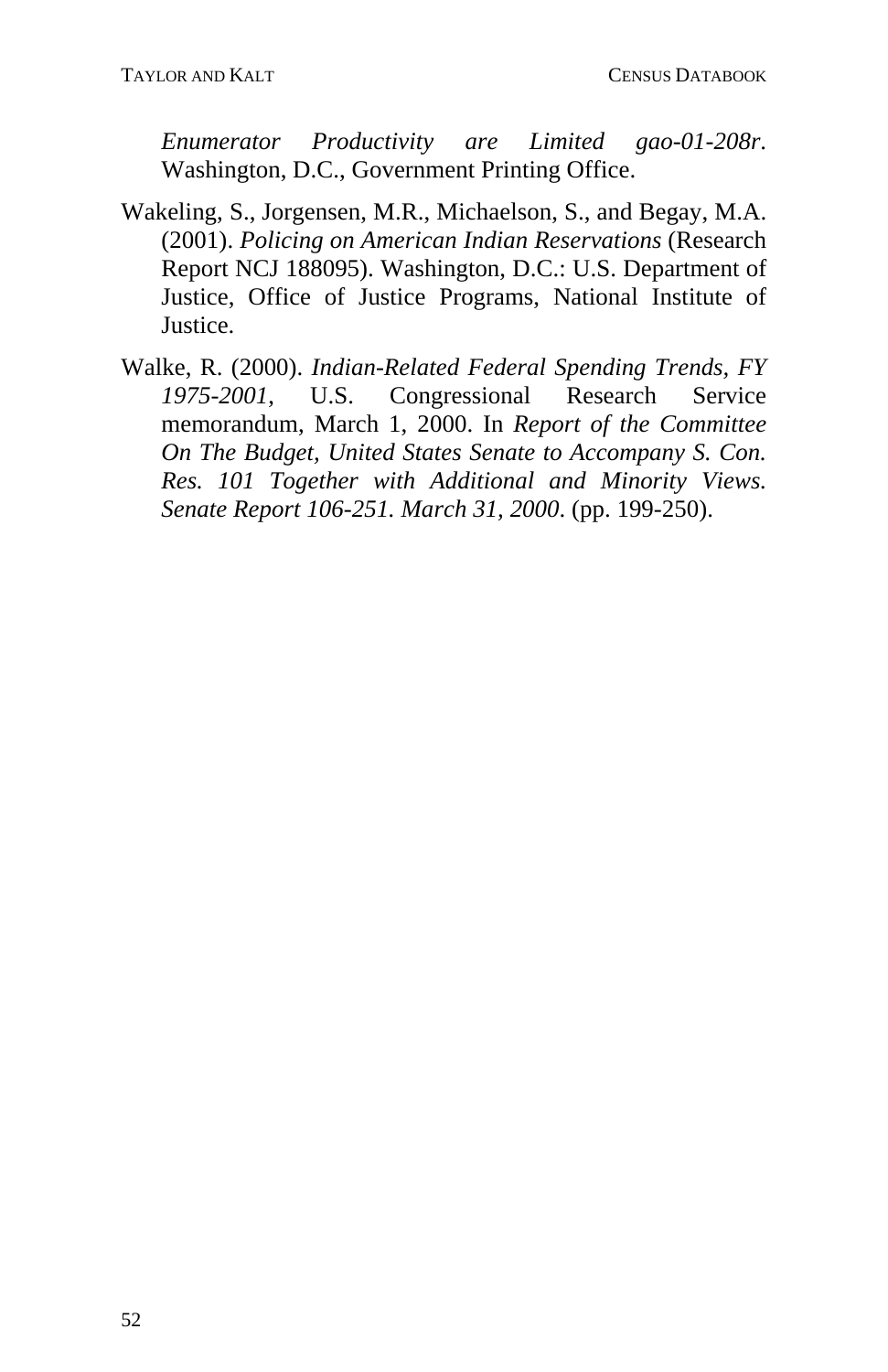### **ENDNOTES**

 $1$  In addition, there are more than 200 federally-recognized Alaska Nati ve Villages. This databook does not address the data for these com munities.

dete rmination—some of which have been emulated by non-Indian U.S. gove rnments—can be found at the website for Honoring Contributions in th e Governance of American Indian Nations, an awards program for exce llence in tribal government: www.ksg.harvard.edu/hpaied/hn\_ main .htm. See also, *Honoring Nations* (1999, 2000, 2002, and 2004). Sixty-four examples of effective assertions of Indian self-

 $3$  Cornell and Kalt (1992).

<sup>4</sup> *California v. Cabazon Band of Mission Indians*, 480 U.S. 202 (1987).

5 See *A Primer on American Indian Governments and Their Gaming Operations* herein.

Trosper (1996, at 189-90) observes that Indian gaming was "not important" in 1989 (the year for which the 1990 Census polled income data), and cites *Indian Gaming and Wagering Business* to report 1989 Indian Gaming revenues of \$400 million. By contrast, in 2002, Indian gaming revenues were more than \$14 billion (National Indian Gaming Commission, 2003).

This is not to say that the industry is in stasis—tribes with facilities are constantly adjusting (upward and downward) their operations to account for market conditions. The point here is that the number of new tribes that *initiated* gaming ventures dwindled by the end of the 1990s (Cornell, *et al.*, 1998, at 11-13). It should also be noted that more of the prerequisite compacts between states and tribes have been signed since the taking of the 2000 Census (c.f. California), yet in many instances these seemingly "new" compacts attach to facilities whose capacity had been generating revenues for their owner governments to deploy toward socioeconomic recovery for some considerable time during protracted compact negotiations with the states.

<sup>8</sup> Of course, the U.S. Census is not the be-all and end-all data source to examine socioeconomic change. (For a guide to the broader literature on the socioeconomic impacts of Indian and non-Indian gaming, see Gardner, *et al.*, 2005.) The Census does not measure a host of relevant indicators such as health status or wealth. It does not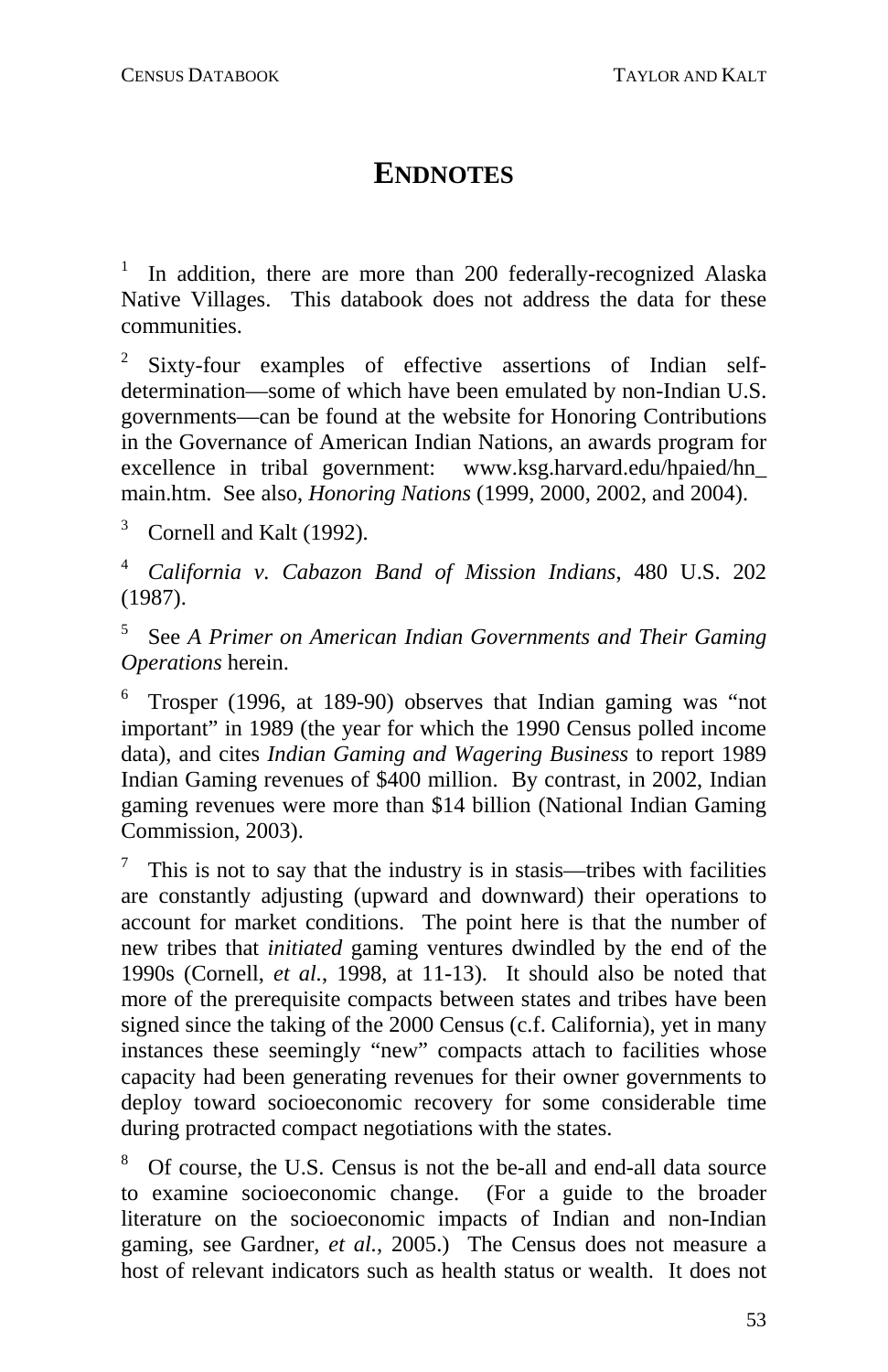adequately reflect subtleties of Indian life. For example, it may be inattentive to the classification of tribal employment in governmentowned casinos as "governmental" or "private-sector." And it does not count everything everywhere perfectly.

that exists of the United States, in general, and of Indian Country, in Notwithstanding its limitations, the Census is arguably the most expensive (\$6.8 billion), extensive, and heavily reviewed data picture particular (U.S. General Accounting Office, 2001, at 2). Moreover, the long-form sample upon which this databook relies provides a breadth of useful socioeconomic data, ranging from employment status to whether kitchens have sinks, ranges, and refrigerators.

reservation land base. State-recognized tribes that do not have federal recognition are not studied here. See NOTES TO THE FIGURES for Indian statistical areas exist for federally-recognized tribes with no additional descriptions of the data and the geographic terminology used here.

Indicators were excluded from analysis if they were: Indicators were selected from the Census for their ability to characterize the salient challenges facing Indian communities.

Tangential to the analysis of overall socioeconomic conditions (e.g., *place of birth*);

Relevant to Indian socioeconomic status, but part of a particularly complex chain of causes and effects (e.g., *number of persons with disability*);

Relevant to Indian socioeconomic status, but not of primary salience (e.g., *median home age*); or

Incomparable between the 1990 and 2000 Censuses (e.g., *year last worked*).

individuals shared often vastly different experiences in the 1990s due to <sup>10</sup> Because this databook averages across all Indian *individuals* residing in Indian Country, the experiences of large Indian communities count for proportionately more in the reported averages. In other words, every individual Indian living in an Indian area contributes the same weight to the population average, but those the different experiences of the communities in which they resided.

<sup>11</sup> The central conclusion of the U.S. Commission on Civil Rights (2003, at ix) is that federal funding for Native programs is inadequate: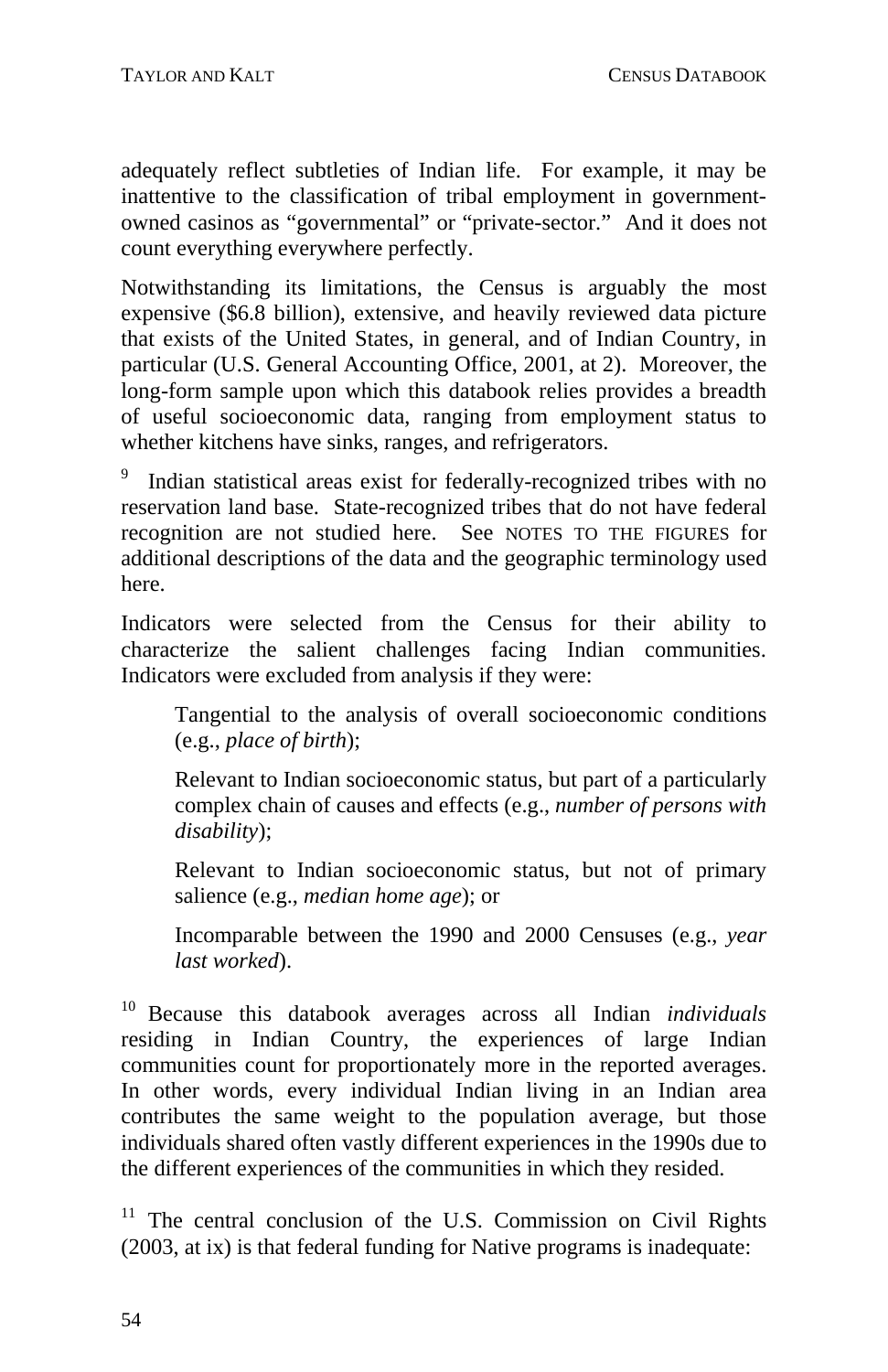not been sufficient to address the basic and very urgent needs of Federal funding directed to Native Americans through programs at these agencies [Interior, Health and Human Services, Housing and Urban Development, Justice, Education, and Agriculture] has indigenous peoples (iii). Over the last 10 years, federal funding for Native American programs has increased significantly. However, this has not been nearly enough to compensate for a decline in spending power.

Indian population, particularly those programs targeting Indians in Walke (2000, at 200) demonstrates that inflation-adjusted per capita federal funding for a number of "major programs affecting the nation's federally recognized tribes" was relatively flat through the 1990s and lost ground relative to federal domestic non-defense spending per capita for all Americans (Figure 23B).

gaming and non-gaming tribes—differences that are unrelated to the  $12$  Such a comparison may overlook systematic differences between introduction of gaming and its consequences. A deeper investigation of this and related issues is in progress.

 $13$  The same might be said of the Census' Tribal Designated Statistical Areas (TDSAs), however their small populations do not have the power to sway the averages that the OTSAs do. Moreover, their geographic extent tends to be much smaller.

<sup>14</sup> A careful reading of the comparisons begs the question: What explains the substantial improvement in many socioeconomic ind icators on the Navajo Reservation? The research necessary to an swer the question is beyond the scope of this databook.

<sup>15</sup> We recognize that the Census data do not encompass all dimensions of well-being or all possible impacts of gaming. For a guide to the extant literature on such impacts, see Gardner, *et al.* (2004).

See, e.g., Kalt (2004) for a summary.

<sup>17</sup> Kalt (1996, at 4) finds that self-determination is a "necessary prerequisite" to development on reservations, and observes that:

reservations have begun to break the cycle of poverty and If we look back on the history of federal Indian policy in the Twentieth Century, it is not a coincidence that it has only been in the era of self-determination that a significant number of dependence…The only thing that is working is selfdetermination—i.e., *de facto* sovereignty.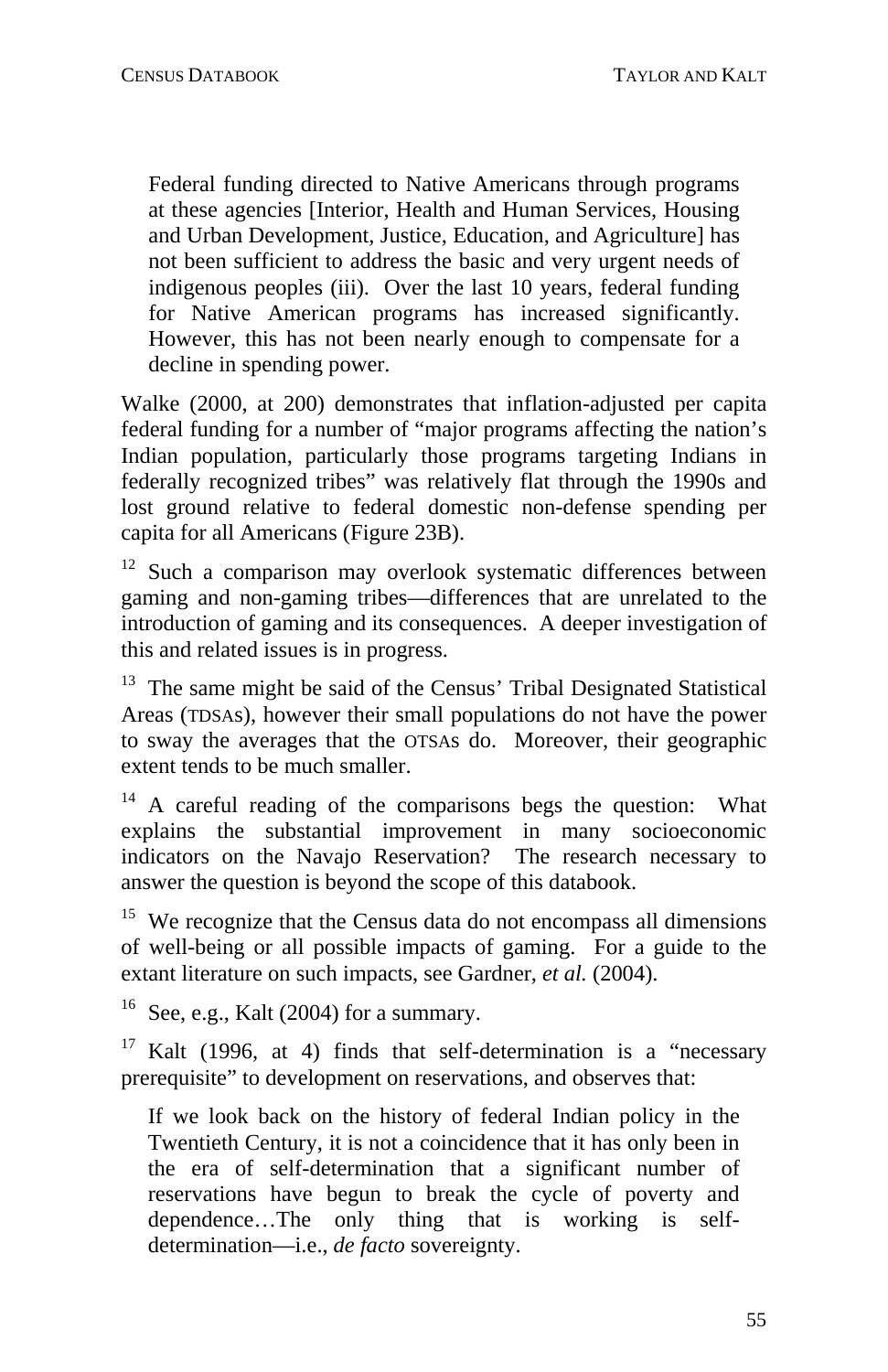$18$  Certain joint use areas recognized by the Census are associated with two or more tribes. If a joint use area belonged to a tribe operating a gaming facility by January 1, 2000, the Indians within it were considered to be in a "gaming" area for the purposes of this databook. An alternative specification that assigned joint use areas according to wh ether or not the area *itself* had a gaming facility altered the outcomes for the variables presented here by very little (<3%) and only for data reporting OTSAs, so this alternative approach is not presented here. Sources of gaming status on or before January 1, 2000 are National Indian Gaming Commission (n.d.); U.S. General Accounting Office (1997); and personal communications with casino personnel.

Using U.S. Bureau of Labor Statistics (2004).

<sup>20</sup> Note that some variation occurs between numbers in the text and numbers in the figures due to rounding.

Designated American Indian Statistical Areas and state-recognized <sup>21</sup> In regions where federally-recognized land bases did not exist, the Census Bureau used Tribal Designated Statistical Areas (TDSAs) or Oklahoma Tribal Statistical Areas (OTSAs). The Census Bureau's State reservations are excluded from this analysis.

people self-identify as AIAN alone or in combination with another race  $22$  In a broader discussion of the American Indian and Alaska Native (AIAN) totals, Ogunwole (2002) reports that a total of 4.1 million across the fifty U.S. states.

<sup>23</sup> Cordeiro (1992), Jorgensen (2000), and Krepps, *et al*. (1998) note the critical relationship between Indian gaming success and access to consumer markets.

qualifying under the standards noted in the text. Thus "rural" is defined on a case-by-case basis to be blocks outside these contiguous "urban" <sup>24</sup> Some less densely settled blocks are designated "urban" by the Census Bureau to connect noncontiguous regions with densities regions.

<sup>25</sup> Trosper (1996) observes that reservation poverty levels improved in the 1970s (moving in tandem with other indicators of Indian wellbei ng), only to worsen again in the 1980s:

Employment in federal agencies and in programs funded by federal agencies and administered by tribes are [*sic*] significant Casual observation suggests that these trends parallel trends in real federal expenditures on Indian reservations (173)…The public sector plays an important role on most reservations.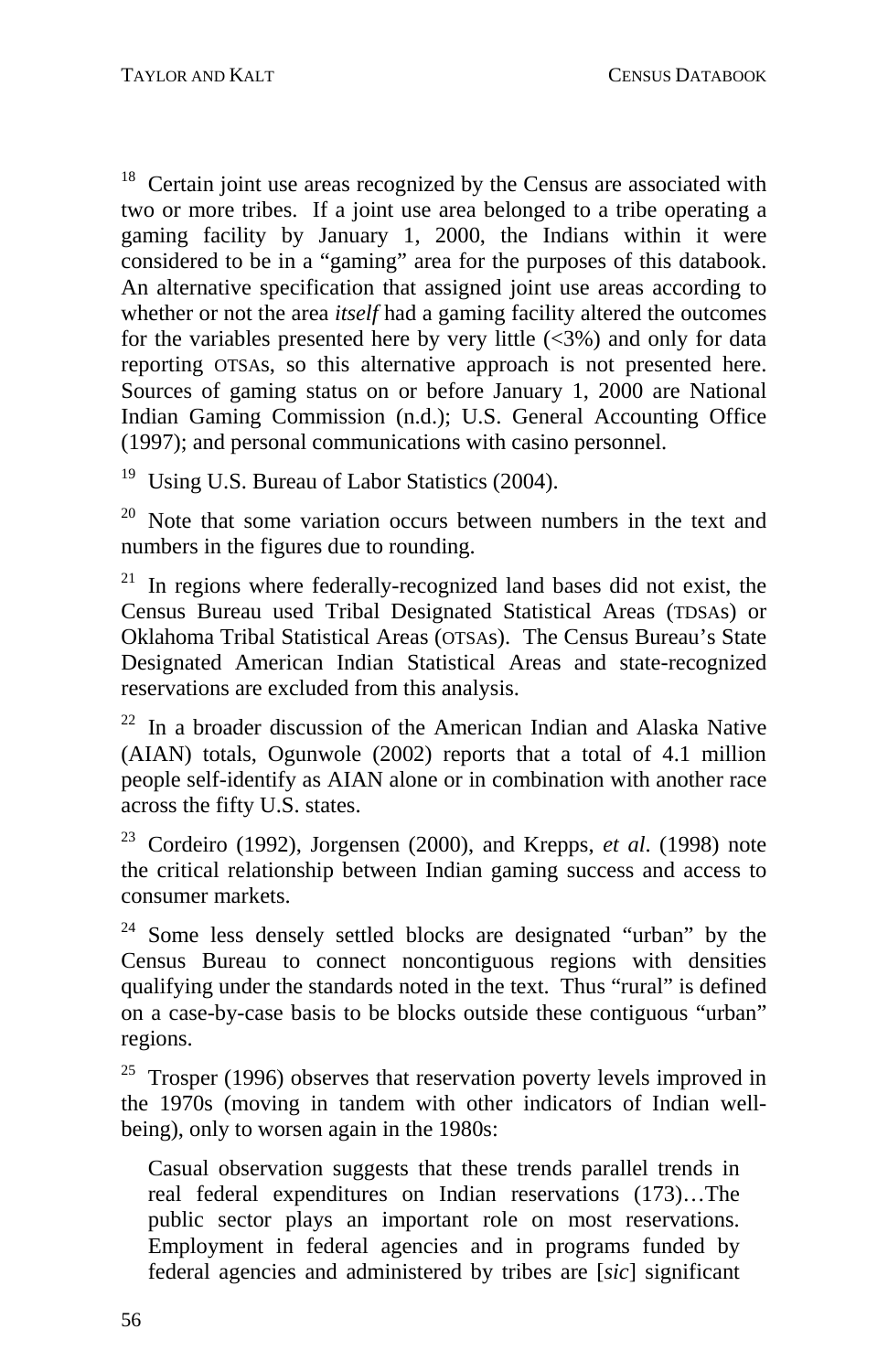sources of money for reservation economies. Thus reductions in the public-sector role should have large effects on economic activity as measured by census income data (188)…It is plausible that reductions in real federal budget expenditures on Indian programs and components of the social safety net contributed to the sharp increase in Indian poverty in the 1980s. Other trends may have contributed, particularly the general increase in inequality in the United States (194).

 $26$  See endnote 11.

of anecdotal *and* systematic evidence demonstrates that tribal selfdetermination brings to the reservations greater commercial success, Jorgensen, 2000; Wakeling, *et al.*, 2001; Costello, *et al.*, 2003;  $27$  It is reasonable to make this attribution because a substantial amount program efficacy, and social improvement (Moore, *et al*., 1990; Cornell and Kalt, 1992; Krepps and Caves, 1994; Dixon, *et al*., 1998; Honoring Nations, 1999, 2000, 2002, and 2004).

much their addition can sway the overall averages. In actual fact, similar to that shown in the figure: robust growth in the 1970s, decline  $28$  Such a spurious trend might arise if new reservations tended to have higher incomes than average existing reservations. However, the fact that new reservations are generally small in population mitigates how trends for reservations specifically named in all four censuses (i.e., reservations that are neither in an "other" category nor newly recognized at some point over the three decades) display a pattern very in the 1980s, and strong growth in the 1990s. Sources for the figure are U.S. Census Bureau (1973, Tables 14 and 17; 1989a, Table 15; 1989b, Table 1; 2004) and U.S. Bureau of Labor Statistics (2004).

with FAMILY POVERTY and continuing to the end, only one set of facing geographies can be read from these latter pairs of figures. Note also that where the Census reports no Indian-specific data and *all races* data mu st be used, the databook eschews any examination of OTSAs per the dis cussion in NOTES TO THE FIGURES on every all races page. <sup>29</sup> On these facing pages and for the next five sets of facing pages (that is, for all treatments of REAL PER CAPITA INCOME and REAL MEDIAN INCOME), the data is presented in the following geographic sequence: first all Indian *areas* are presented, then Indian areas *excluding OTSAs*, and then *reservations other than the Navajo Reservation*. Beginning pages is provided for each socioeconomic indicator. The discussion in NOTES TO THE FIGURES explains how the different combinations of

30 U.S. Census Bureau (2003c).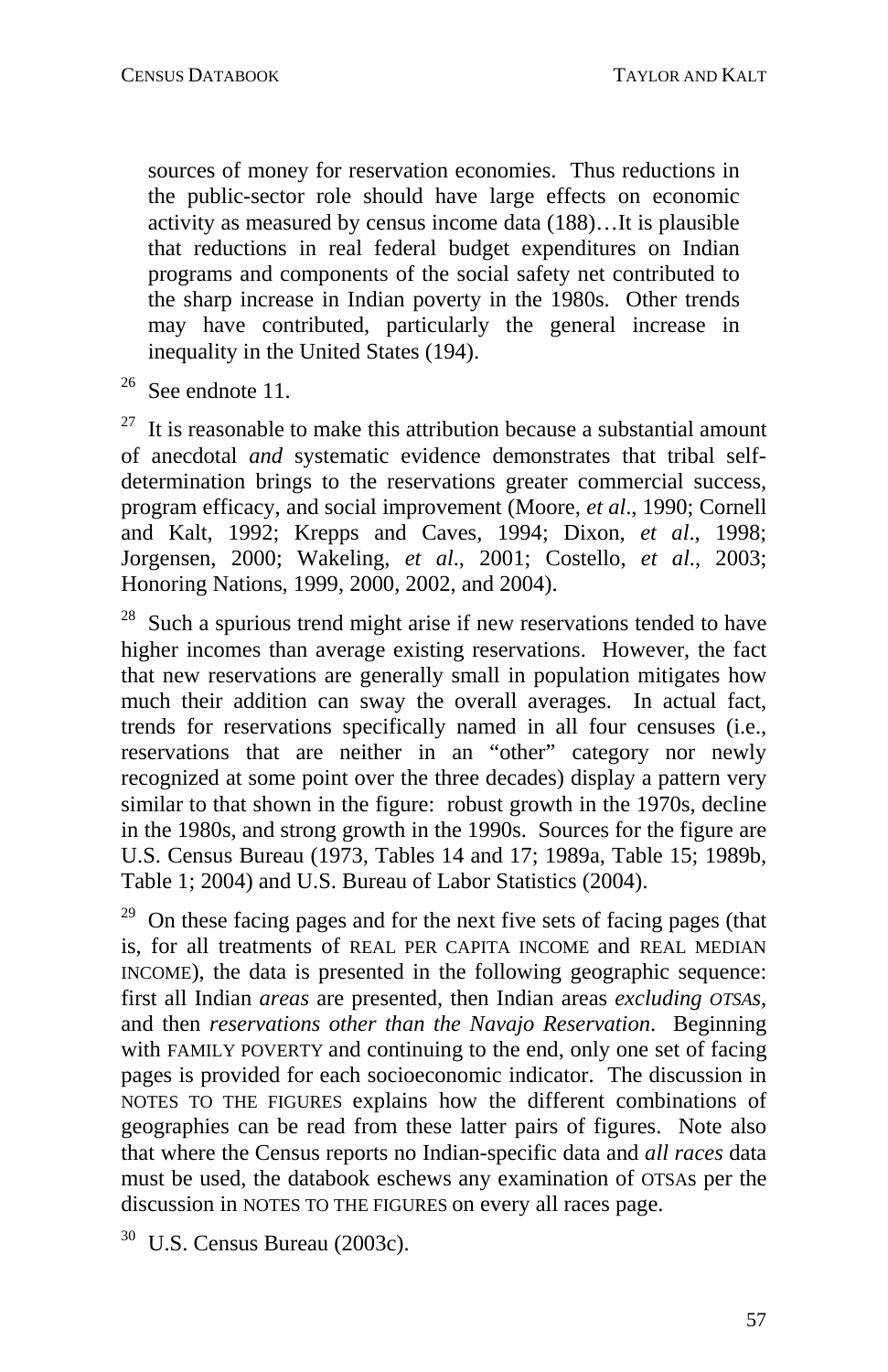<sup>31</sup> Removing OTSAs affects the gaming column disproportionately be cause the overwhelming majority of Oklahoma Indians live in Indian areas associated with tribes that had some form of gaming in the 1990s (se e Spilde, *et al*., 2002, Appendix A).

 $32$  Though policy is changing at the Navajo Nation, the Nation did not open any gaming facilities before 1/1/00, so the data for individual Indians residing on the Navajo Reservation come out of the nongaming numbers in the prior figures to yield the figures here.

policies as well. Krepps and Caves (1994) demonstrate, for example, <sup>33</sup> Improved economic outcomes on reservations without gambling establishments arise, in significant measure, from diverse and growing development activities, including: prefabricated home manufacture, mall development, cotton production, remote IT support, coal mining, defense contracting, hazardous waste clean up, supermarkets, water bottling, and scores of other businesses not related to gambling. These non-gaming activities benefit concretely from Indian self-determination that when tribes control forest production, they systematically reap concrete bottom-line improvements in prices received and volumes sold.

<sup>34</sup> All medians were calculated using Pareto interpolation per U.S. Census Bureau (2002), at B-19 and Stults (n.d.).

<sup>35</sup> U.S. Census Bureau (2003b).

by about 40% to 70%. (Ruggles, 1990; Citro and Michael, 1995). <sup>36</sup> The poverty line is updated only for inflation, yet the consumption patterns upon which it is based are from the middle of the last century. Studies assessing the poverty line indicate an update would increase it

37 Costello, *et al*., (2003).

<sup>38</sup> In the 2000 Census, per capita reservation income for all races was \$12,451, whereas the average income of Indians on reservations was two-thirds that amount (\$7,943).

<sup>39</sup> As discussed in NOTES TO THE FIGURES above, data for all races in Indian areas and on reservations is presented here rather than Indianspecific data, due to limitations in Census tabulations. The same limitations require that PUBLIC ASSISTANCE, GOVERNMENT AND NON-PROFIT SECTOR, OVERCROWDED HOUSING, and HOMES LACKING COMPLETE KITCHEN also report data for all races.

 $40$  See endnote 38.